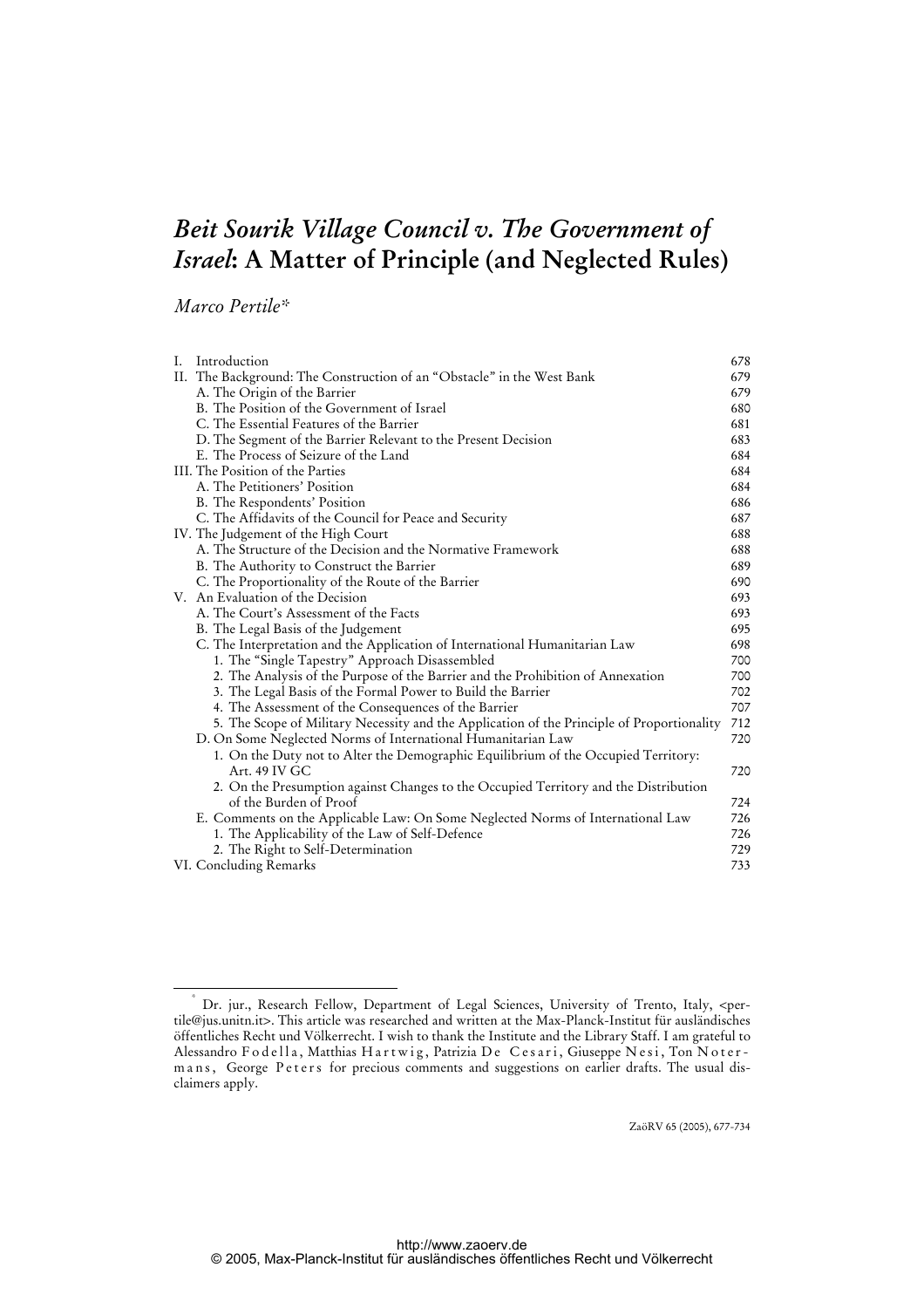# **I. Introduction**

On June 30, 2004, the Israel Supreme Court sitting in its capacity as the High Court<sup>1</sup> delivered a judgement concerning a section of the "separation fence"<sup>2</sup> being built by the Government of Israel in the territories occupied after 1967.<sup>3</sup> In the same days, the International Court of Justice was elaborating its Advisory Opinion on the legality of the construction of what had been defined by the United Nations General Assembly as a wall in the occupied Palestinian territory.<sup>4</sup> Both adjudicating bodies, the international and the domestic one, approached the same issue in the same period.

As is well known, the International Court of Justice clearly sanctioned the illegality of the construction of the "wall" giving rise to a heated debate both in international *fora, in primis* the United Nations, and amongst legal scholars.<sup>5</sup> By con-

2 As it often happens in legal issues with highly political connections, terminological questions arise. The barrier which is being erected in the West Bank has been termed "Wall", "Apartheid Wall", "Separation Fence", "Fence", "Obstacle", "Barrier", "Separation Barrier". In the present judgement, the Israeli High Court constantly refers to the expression "Separation Fence", without motivating the decision. Unless quoting from different sources, we will use the term "barrier" adding no adjective to it. We think that the term neutrally describes the varied nature of the object at issue and that qualifying *a priori* its purpose or its consequences would be methodologically incorrect. On the point see, Written Statement of the Government of Israel on Jurisdiction and Propriety (Israel Written Statement), paras. 2.6-2.8. For a different view, see: Legal Consequences of the Construction of a Wall in the Occupied Palestinian Territory – Advisory Opinion, International Court of Justice, (hereinafter: ICJ Advisory Opinion), para. 67: "(...) the other terms used, either by Israel ("fence") or by the Secretary General ("barrier"), are no more accurate if understood in the physical sense. In this Opinion, the Court has therefore chosen to use the terminology employed by the General Assembly." The ICJ Advisory Opinion, the Separate Opinions, as well as the Written Statements and the Oral Pleadings of the participants in the proceedings are available at: <www.icj-cij.org> (last accessed 20/03/05).

<sup>3</sup> The procedure consisted in several hearings and was rather complicated but quick, since the Court first heard the petition at the end of February 2004 and delivered its decision after four months.<br> $\frac{4}{5}$  6  $\frac{1}{1}$   $\frac{1}{1}$   $\frac{1}{1}$   $\frac{200}{1}$   $\frac{1}{1}$   $\frac{200}{1}$   $\frac{1}{1}$   $\frac{200}{1}$   $\frac{1}{1}$   $\frac{200}{$ 

See resolution ES-10/13, 21 October 2003 and resolution ES-10/14, 8 December 2003.

5 See Resolution A/ES – 10/ L.18/ Rev.1: The United Nations General Assembly voted (150 in favour, 6 against, 10 abstentions) a resolution calling Israel to comply with the Advisory Opinion of the International Court of Justice. For a comment on some issues raised by the Advisory Opinion, with particular reference to the adjudicating procedure followed by the International Court of Justice, see: Scobbie, Smoke, Mirrors and Killer Whales: The International Court's Opinion on the Israeli Barrier Wall, 5 German Journal of International Law 9 (2004), 1107 et seq. For a comprehensive survey: Fisler Damrosch/Oxman (eds.), Agora: ICJ Advisory Opinion on Construction of a Wall in the Occupied Palestinian Territory, 99 American Journal of International Law 1 (2005), 1-141 (articles by Watson, Pomerance, Falk, Wedgwood, Murphy, Scobbie, Kretzmer, Imseis and D e n n i s ). See also R. A b i S a a b, Conséquences juridiques de l'édification d'un mur dans le territoire palestinien occupé": quelques réflexions préliminaires sur l'avis consultatif de la Cour internationale de justice, 86 Revue internationale de la Croix Rouge 855 (2004), 633 et seq.

 $\overline{\phantom{0}}$ <sub>1</sub> Hereinafter: HCJ or "the Court". The legal basis of the jurisdiction of the Supreme Court when sitting as a High Court of Justice is founded on section 15 of the Basic Law: Judiciary. Section (d) para. 2 empowers the Court to "grant orders to state authorities, local authorities, their official and other bodies and persons fulfilling public functions under law, to do an act or to refrain from doing an act in lawfully performing their duties". See: K r e t z m e r , The Occupation of Justice – The Supreme Court of Israel and the Occupied Territories, New York 2001, 10-11; Zemach, The Judiciary of Israel, Jerusalem 1993, 69-73.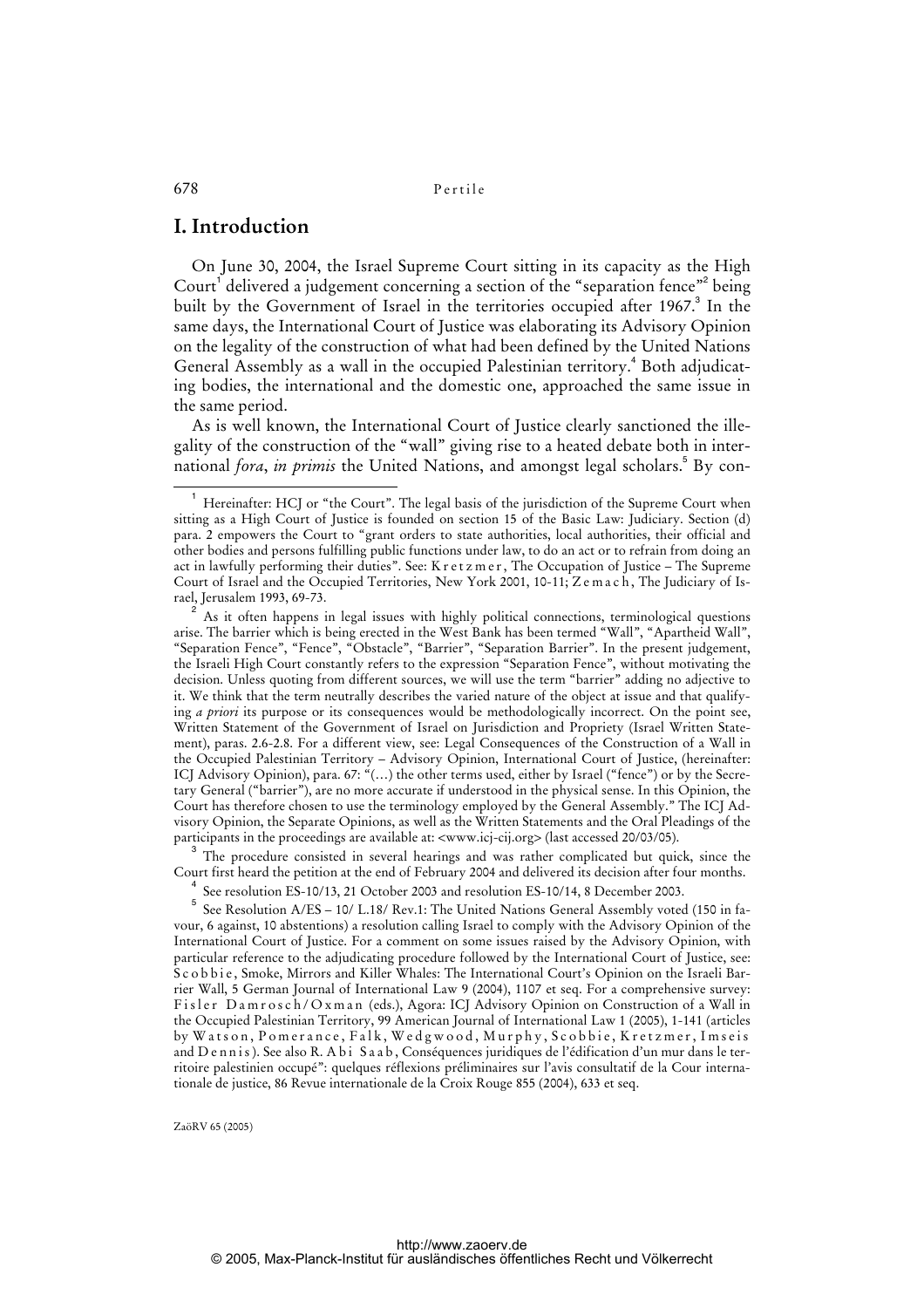trast, the Judgement of the HCJ upheld in principle the legality of the decision to build a "separation fence" in the occupied territories but ordered the Military Commander of the IDF Forces in Judea and Samaria to modify its route. Somewhat paradoxically, at least in the short term, it is the latter decision that might bring about some changes on the grounds, reducing the impact on the life of the population involved.

This article aims at reviewing the Judgement of the HCJ, focussing in particular on the way the Court applied international law to the case at issue. The decision, confirming a trend emerged in the last years in the judgements concerning the Occupied Palestinian Territory, relies heavily upon international law.<sup>6</sup> Although the Judgement regards only a section of the "separation fence", the legal arguments put forward by the Parties and the legal reasoning of the Court are generally applicable to the whole issue.

After shortly describing the factual background of the decision (section II), we will summarise the position of the parties (section III) and the legal reasoning of the Court (section IV). The second part of the article (section V) will comment upon the main legal issues arising from the judgement. Both international humanitarian law (subsection V.C.), which is the main legal basis of the decision, and other norms of international law (subsections V.D., V.E.), which the Court apparently ignored, will be taken into account. Reference to the Advisory Opinion of the International Court of Justice will be made throughout the article.

# **II. The Background: The Construction of an "Obstacle" in the West Bank**

### **A. The Origin of the Barrier**

The building of a wall separating Israel from the occupied territories was first proposed by prominent leftwing Israeli personalities and was regarded as Ehud Barak's fallback plan in case of failure of the Oslo negotiating process.<sup>7</sup> The Likud party and the present Prime Minister initially opposed such a plan, which they later modified and implemented.<sup>8</sup> However, limitation of movement in the West Bank is not a new phenomenon: the building of a barrier may simply be regarded as a different phase in the policy that punctuated the area of roadblocks and vari-

 $\overline{6}$  See, for instance, *Physicians for Human Rights v. Commander of the IDF Forces in the Gaza Strip*, HCJ 4764/04, 30 May 2004, at: [<http://elyon1.court.gov.il/files\\_eng/04/640/047/a03/04047640.](http://elyon1.court.gov.il/files_eng/04/640/047/a03/04047640) a03.pdf>; *Ajuri v. IDF Commander in the West Bank*, HCJ 7015/02, at: [<http://elyon1.court.](http://elyon1.court) gov.il/files\_eng/02/150/070/a15/02070150.a15.pdf> (last accessed 20/03/05). On the point see, however, B e n v e n i s t i, National Courts and the "War on Terrorism", in: Bianchi (ed.), Enforcing International Law Norms Against Terrorism, Oxford 2004, 307-330.

 $^7$  R a d i n, Israelis consider Wall of Separation, The Boston Globe, 5 May 2002, A1.

<sup>8</sup> Cf. B e n n, Back to the Fence, (Haaretz article 08/09/04), available on-line at: <www.haaretz .com> (last accessed 08/09/04).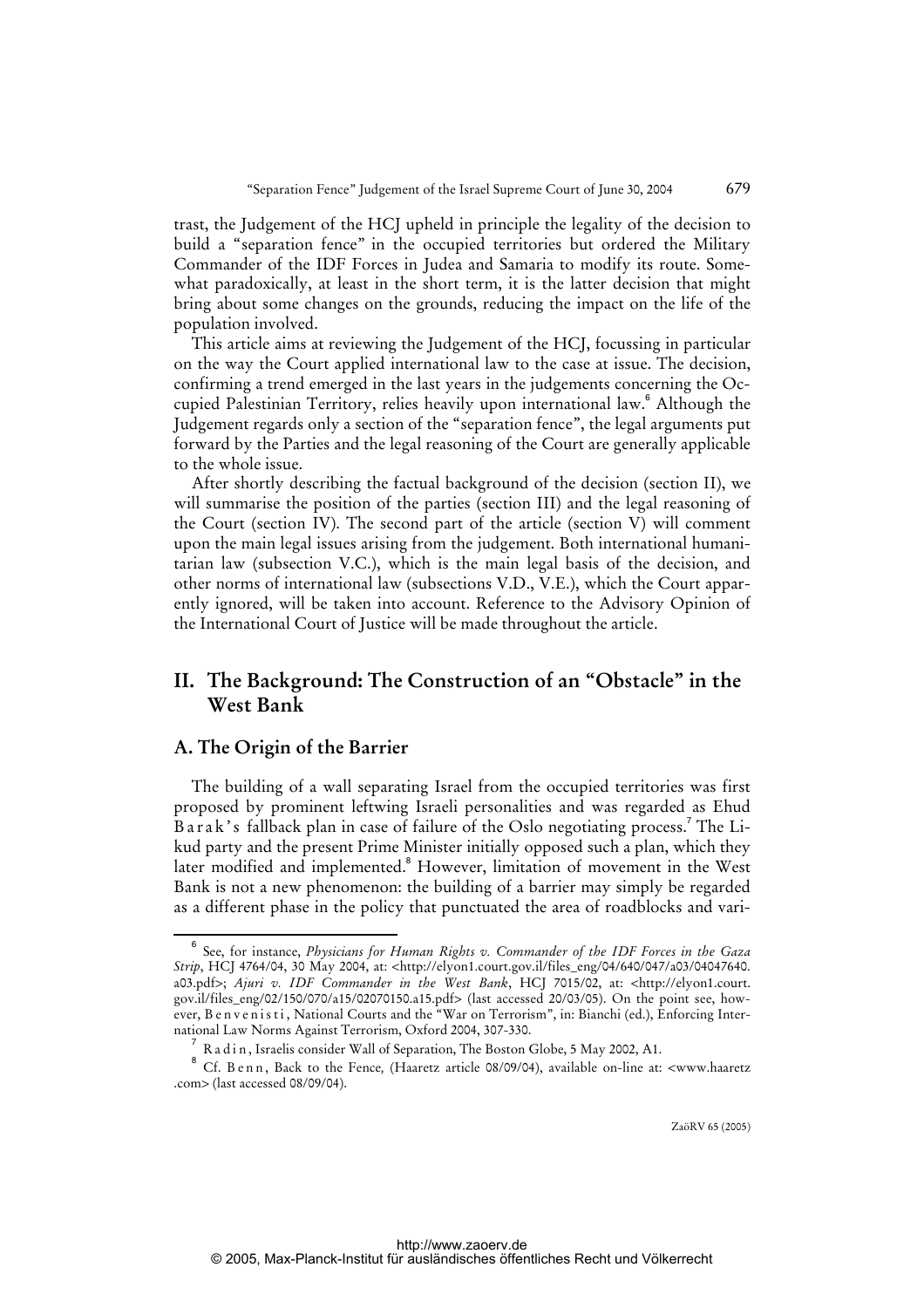ous obstacles during the tensest years of the Israeli occupation. In 1996 permanent roadblocks were established along the seam zone. The measure was reinforced a year later by the deploying of Border Guard Forces and in November 2000 the establishment of a barrier against vehicles was decided.<sup>9</sup> The construction of separate obstacles in different areas was then considered.<sup>10</sup> On June 2002, two years after the beginning of the second intifada, in the midst of a violent phase of terrorist attacks and in a political scenario quite different from the days of  $Oslo<sub>1</sub><sup>11</sup>$  the Israeli Government officially decided to begin the building of the first stage of a "separation fence" with a continuous route in the occupied territories.<sup>12</sup>

### **B. The Position of the Government of Israel**

According to the Government of Israel, the Barrier is meant to be a security measure aimed at preventing infiltration of terrorists from the West Bank to Israel. Although the main emphasis is being placed on preventing the infiltration of terrorists in the territory of Israel proper, it is to be noted that Israeli officials never denied, and occasionally even stated, that the defence of the settlements and of the settlers is amongst the purposes of the Barrier.<sup>13</sup>

The Barrier is said to be a non-violent and effective measure allegedly as demonstrated by the sealing off of Gaza and by the effects of the segments already erected in the West Bank. Notwithstanding the enormous financial effort deriving from the Barrier, the latter is to be considered a temporary measure. Would the security reasons justifying it be no longer relevant, the Government will be ready to dis-

<sup>9</sup> Petition for an Order Nisi and Interlocutory Order, in *Hamoked v. The Government of Israel,*  HCJ 9961/03, 7, available at: <www.hamoked.org> (last accessed 18/09/2004). The petition is uncontested on the point. See also: Report of the Secretary General prepared pursuant to General Assembly resolution ES-10/13, A/ES-10/248, (hereinafter: Report of the Secretary General), 2-3; Lein, The Separation Barrier: Position Paper September 2002*,* B'Tselem Position Paper, 3-6, at: <www.btselem.org> (last accessed 13/08/2004).

<sup>&</sup>lt;sup>10</sup> Israel's Security Fence, Israeli Ministry of Defense, available at: <www.securityfence.mod. gov.il/Pages/ENG/purpose.htm> (last accessed 17/09/04).

<sup>&</sup>lt;sup>11</sup> The frequency of the terrorist attacks reached its peak in the month of March 2002. See Israel Written Statement, para. 3.65: "There were 37 separate terrorist attacks resulting in Israeli fatalities in the 31 days of March 2002. These attacks killed 135 and injured 721 others, many critically. Of the dead, 12 were children; 28 were in their 70s and 80s".

<sup>&</sup>lt;sup>12</sup> On June 2001 the Israeli Prime Minister, Mr. Sharon, established a Steering Committee to elaborate a plan aimed at stopping the infiltration of Palestinians in Israel. The Committee recommended the Government the building of a barrier against human beings in the sectors where the infiltration was more likely to happen. The Government approved the recommendation on April 2002 and established the "Seam Zone Directorate". The latter elaborated a project for the construction of a first stage of the barrier, which was approved by the Government on 23 June. The Prime Minister and the Minister of Defense were charged to determine the route. In case of disagreement between the two, the matter had to be referred to the Defense Cabinet. B'tselem, Behind the Barrier, Position Paper April 2003, 4-5 at: <www.btselem.org> (last accessed 20/10/2004).

<sup>&</sup>lt;sup>13</sup> See Benn, Defense Ministry Official: Fence Won't Run Along 1967 Line, (Haaretz article, 29/07/04) available at: <www.haaretz.com> (last accessed 13/09/04).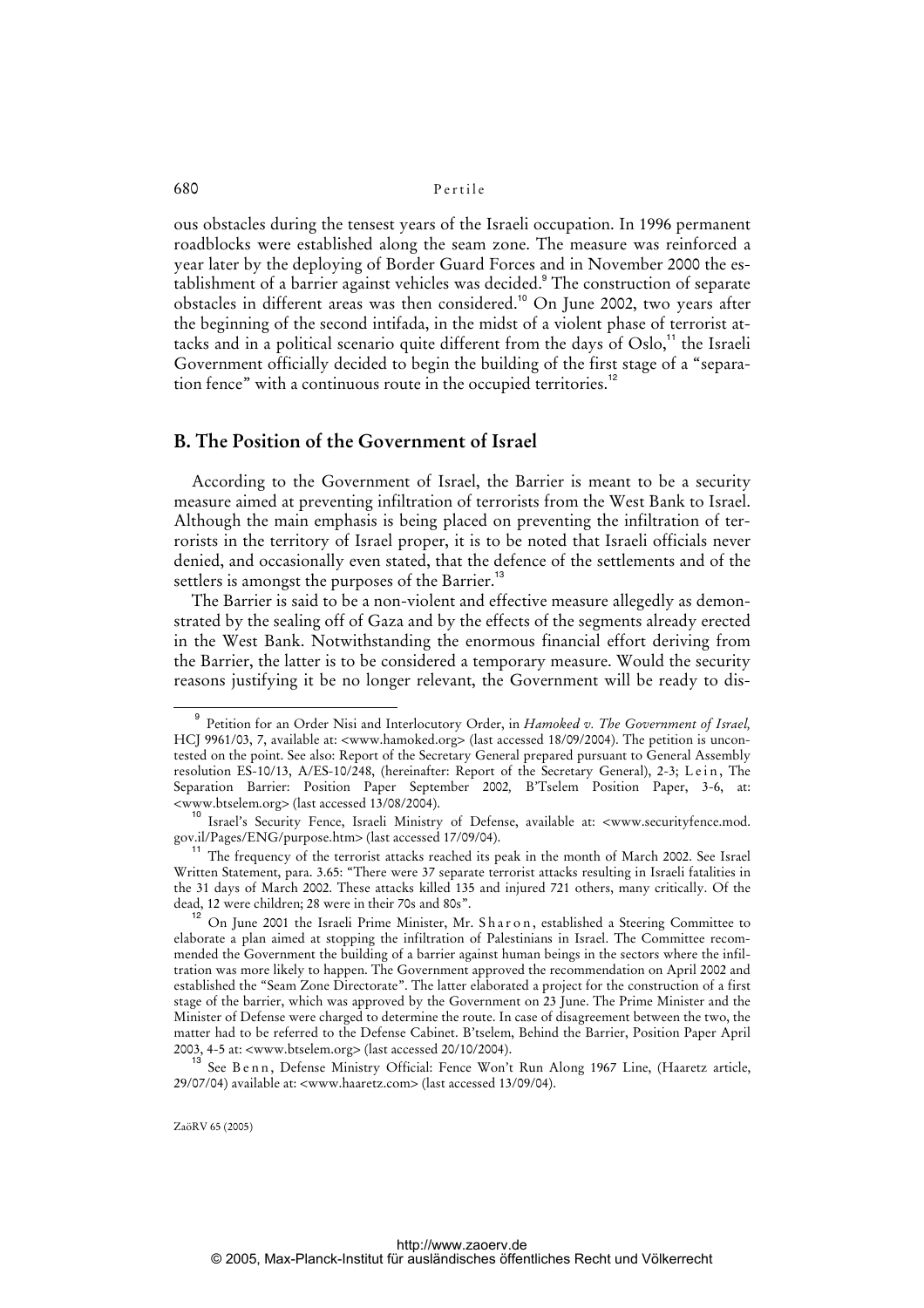mantle it.<sup>14</sup> Israeli officials repeatedly stated that the Barrier is not a political border, its route being dictated exclusively by security reasons.<sup>15</sup> However the position seems ambiguous on the point, since the Prime Minister and members of the Government occasionally declared a different political agenda.<sup>16</sup>

The Israeli Government acknowledges that the "separation fence" causes a great hardship to Palestinians, but maintains that in the long term it will contribute to ameliorate the living conditions of the population in the occupied territories. Thanks to the Barrier, Israel will be able to reduce the presence of its forces in the area and might remove checkpoints and roadblocks.<sup>17</sup> Moreover the Israeli authorities are trying to mitigate the effects of the measure through changes in the route, selection of uncultivated land for requisition, construction of gates and other arrangements. From a legal point of view the necessity to protect the right to life of Israeli citizens is said to justify the limitation of the liberty to movement of the Palestinians. In the balancing of the two abovementioned rights, the first should obviously prevail on the latter, being by far more important.<sup>18</sup>

As will be seen later, the respondents' attorneys refer to the main legal arguments of the official position of the Israeli Government in the present case.

### **C. The Essential Features of the Barrier**

Despite the amount of reports, studies and articles publicly available, the facts of the issue, and most of all the project of the Barrier, are quite difficult to ascertain precisely. The construction is a process evolving day by day through different stages according to a system of decision where several actors are involved. The Government of Israel approves in principle every stage of the construction, the issue is then examined by professionals and legal advisors, modifications of the route are to be re-approved by the Prime Minister and the Minister of Defence, then the orders of seizure of the land are issued by the Military Commander.<sup>19</sup> The land-

According to the Deputy Attorney General Malchiel Balass, the end of terrorist attacks would not be sufficient to consider dismantling the Barrier, but a significant act would be needed such "the Palestine Liberation Organization's 1993 letter to Premier Yitzhak Rabin". See Y o a z , End to terror could make fence illegal*,* (Haaretz article 25/08/04), available on-line at: <www.haaretz.com> (last accessed 08/09/04).

<sup>&</sup>lt;sup>15</sup> See Statement by the Israeli representative Mr. Dan Gillerman in the  $23<sup>rd</sup>$  Meeting of the General Assembly Emergency Special Session, A/ES-10/PV.23, 6-7.

<sup>&</sup>lt;sup>16</sup> On the "strategy of Bantustanization" of the Occupied Palestinian Territory, see Commission on Human Rights, Report by the Special Rapporteur Jean Ziegler, E/CN.4/2004/10/Add. 2, para. 18.

<sup>&</sup>lt;sup>17</sup> Statement by Ambassador Dan Gill e r m a n, Permanent Representative of Israel to the United Nations, 14 October 2003, at <www.israel-un.org/sec-council/gillerman\_14october03.htm> (last accessed 16/06/05).

<sup>18</sup> Preliminary Response on behalf of the Respondents, in *Hamoked v. The Government of Israel*, HCJ 9961/03, 12, available at: <www.hamoked.org> (last accessed 18/09/2004).

Ibid., 8-9.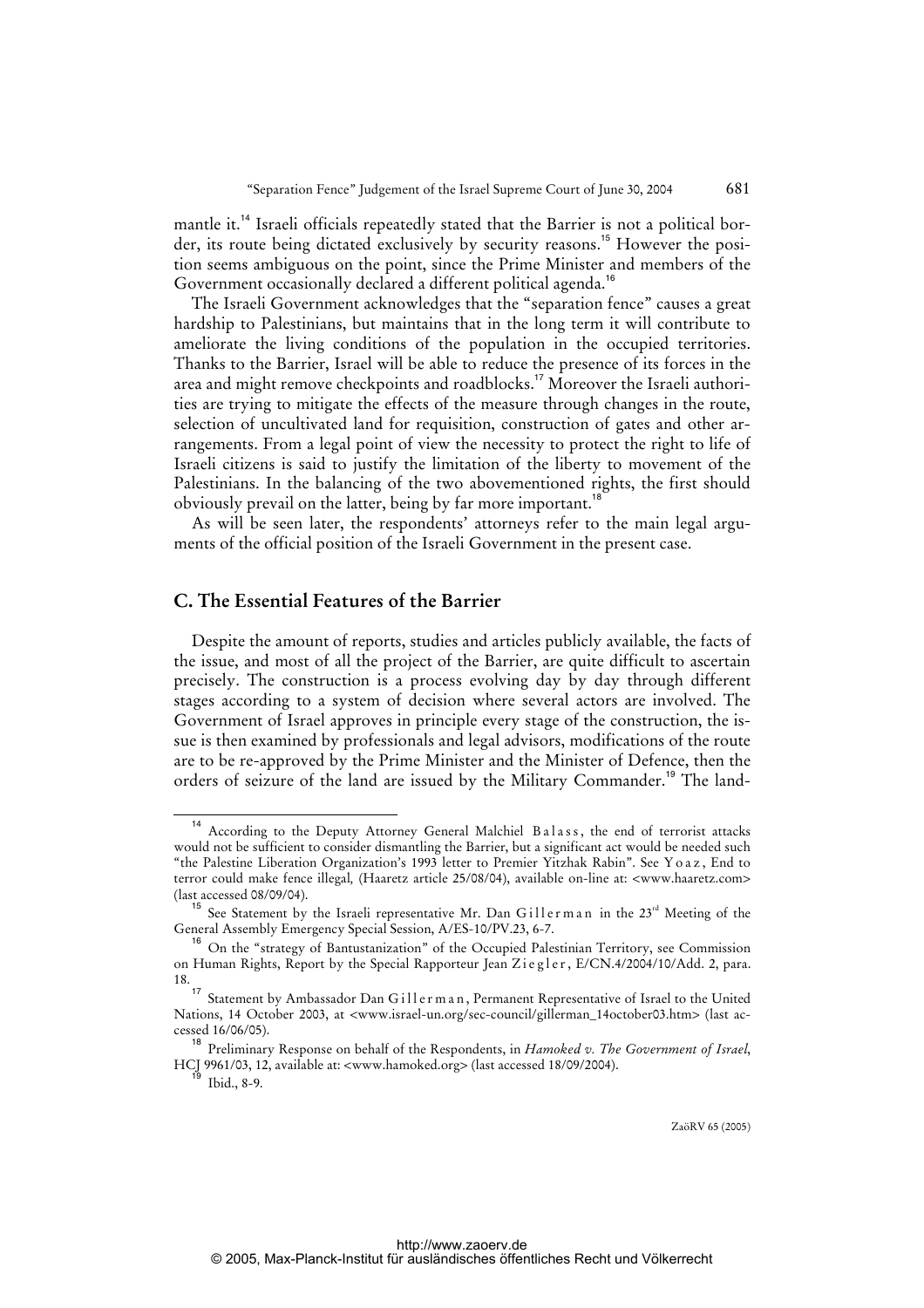owners are entitled to file an objection against the orders before the Military Administration and might subsequently decide to petition the High Court against the administrative decision.<sup>20</sup> The result of the legal proceedings may bring about changes to the route, which must be re-evaluated by the Government in case of "major" changes.<sup>21</sup>

In view of the changing characteristics of the project, quoting sharp figures might not be so relevant in the case at hand; nonetheless some features are to be pointed out in order to assess its legality.

The Barrier is not a fence, nor a wall, but is a complex and multishaped structure. Depending on location, it is made of different components: four-meter deep ditches on either side with stacks of barbed wire; a dirt path to which access is forbidden; a trace path to discover footprints; an electronic warning fence; a patrol road; a road for armoured vehicles; observation systems and guard towers at regular intervals.<sup>22</sup> Nearby populated areas, the Barrier might take the form of an eight meters high concrete wall allegedly to prevent gunfire.<sup>23</sup> At times buffer zones are established next to the Barrier<sup>24</sup> and, in some areas, the structure is accompanied by "secondary barriers".<sup>25</sup>

The final location and the total length of the Barrier are not certain. The route has been the outcome of a bargaining process not yet finished in which the decisions of the jurisdictional bodies have been taken into account.<sup>26</sup> Before the present decision, the High Court issued a number of injunctions prohibiting the completion of certain sections.<sup>27</sup> The route then underwent revision to address the decision of the High Court that is being reviewed here.

<sup>&</sup>lt;sup>20</sup> It is to be noted that, according to different sources, the orders of seizure are sometimes never delivered or delivered late to the landowners thus rendering impossible the filing of an objection. See Report of the Secretary General, para. 18; World Bank, The Impact of Israel's Separation Barrier on Affected West Bank Communities, Report of the Mission to the Humanitarian and Emergency Policy Group (HEPG) of the Local Aid Coordination Committee (LACC), hereinafter HEPG Report May 2003), para. 38.

<sup>21</sup> See B e n n , Sharon: No Changes to Fence Route without Government Approval*,* (Haaretz article, 08/09/04), available at: <www.haaretz.com> (last accessed 08/09/04).

<sup>22</sup> HEPG Report May 2003, para. 6; see also the description of the "Separation Fence" in general according to the HCJ: HCJ 2056/04, 5.

<sup>&</sup>lt;sup>23</sup> Report of the Secretary General, 4. The Israeli authorities often highlighted that the portion of the barrier constituted by concrete wall is really limited and they rightly pointed out that the term "wall" is therefore inapt to describe the issue. (see, *inter alia*, Israel Written Statement, para. 2.6). Nevertheless one may cast some doubts on the necessity of gunfire prevention when the concrete wall divides two Palestinian populated areas as in Abu Dis.

<sup>&</sup>lt;sup>24</sup> Information available at the Seam Zone website of the Government of Israel: <www.seamzone.mod.gov.il> (last accessed 29/03/05).

<sup>&</sup>lt;sup>25</sup> Cf. Report of the Secretary General, para. 10.

<sup>26</sup> See Preliminary Response, *supra*, note 18, 10.

<sup>&</sup>lt;sup>27</sup> See E/CN.4/2004/6, (Hereinafter: Dugard Report). With regards to the temporary injunctions issued by the High Court before the present decision, see, B'tselem, Changes to the Barrier – Israeli and International Ruling Issued, available at: <www.btselem.org/English/Special/040715\_Barrier\_ Updates.asp> (last accessed 10/09/2004).

ZaöRV 65 (2005)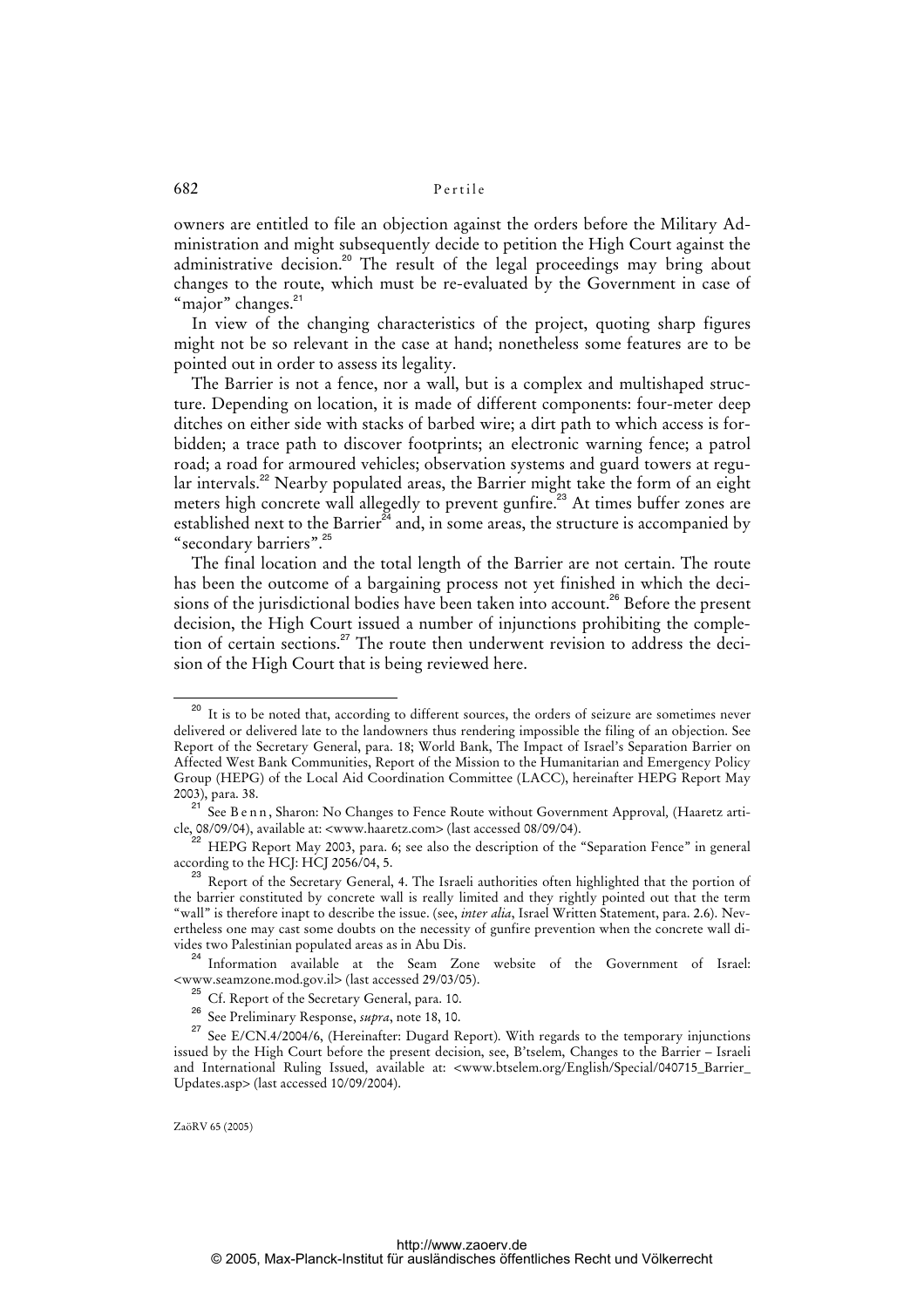The Barrier is almost totally located in the occupied territory and encompasses the most populated Israeli settlements.<sup>28</sup> The route encircles a number of Palestinian villages, which are reachable only through a single road controlled by a checkpoint. Before the revision, the total length of the project exceeded 700 km, nearly twice as long as the green line.<sup>29</sup> As a result of the construction, more than 16 % of the West Bank would have been incorporated in the area between the Barrier and the green line.<sup>30</sup> The average width varies between 50 and 70 metres; it has been reported that it reaches 100 metres in some sectors.<sup>31</sup>

The area between the green line and the Barrier is declared a "closed zone" and is subject to a new legal regime.<sup>32</sup> Palestinian residents have to request the Israeli authorities a permit to stay, which is issued for a limited period.<sup>33</sup> Entrance by Palestinian non-residents is possible through a number of gates in the Barrier and is conditioned on the possession of a personal permit.<sup>34</sup> Palestinian landowners and farmers whose land is on the "other" side of the Barrier also need to possess a permit to enter the closed zone. By contrast, Israeli citizens and settlers, persons who fulfil the conditions for immigration to Israel under the law of return, and tourists do not need any specific authorisation.

### **D. The Segment of the Barrier Relevant to the Present Decision**

The length of the sector of the Barrier subject to the petition, which is never replaced by a concrete wall, $^{35}$  is approximately 40 km and is entirely located in the Occupied Territory. The route starts east of the town of Maccabim, continues

<sup>&</sup>lt;sup>28</sup> According to the Report of the Secretary General, para. 8, 320.000 settlers (178.000 in East Jerusalem) would be "incorporated" by the route of the Barrier.

The route of the Barrier was revised on 30 June 2004 and on 25 February 2005. See United Nations Office for the Coordination of the Humanitarian Affairs, Preliminary Analysis of the Humanitarian Implications of Latest Barrier Projections, 8 July 2004, available at: <www.humanitarianinfo. org/opt/docs/UN/OCHA/update3barrierprojections9July04\_maps.pdf> (last accessed 29/02/05). The updated map of the route is published on the Seam Zone website, at: [<http://www.seamzone.mod.gov.](http://www.seamzone.mod.gov) il/Pages/ENG/route.htm> (last accessed 15/6/05).

Report of the Secretary General, para. 8.

<sup>&</sup>lt;sup>31</sup> Report of the Secretary General, para. 9.

<sup>&</sup>lt;sup>32</sup> See Order Regarding Defense Regulations (Judea and Samaria) (No. 378), 5730 - 1970, Regulations Regarding Crossing in the Seam Area, and Regulations Regarding Permits to Enter and Stay in the Seam Area, available on-line at: <www.domino.un.org> (last accessed 16/09/04). Cf. Preliminary Response, *supra*, note 18, 9.

 $^{33}$  Cf. Report of the Secretary General, Annex I, Summary legal position of the Government of Israel, para. 10. See Declaration Concerning the Closure of Area Number s/2/03, 2 October 2003, art. 5 a, available at: [<http://domino.un.org/unispal>](http://domino.un.org/unispal) (last accessed 16/09/04).

<sup>&</sup>lt;sup>34</sup> Permits are valid for entrance through one of the gates only, see World Bank, The Impact of Israel's Separation Barrier on Affected West Bank Communities, Follow Up Report of 30 November 2003 (Update Number 3) to the Humanitarian and Emergency Policy Group (HEPG) and the Local Aid Coordination Committee (LAAC), (hereinafter HEPG November 2003 Report), paras. 18-29.

 $35$  HCI 2056/04, para. 7.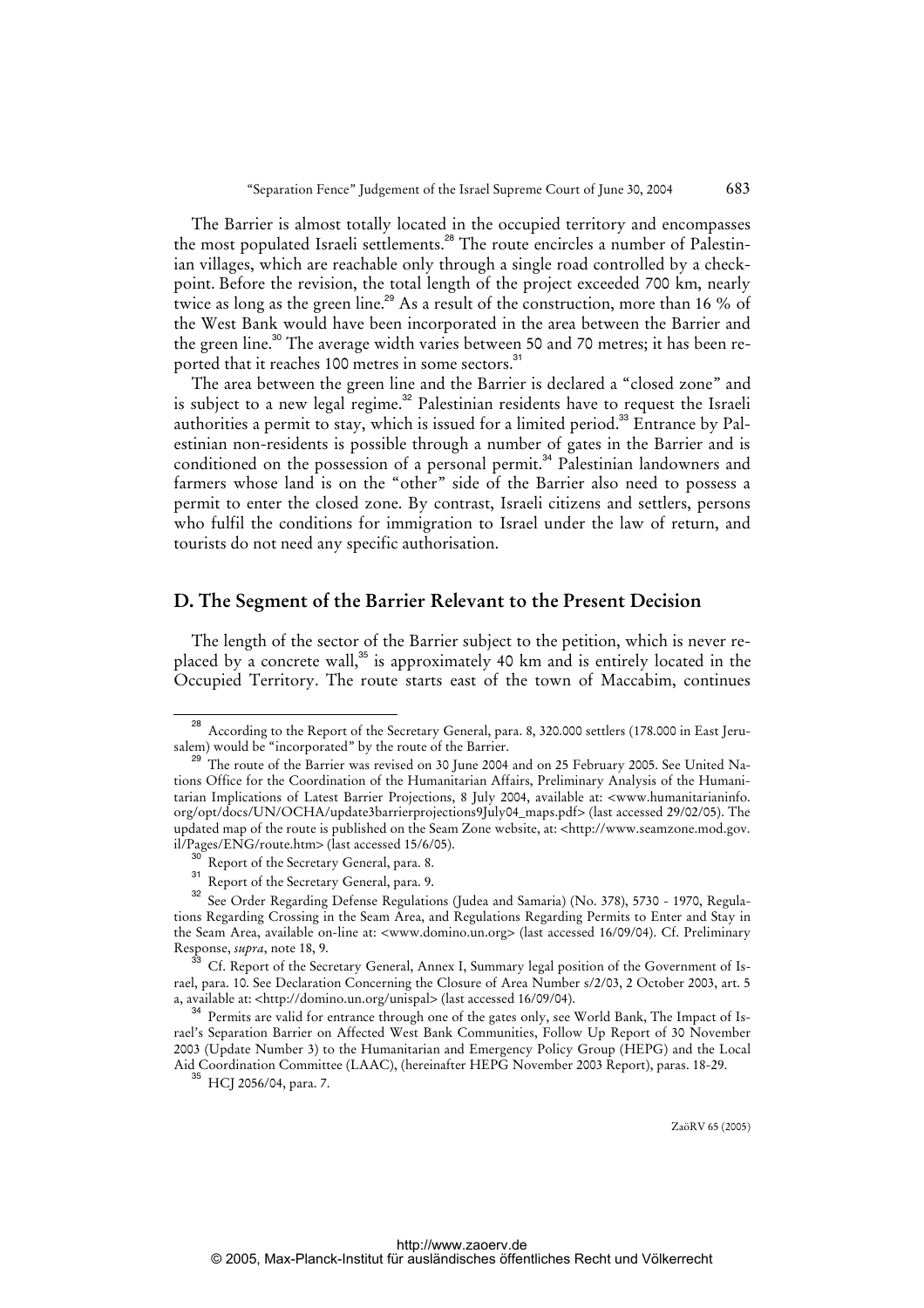south to Mevo and reaches Jerusalem. The Route is winding, passes through several Palestinian villages and divides some of them from Israeli settlements (Ma'aleh HaChamisha, Har Adar, Har Shmuel, New Giv'on, Giv'at Ze'ev). With the possible exception of the town of Maccabim, which is situated in the no man's land across the green line, the segment of the Barrier at issue is never located in proximity to Israeli towns, but separates Israeli settlements from Palestinian populated areas. The Palestinian village of Beit Sourik is encircled by the route, which climbs "major hills" gaining "topographical control of Jerusalem" and reaching "a major traffic route" connecting Jerusalem to the centre of Israel.<sup>36</sup>

### **E. The Process of Seizure of the Land**

Private property on which the route of the Barrier is located is seized by requisition orders issued by the military commander for military needs.<sup>37</sup> The validity of the orders is limited to a period of three or five years, but they are renewable without limits.<sup>38</sup> The orders are valid from the date they are signed and deliverance to the interested owners is not a necessary condition. In two weeks, the latter can file an objection to the Legal Advisor of the Military Commander of the West Bank who submits a petition to an Appeals Committee of the IDF. The decisions of the Appeals Committee do not bind the military commander. Affected landowners can also petition the Supreme Court sitting as the High Court. Failures have been reported with regard to the deliverance of the orders of seizure, thus affecting the possibility of lodging appeals challenging the orders.<sup>39</sup>

It has been reported that some of the orders allow for the possibility to request usage fees of compensation for the land seized. Nonetheless no compensation is given for the land located between the Barrier and the green line, although access is conditioned to the issuance of personal permits.

# **III. The Position of the Parties**

### **A. The Petitioners' Position**

The present decision of the High Court originated in a petition presented by a group of Palestinian landowners and a number of Village Councils affected by the building and located North and Northwest of Jerusalem. The petitioners chal-

See the description of the relevant sector in HCJ 2056/04, para. 49.

<sup>&</sup>lt;sup>37</sup> Given the annexation by Israel, in East Jerusalem requisition orders are issued by the Ministry of Defense. On the seizure of the land, see HEPG May 2003 Report, paras. 34-45. Some orders of seizure are available at: <www.hamoked.org> (last accessed 24/09/2004).

<sup>38</sup> Ibid*.*

<sup>39</sup> International Commission of Jurists, Israel's Separation Barrier – Challenges to the Rule of Law and Human Rights, 14-16, at: <www.icj.org> (last accessed 20/11/2004).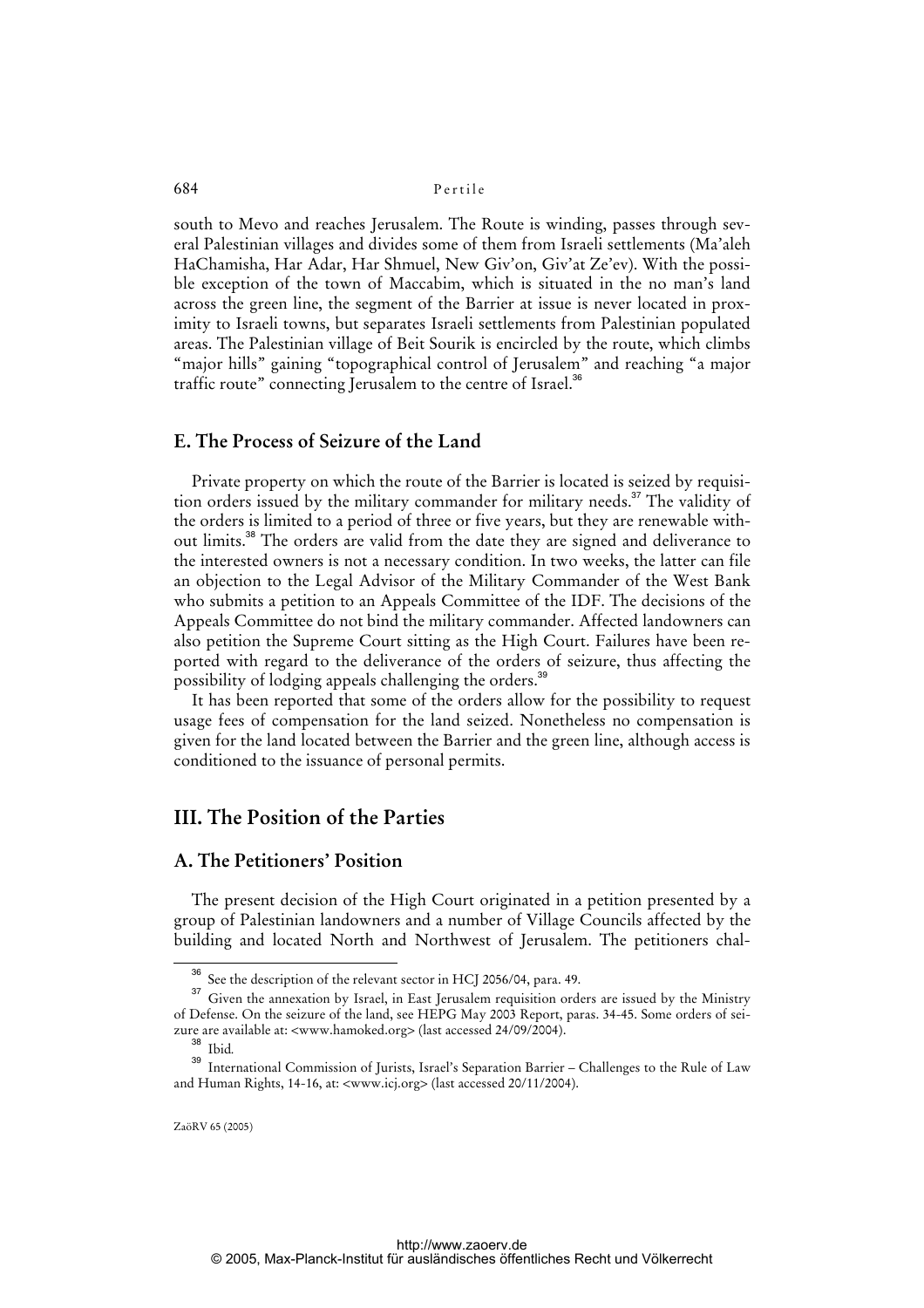lenged the legality of the military orders through which the Commander of the IDF Forces in Judea and Samaria seized the land on which the Barrier was to be erected. Technically, the petitioners asked the Court to adopt both an *order nisi*, aimed to ask the respondents to justify the legality of their acts, and a temporary injunction aimed to suspend construction pending the decision.

As it has already been seen, the route of the Barrier is situated both on private land, which is taken through an order of seizure, and on land that is not privately owned.<sup>40</sup> According to the petition, the building of the Barrier does not affect only the right of property of the landowners, but also infringes upon the "villages' ability to develop and expand".<sup>41</sup> The taking of the land on which the Barrier is located is just one of the elements of the issue, since the difficulties in reaching the land caught between the obstacle and the armistice line must also be taken into account. The petitioners maintain that the Barrier would severely limit or make impossible "people's ability to go from place to place" in general, access to agricultural lands, access to wells, shepherding, access to medical services, access to school and to Universities.

The petition aimed to void the orders of seizure issued by the Commander of the IDF Forces in the West Bank, affirming their illegality with respect to Israeli administrative law and to "the principles of public international law" applicable to the dispute.<sup>42</sup>

From an international law perspective the arguments put forward by the petition can be summarised under two basic propositions. First, the international law of occupation forbids the building of the Barrier so that the respondent, being a belligerent occupant in the West Bank, lacks the authority to seize the land. In fact, the Barrier does not serve the interests of the population of the occupied area, nor "the needs of the occupying power in the occupied area".<sup>43</sup> The concept of military necessity cannot therefore provide a legal justification for the construction and does not require the construction along the planned route. In the petitioners' view,

The definition "State Land" is somewhat misleading when applied to the land not privately owned in the West Bank, where the State of Israel is entitled to exercise only the powers of the belligerent occupant. While the status of the land might be public also in the occupied territories, according to the normative framework applicable there, public land cannot be regarded as land of the State of Israel. One might wonder whether the Court itself might have acknowledged this, having had recourse to the complicated phrase "land which is not privately owned". On public land in the Occupied Territory, with reference to the case law of the HCJ, see K r e t z m e r , *supra,* note 1, 90-98.

HCJ 2056/04, para. 9.

<sup>42</sup> As concerns domestic law, which is not of primary concern in this article, the petition relies mainly on the alleged illegality of the procedure for the determination of the route of the separation fence. Petitioners were not informed regularly of the orders of seizure; they were not heard; they were granted extensions of only a few days to submit appeal; they were not allowed to participate in the determination of the route.

<sup>43</sup> See HCJ 2056/04, para. 10.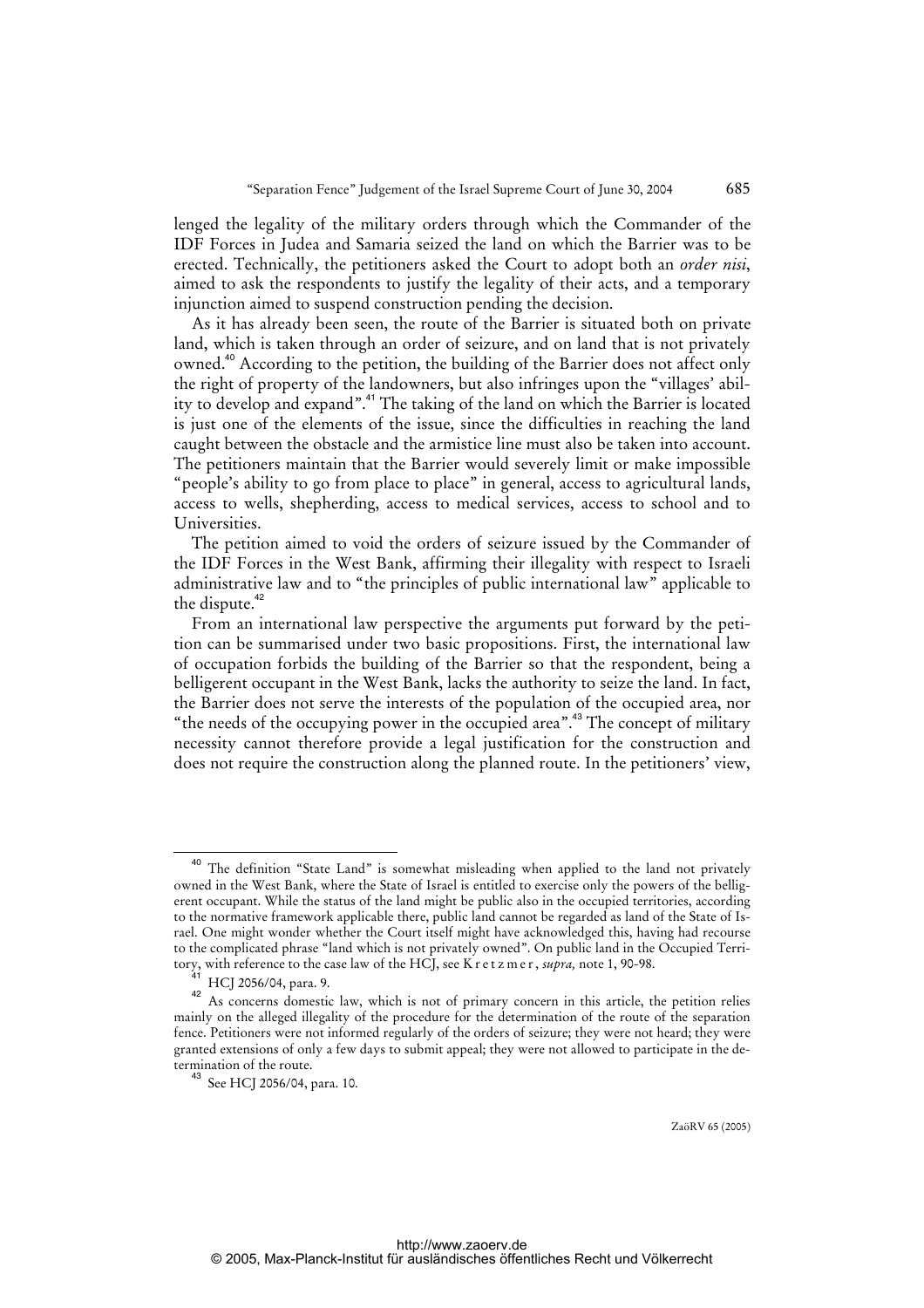it is clear that the aim of the Barrier, especially considering the chosen route, is annexation, which bluntly violates international law.<sup>44</sup>

Second, the building of the Barrier infringes several fundamental rights of the local population and such violations could not be legally justified or excused under the present circumstances. The rights explicitly referred to by the petition are the right to property, the right of education, freedom of movement, freedom of occupation and freedom of religion. In particular, violations of fundamental rights in the case at issue would not be compatible with the proportionality principle and would moreover amount to collective punishment of the local population. Notwithstanding the wording of the orders of seizure, in the petitioners' opinion it is clear that the Barrier is meant to be a permanent structure and the wound inflicted upon the interested population is disproportionate to its benefits.<sup>45</sup>

Interestingly enough, some residents of the Israeli town of Mevasseret Zion joined the petition claiming the inefficacy of the route of the Barrier. According to them the route should be adjacent to the green line in order to avoid the deterioration of the relationship between the two neighbouring communities.

### **B. The Respondents' Position**

The respondents to the petition are the Government of Israel and the Commander of the IDF forces in the region. According to them, the exclusive aim of the Barrier is defending the lives of the citizens (soldiers included) and residents of Israel, which are facing "a wave of terror supported by the Palestinian population and leadership".<sup>46</sup> Operational-security reasons have thus determined the route. The advantages brought about by the Barrier, which is said to have proved its efficiency in the areas where it has been erected, are twofold: it would have both a preventive and a protective function. With regard to the first aspect, the Barrier would prevent the infiltration of Palestinians into Israel and into Israeli towns located in the area. It would also limit the smuggling of arms and the attacks on the Israeli forces. As concerns the protective function, the Barrier, which must have topographic command of the area, will allow surveillance of residents therefore enhancing the security of the soldiers and protecting Israeli towns on both sides of it.<sup>47</sup>

With reference to the consequences of the wall, the respondents deny the severity of the injure and maintain that all efforts have been made to abide to the principle of proportionality. The route would have been determined in order to achieve a

<sup>44</sup> According to the petitioners, they would have no complaint in case that the route chosen passed along Israel's border (the so called "green line"). HCJ 2056/04, para. 10.

<sup>&</sup>lt;sup>45</sup> On the orders of seizure, see subsection II.D. above.<br><sup>46</sup> LICL2256/04

 $^{46}$  HCJ 2056/04, para. 12.

<sup>47</sup> As will be seen later in more detail, it is to be underlined that the reference to Israeli towns on both sides of the fence and to Israeli citizens explicitly includes the defence of the settlements and of the settlers amongst the objectives justifying the building of the Barrier and its route. See subsection V.C.5. below.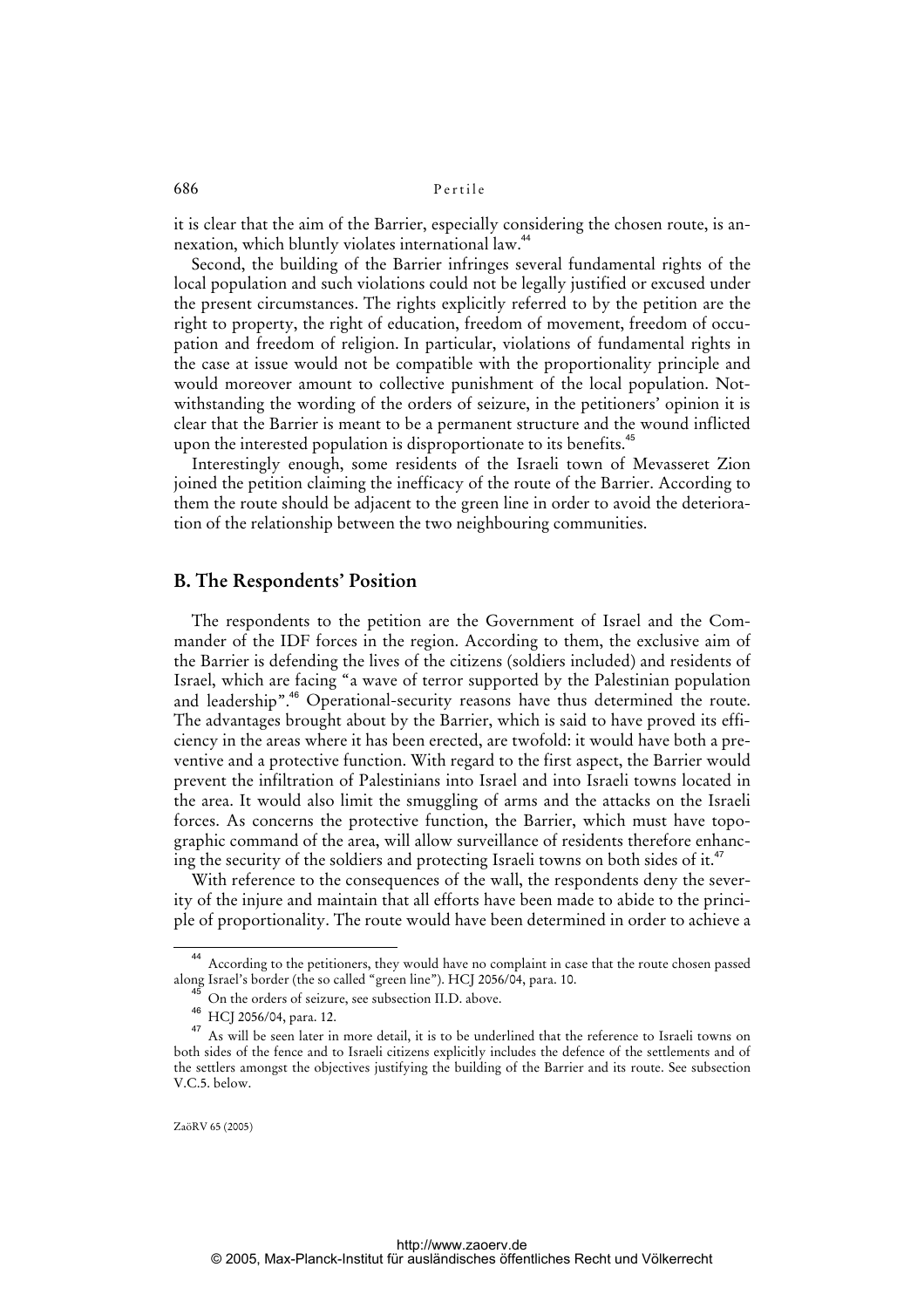proper balance between security considerations and the needs of the local population. When possible, the Barrier would have not been located on agricultural or privately owned land.

The respondents regard the legal basis of the adopted measure as mainly grounded in the natural right of the State of Israel to defend itself against threats from outside the borders.In pursuing such an objective the laws of belligerent occupation would empower officials to take the land for combating purposes. No other legal arguments are referred to, thus leaving a more detailed legal qualification of the facts to the Court.

### **C. The Affidavits of the Council for Peace and Security**

The Council for Peace and Security – an Israeli association of former officers of the IDF and of the security services, retired diplomats, academics and professors – joined the petition as *amicus curiae*. <sup>48</sup> In view of their technical knowledge in security issues, they contradicted the Military Commander's evaluation of the route, affirming that it should be located near the "border" with Judea and Samaria rather than deep inside the occupied territories. A Barrier with such a route would require gateways and passages thus diminishing security and increasing friction with the local population. Considering the short distance between the Barrier and Palestinian villages, it may be argued that attacks on the patrolling forces would occur more frequently and that distinguishing between terrorists and inhabitants not involved in terrorist activities would be more difficult. Where necessary, the Barrier should be built in the neighbourhood of Israeli towns and be reinforced in order to tackle infiltration. A long and irregular route, distanced from Israeli towns, would seriously affect the efficacy of the Barrier.

Availing themselves of those technical arguments, the petitioners maintained that the route is not in line with the principle of proportionality. First, they described the planned Barrier as ineffective in that it would increase the danger for the soldiers and the State's security in general. Secondly, they stated that other less injurious options were available, namely the moving of the Barrier closer to Israel.<sup>49</sup>

<sup>&</sup>lt;sup>48</sup> The text of one of the affidavits is available in Hebrew at: <www.peace-security.org.il/ engbg.html> (last accessed 04/09/2004). On the relationship between the Council for Peace and Security and the petitioners, see: "Fence and Defense", (Haaretz article, 19/03/2004), at: <www. rebuildingalliance.org/wl/pj-separation-wall/archives/000272.html> (last accessed 24/09/2004).

<sup>&</sup>lt;sup>49</sup> The Military Commander, while respecting the technical experience of the members of the Council in security matters, replied that he was responsible for the security of the residents of Israel and that his opinion should therefore be regarded as having a greater weight. He regarded the border with Judea and Samaria as a political, not a security one. Therefore, while the option of locating the barrier along the border had to be taken into account to minimise the damage to local population, topographical considerations had not to be disregarded. Considering the protective and preventive functions of the barrier, the Military Commander might move the route into Judea and Samaria to establish a separation zone allowing him to pursue the terrorists who eventually succeed in crossing the Barrier.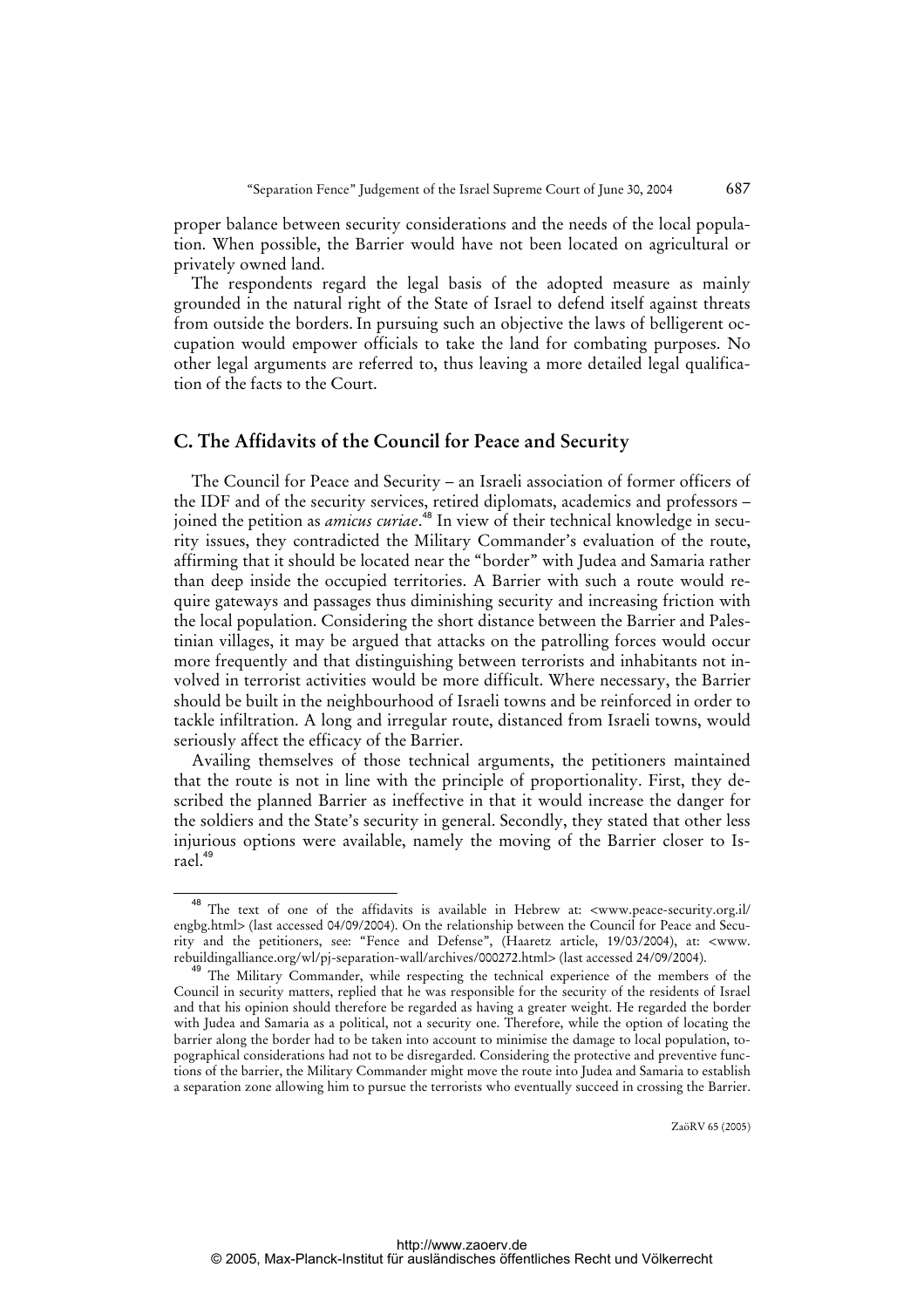# **IV. The Judgement of the High Court**

### **A. The Structure of the Decision and the Normative Framework**

The content of the operative part of the decision at hand can be divided in three parts. The first part spells out the normative sources applicable to the case, the second examines whether the IDF Commander had the "authority" to erect the Barrier and the third analyses the route of the Barrier in light of compliance with the principle of proportionality. Then follows the application of the normative framework determined by the Court to each order of seizure challenged by the petitioners. Each order is scrutinised in detail to ascertain its compatibility with the principle of proportionality.

The fundamental assumption, which lies behind this approach, is that the international humanitarian law of occupation is founded on two (conflicting) principles. The first is protection of the population of the occupied territory; the other is the concern for the security interests of the occupying power, with reference to the concept of military necessity.<sup>50</sup> In this context, the rule of proportionality, which is deemed to be a common principle both of international law and Israeli administrative law, is interpreted as a normative tool that reconciles the competing interests of the population of the occupied territory and of the occupying power.

The point of departure for the determination of the applicable law is the analysis of the status of the territory in which the main part of the Barrier is located. The Court clearly states that Israel holds the West Bank "in belligerent occupation". The authority of the military commander would flow from the provisions of public international law concerning belligerent occupation and should be regulated accordingly by Israeli administrative law. The relevant international provisions should be found in the Hague regulations and in the Fourth Geneva Convention. Both instruments are considered applicable to the case.

No reference is made to other provisions of international law, which are dealt with in the Advisory Opinion of the International Court of Justice, namely international human rights norms of conventional or customary nature, the principle of self-determination and the law of self-defence.<sup>51</sup>

ZaöRV 65 (2005)

1

Moreover, reinforcing the Barrier in proximity of Israeli towns does not prevent the risk of shooting attacks and infiltration. Nevertheless, in view of the material before him, the Military Commander stated that he was ready to change part of the route. See HCJ 2056/04, para. 20.

<sup>50</sup> See HCJ 2056/04, 15: "Indeed the military commander of territory held in belligerent occupation must balance between the needs of the army on one hand, and the needs of the local inhabitants on the other."

<sup>51</sup> For a discussion of the applicability of those legal sources to the present case, see section V.E., and subsections V.E.1., V.E.2.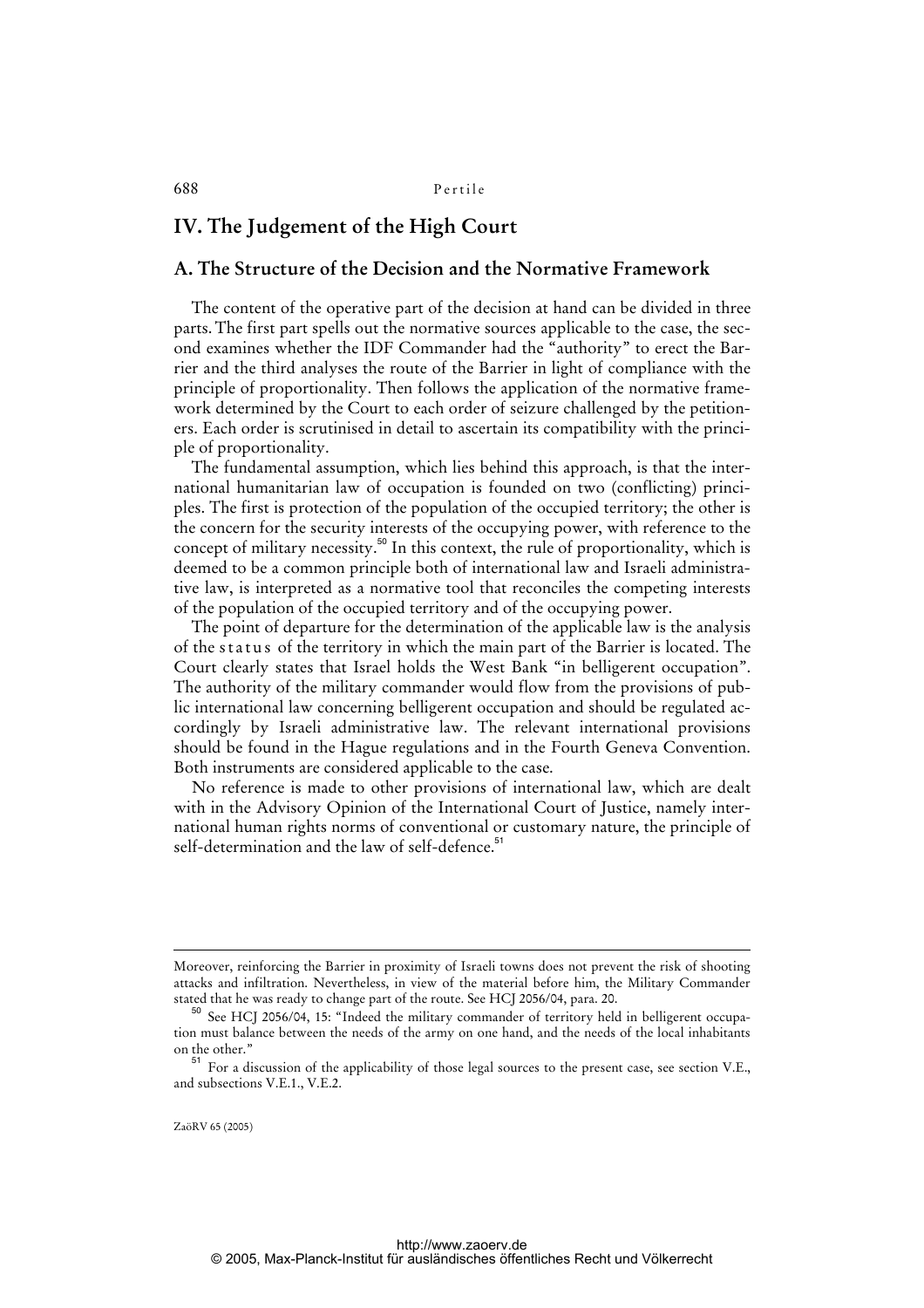### **B. The Authority to Construct the Barrier**

According to the Court, the first legal question to be analysed regards the authority to construct the Barrier. Only after ascertaining whether the military commander is authorised under the applicable law to order the construction of the Barrier, the issue of the location can be dealt with. The question is considered to be preliminary and is said to be "complex and multifaceted" not having found full expression in the arguments raised by the parties. Limiting its analysis to the claims of the petitioners, the Court asserts that the lack of authority of the Military Commander could be based upon two different considerations. The first questions the legality of the purposes pursued by the Military Commander in ordering the construction of the Barrier. The second assumes that, lacking a legal basis in the law of occupation, the seizure of the privately owned land on which a substantial part of the Barrier is located is illegal.

With regard to the first issue, the Court examines whether the decision to build the Barrier is founded on political reasons, namely the will to annex portions of the occupied territory, or on security concerns. In principle, the Court accepts that pursuing annexation would rule out the legality of the decision of the military commander. In adopting its decisions relating to the occupied territory, the latter would be allowed to take into consideration and balance solely between two elements: the needs of the army and the needs of the population of the occupied territory. No additional considerations such as annexation or the establishment of the borders of the State would be admitted.

Relying on the official motivation of the decisions of the Government and on a written affidavit of the military commander, the Court affirms to be convinced that the Barrier is motivated by security concerns. According to the Court the petitioners failed to carry their burden and did not prove that the route itself demonstrated the political purposes lying behind the Barrier. Assuming that if the Barrier was security based it would have to be located on the green line, the petitioners missed the point, since the route of the armistice line itself is not motivated by security reasons. To the contrary, the security perspective would impose to examine the route of the Barrier without reference to the green line. Therefore the Court has no reason not to believe the sincerity of the military commander. The fact that he has been open to suggestions during the hearings and agreed to move sections of the Barrier is also considered in this respect.

The Court then examines the second argument raised by the petition in relation to the authority to build the Barrier. The seizure of the private land on which part of the Barrier is located is considered legal for two reasons. First, with reference to Israeli administrative law, the Court states that it found no defects in the procedure followed in the issuing of the orders of seizure and in the granting of the opportunity to appeal. Secondly, the Court believes that, when necessary for the needs of the army, the military commander is authorised by the international law of occupation to take possession of land as long as he provides compensation for the use of it. Regulations 23 (g) and 52 of the Hague Convention and art. 53 of the Fourth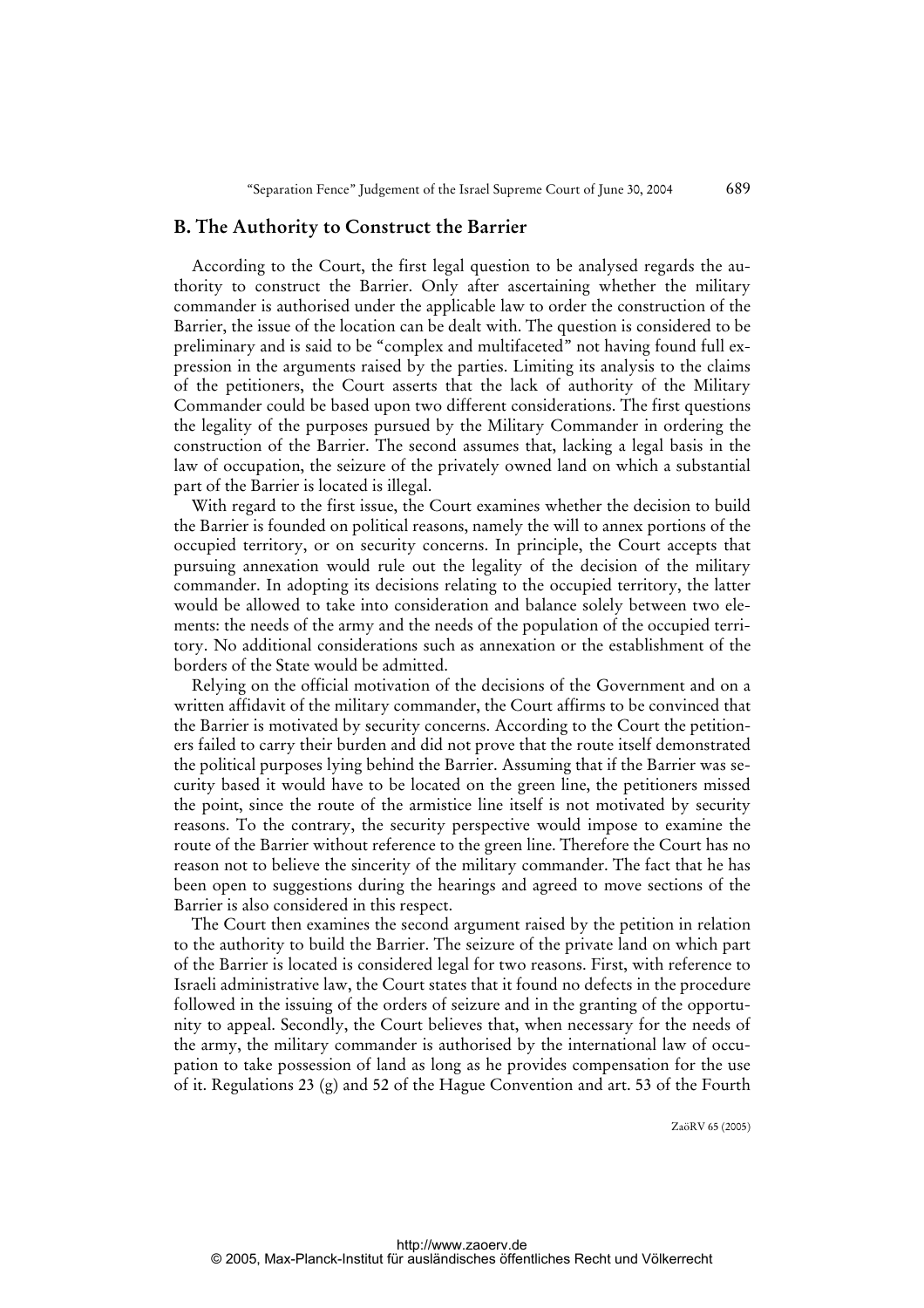Geneva Convention are said to be the legal basis of the conduct of the military commander. A detailed legal analysis of the quoted provisions is missing: the Court lists a number of previous decisions in which it recognised the legality of land and house seizure with reference to military needs and for different purposes.<sup>52</sup> Being necessitated by military needs, the construction of the Barrier would fall within this framework. The infringement of property rights would not entail the taking away of the authority of the military commander to seize privately owned land for security reasons. The military necessity of the "separation fence" would be highlighted by the fact that it would block "terrorist infiltration in Israeli population centres" taking the place of "combat military operations".<sup>53</sup> According to the Court, the needs of the local population are to be considered in deciding the location of the route of the fence, but the issue does not regard the authority to build the fence.

### **C. The Proportionality of the Route of the Barrier**

After finding that, under the law of occupation, the military commander is vested with the formal power to seize privately owned land in order to erect the Barrier, the judgement analyses the legality of the route chosen. The Court recognises that the position of the military commander in the occupied territory is not that of the legitimate sovereign, who can act for general purposes. Under the law of occupation, the authority of the occupying power would be limited to securing two different values: security interests of the holder of the territory and the needs of the local population. As concerns the former value, the Court regards security interests as not limited to the security of the area held in belligerent occupation but extending to the security of the whole country and of its citizens. The latter would require that the military commander not only administers the occupied territory, but also actively pursues the well being of the local population.<sup>54</sup> The military commander would be bound by a negative obligation not to injure the local inhabitants but also by a positive obligation to take actions "to ensure that they shall not be injured".<sup>55</sup>

<sup>52</sup> HCJ 2056/04, para. 32. Quoted purposes are "the construction of military facilities"; "the paving of detour roads"; "the building of fences around outposts"; "the ensuring of unimpaired traffic on the roads of the area"; the construction of civilian administration offices"; "the seizing of buildings for the deployment of a military force".

<sup>&</sup>lt;sup>5</sup> Ibid.

<sup>54</sup> In line with its case law, the Court abides to what has been defined as the "benevolent occupant" approach: The law of occupation is interpreted as requiring something more than the mere preservation of the *status quo.* See K r e t z m e r, *supra*, note 1, 57-72; B e n v e n i s t i, The International Law of Occupation, Princeton/Oxford 1993, 123-129.

 $^{55}$  HCJ 2056/04, para. 35.

ZaöRV 65 (2005)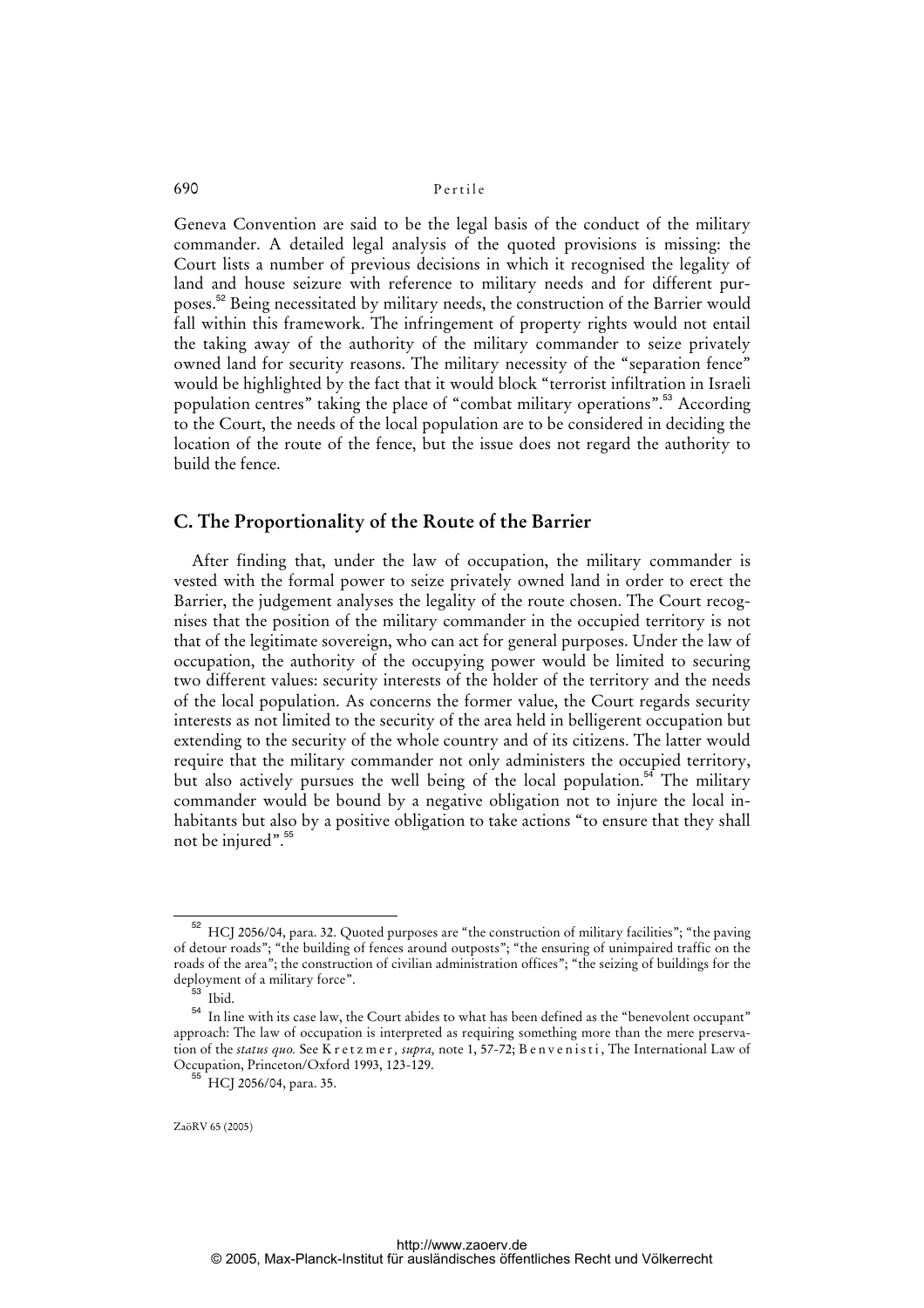The legal basis of this assumption would be the combined reading of art. 46 of the Hague regulations and art. 27 of the IV GC: two general provisions of the law of occupation concerning protection of the protected persons' human rights.<sup>56</sup>

Then reference is made to some norms dealing specifically with the issue of the land: Regulation 23 (g) and art. 53 of the IV GC, with regard to the destruction or seizure of property by the occupying power, and regulation 52, concerning requisitions in kind.

In the Court's opinion, the combination of the quoted general and specific provisions creates "a single tapestry of norms"<sup>57</sup> that highlights that the military commander must act balancing the needs of the local population and security considerations.

The problem of balancing between the competing values of security and liberty is deemed to be a general one and would have to be solved having recourse to the principle of proportionality. The Court explains in general terms the meaning of the principle as connected to the "relationship between the objective whose achievement is being attempted, and the means used to achieve it".<sup>58</sup> The proportionality of an act might be ascertained applying three subtests that clarify the content of the principle. The first is the "rational means test", according to which the means employed by the administrative authority must rationally lead to the achieving of the objective. The second subtest, the "least injurious means test", requires choosing the least injurious means for the individual amongst the ones satisfying the first subtest. Finally, the third subtest, "the proportionate means test", revolves around the evaluation of the proportionality between the damage to the individual and the advantage brought about by the adopted act.<sup>59</sup> All three subtests must be satisfied in order for an administrative act to be proportionate.

The principle of proportionality and the three subtests are then applied to the evaluation of the legality of the Barrier and in particular to its route.<sup>60</sup> The Court states that the scope of its judicial review with regard to the first and the second subtests can only be limited. Evaluating whether the route chosen by the military

<sup>56</sup> See *infra* subsection V.C.4.

 $57 \text{ HCl}$  2056/04, para. 35

 $\frac{58}{59}$  Ibid., para. 40.

According to the Court, the third subtest can be applied in an absolute or relative manner. In the first case the advantage and the damage deriving from the administrative act are directly compared. In the second case, it is necessary to consider an alternate act, the benefit of which is smaller than the original one. The latter is to be considered disproportionate if, employing alternate means, a reduction of the advantage gained is accompanied by a substantial reduction of the damage. HCJ 2056/04, para.  $41.60$ 

From this standpoint the key questions are: Is there a rational connection between the route of the Barrier and the objective that is sought to achieve? (rational means test); Amongst the routes achieving the objective, is the one chosen the least injurious for the individuals involved? (least injurious means test); Is the security benefit of the Barrier proportionate to the injury? (proportionate means test in the absolute form); Does an alternate route with a smaller security advantage reduce in a substantial manner the damage deriving from the original route? (proportionate means test in the relative form).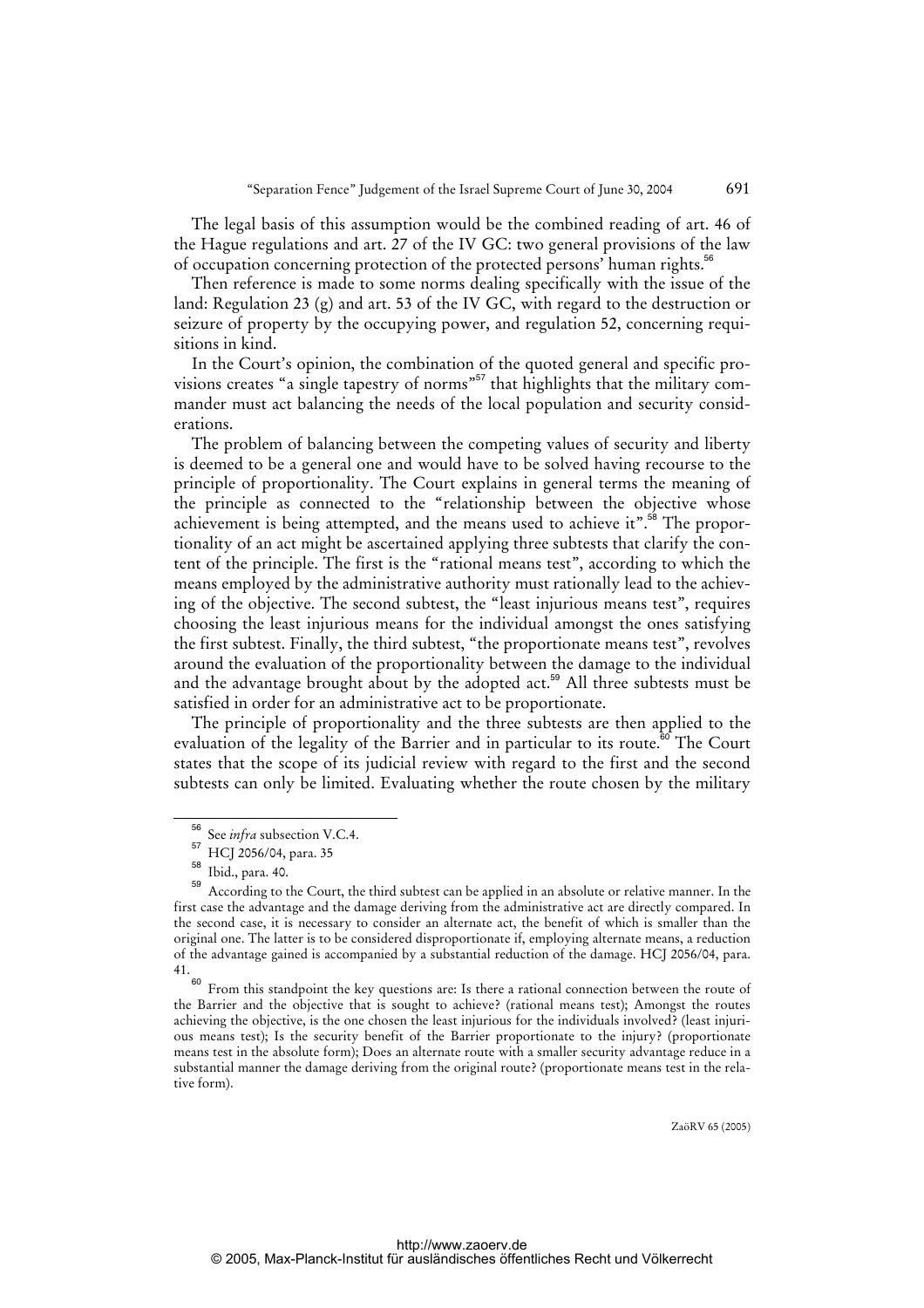commander achieves its stated objectives would be a question of military nature, which must be addressed by military experts. Therefore the Court could not substitute its discretion to that of the military commander, but could only assess the legality, i.e. the reasonableness, of the military commander's decision. $61$  To the contrary, the Court regards itself as entitled to analyse a "legal question" such as the existence of a proper proportion between the military advantage of the route chosen and the adverse consequences on the affected population.

Each order of seizure is analysed with reference to the proportionality test in the narrow sense, i.e. the balancing between the military advantage and the adverse humanitarian effects of the route chosen. Formally the Court scrutinises each order also with reference to the first and the second subtest of the proportionality rule, but states that interference with the military perspective that justified the adoption of the route is precluded.<sup>82</sup> The evaluation of the military commander is never found unreasonable in this respect.<sup>63</sup>

The Court refers explicitly to the freedom of movement and to the right to property of the local inhabitants, and implicitly, to their rights to food, to work, and to earn a living. $64$  The application of the proportionality test focuses on the position of the landowners and on the infringement of the right to property. At times, the affidavit of the Council for Peace and Security is referred to as evidence that a different route, with an acceptable proportion between military advantages and humanitarian consequences, is possible, but the military commander is regarded as the one who has to determine a different and more proportionate technical solution. Therefore the decision does not bind the commander to adopt a precise route, but establishes a number of criteria for a proportionate solution minimising the damage to the affected population.<sup>65</sup> The Court states clearly that the system of the gates and the licensing regime is largely ineffective and cannot be considered a solution to the infringement of the rights of the local inhabitants. Therefore the military commander is above all called to reduce to the minimum the effects of the wall on cultivated land. Separation between farmers and cultivated land should be avoided to the extent possible. When separation is unavoidable the military commander should allow passage to the extent possible. Since in the circumstances of the case farmers "make their living from the land", the Court lastly urges the military commander to substitute monetary compensation by providing

See HCJ 2056/04, para. 48. Rather unusually, in the case at issue, the Court, which is not a military expert, is given two contradictory military assessments of the route of the Barrier. As has been seen in subsection III.C. above, the Council for Peace and Security joined the petition and took a totally different view of the ideal route of the Barrier. See also subsection V.C.5. below.

<sup>62</sup> Cf. HCJ 2056/04, para. 60 and para. 80.

<sup>&</sup>lt;sup>63</sup> To simplify the analysis the Court divides the sector of the Barrier at issue in 6 subsectors. 7 orders of seizure out of 9 are voided on the grounds that the consequences are not proportionate to the military advantage. One order is declared valid since its content is considered undisputed by the parties. Another is partially voided since part of its effects regards a village that is not party to the dispute.

<sup>64</sup> HCJ 2056/04, para. 60 and para. 83.

<sup>65</sup> Ibid.*,* para. 82 and 83. For a comment on the point, see subsection V.C.5. below.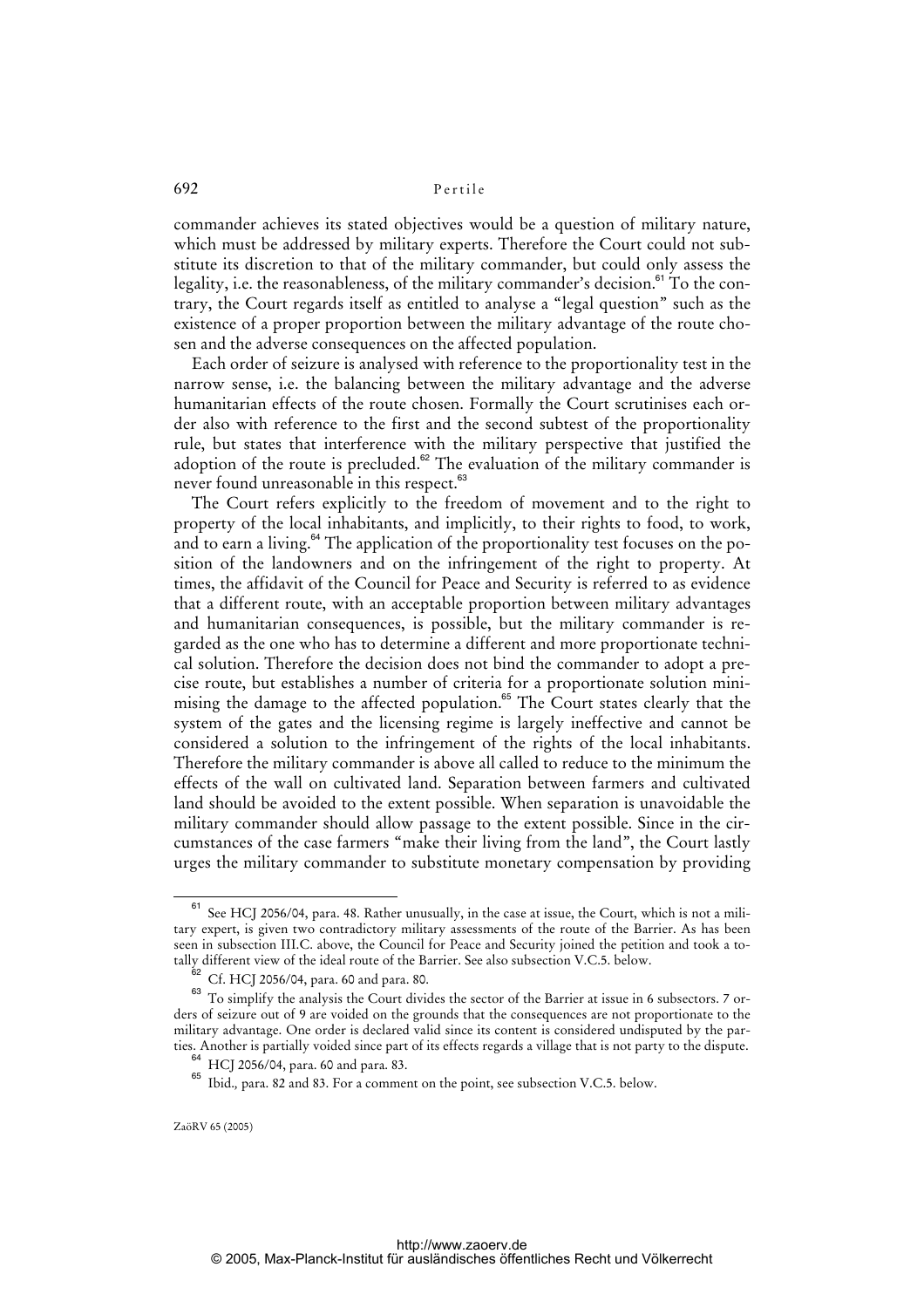the farmers with other lands in exchange. According to the Court, the exchange of land by way of compensation is due both for the lands on which the Barrier is directly located and for the lands from which farmers are physically separated.<sup>66</sup>

# **V. An Evaluation of the Decision**

### **A. The Court's Assessment of the Facts**

As it has been seen in the first part of this article, the building of the Barrier is a multifaceted activity, which might fit into several legal qualifications. A careful analysis of the facts is therefore needed in order to understand which norms apply to all the acts and the consequences connected with the adopted measure. Apparently, the only sources relied upon by the Court as concerns factual issues are the affidavits of the parties to the case.<sup>67</sup> Respondents' affidavits seem to be the main source for the examination of the background and of the physical nature of the Barrier.<sup>68</sup> However, the petition is also taken into account with regards to the factual analysis of the magnitude of the consequences of the Barrier, as regards the extension of the requisitioned land and the involved population.<sup>69</sup>

The analysis of the facts is introduced by a paragraph in which the Court recalls the background of the present case and places the decision to build the Barrier in the general context of the second intifada. Referring to the respondent's affidavit, the number and the intensity of the terrorist attacks directed against Israel are briefly described and the situation is legally qualified as constituting an "armed conflict".<sup>70</sup> While being placed at the very outset of the judgement, by way of introduction, the legal qualification of the general situation cannot be regarded as an *obiter dictum*, but is fraught with legal consequences. Firstly, as will be seen in subsection V.B.1., art. 23 (g), one of the legal basis of the judgement, is applicable solely on the assumption that the situation amounts to a situation of hostilities. Secondly, as will be seen *infra*, under the relevant provisions, the scope of military necessity is inherently connected to the objectives of the military action and to the extension of the security risks that the military has to face.<sup>71</sup>

<sup>66</sup> Ibid*.*, para. 83.

<sup>&</sup>lt;sup>67</sup> Cf. B en v e n i s t i, *supra*, note 54, 120: "Since the fact-finding procedure in the Israeli High Court of Justice when it sits as the High Court of Justice is usually based only on affidavits, it is generally difficult to challenge the motives put forward by the authorities." See also ibid., n. 69.

 $^{68}$  See, HCJ, 2056/04, 2.

Ibid., see, for instance, 42.

<sup>&</sup>lt;sup>70</sup> This is in line with the precedents of the Court after the beginning of the Al Aqsa intifada in 2000, see, for instance, *Ajuri v. IDF Commander in the West Bank*, HCJ 7015/02, *supra*, note 6, paras. 1-4.

 $71$  Cf. Jordan Written Statement, para. 5.83: "the general body of rules comprising the special regime of military occupation seeks to establish a balance between the military needs of the occupying State in prosecuting its hostilities against the enemy and the continuing rights of the local population of the territory which it has occupied. [It follows that in interpreting and applying those rules the gen-](gen-http://www.zaoerv.de)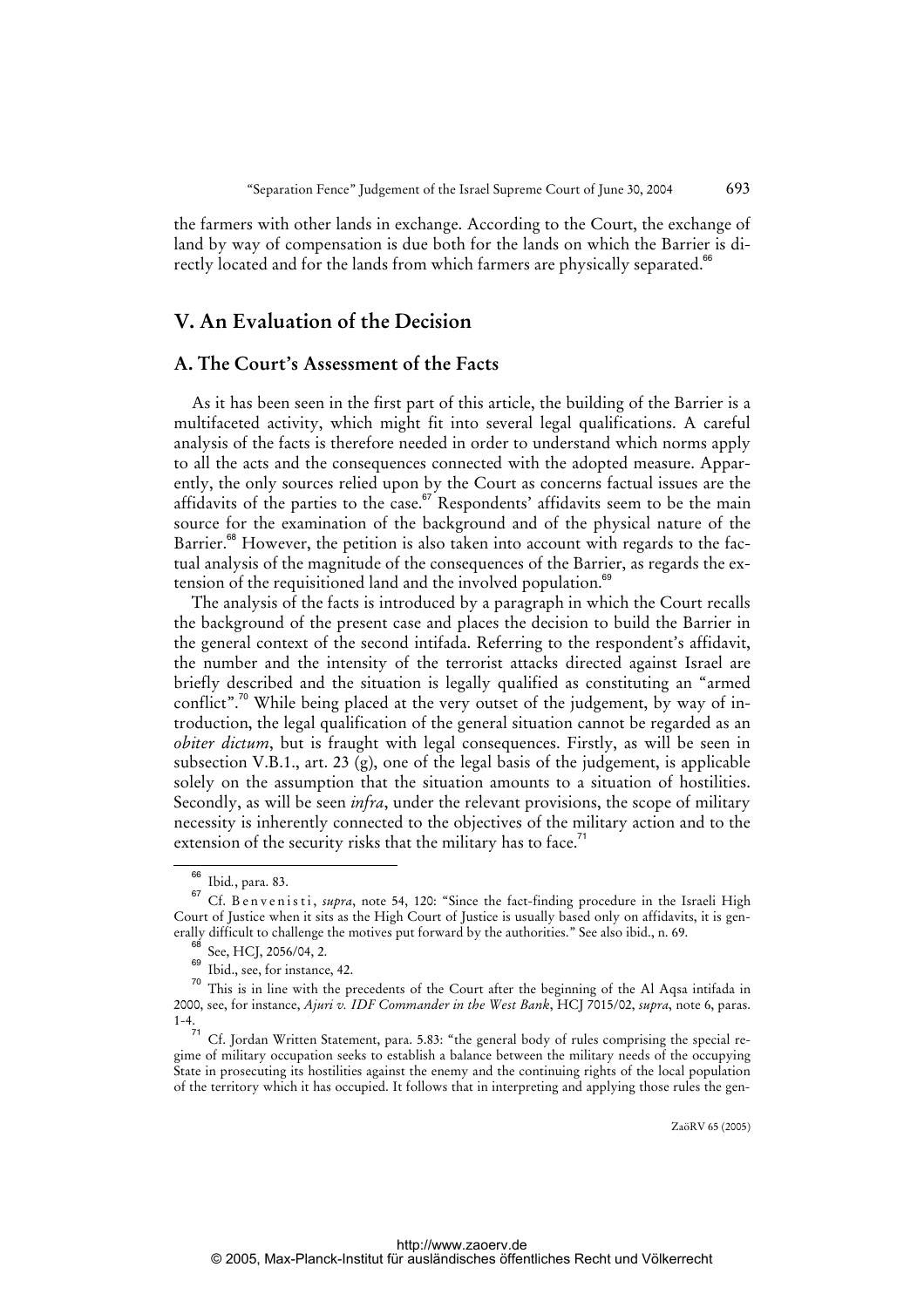While the seriousness of the terrorist attacks against Israel cannot be put into question, one cannot forget that the legal qualification of the general context is de $b$ atable.<sup>72</sup> In general terms, the view might be taken that the numerous attacks are isolated and might be considered as not being part of a strategy of confrontation between two armies or between an army and an organised group.<sup>73</sup> In this respect, the situation could be also qualified as a low intensity conflict not reaching the threshold of the armed conflict.<sup>74</sup> Furthermore, the building of the Barrier itself, which requires on-site studies, inspective missions for experts, seizure of property through a complex procedure, demonstrates that the threshold of the state of hostilities has not been met and that Israel has complete control of the territory.<sup>75</sup> Absent the control of the territory, the construction of a complex structure such as the Barrier would not be possible.

In relation to aspects where technical-military evaluation is needed the judicial review of the Court is allegedly limited to the examination of the military commander's reasonableness. The Court introduces a presumption of validity of the

 $72$  The legal qualification of the Israeli-Palestinian "conflict" in general and after the beginning of the second intifada is controversial amongst legal scholars. For an overview of the subject, see the online interviews to a number of scholars (Marco Sàssoli, Eyal Benvenisti, Charles Shamas, Fritz K a l s h o v e n ) and the "expert analysis" at: <www.crimesofwar.org> (last accessed 28/10/2004). Cf. also B e n Naftaly/Michaeli, Justice-Ability: A Critique of the Alleged Non-Justiciability of Israel's Policy of Targeted Killings*,* 1 Journal of International Criminal Justice 2 (2003), 368-405, at 402, note 174: "The Israeli Palestinian conflict has by now escalated into an armed conflict owing to its duration, intensity and the high level of organisation exercised by the various Palestinian armed militias and organisations." See also ICJ Advisory Opinion, para. 124. The Court rejection of the applicability of regulation 23 (g) HR might imply that the qualification of the situation in Israel and the Occupied Territory does not amount to an armed conflict. Cf. K r e t z m e r , The Advisory Opinion: The Light Treatment of International Humanitarian Law, 99 American Journal of International Law 1 (2005), 94-96.

<sup>73</sup> Lacking general consensus on the definition of armed conflict, reference is generally made to the decision of the Appeals Chamber of the United Nations Tribunal for former Yugoslavia in the Tadic case. The Chamber put forward the following definition: "an armed conflict exists whenever there is a resort to armed force between States or protracted armed violence between governmental authorities and organised armed groups or between such groups within a State". See *Prosecutor v. Dusko Tadic a/k/a "Dule"*, Decision on the Defence Motion for Interlocutory Appeal on Jurisdiction, para. 70, available on-line at: <www.un.org/icty/tadic/appeal/decision-e/51002.htm> (last accessed 23/11/04). Cf. G r e e n w o o d, International Humanitarian Law and the Tadic Case, 7 European Journal of International Law 2 (1996), 265-283 at 269-275; Parts ch, Armed Conflict, in: Bernhardt (ed.), Encyclopedia of Public International Law, Amsterdam 1981-1990, 249 et seq.; S t e w a r t, Towards a Single Definition of Armed Conflict in International Humanitarian Law: A Critique of Internationalized Armed Conflict, 85 Revue internationale de la Croix-Rouge, 850 (2003), 313-350 at 344-349.

<sup>74</sup> See Oxford Public Interest Lawyers, Legal Consequences of Israel's Construction of a Separation Barrier in the Occupied Territory*,* Oxford 2004, 21, para. 115.

 $75$  Ibid.

eral level of active hostilities existing at the relevant time is a factor to be taken into account. *The more active the general level of hostilities, the more credence may be given to claims by an occupying State that it must be allowed to do certain things in furtherance of its military needs; on the other hand, when (…) the general level of hostilities has virtually diminished to a vanishing point, the military needs of the occupying State are correspondingly reduced and provisions defining its powers need to be interpreted restrictively* (…)" (emphasis added).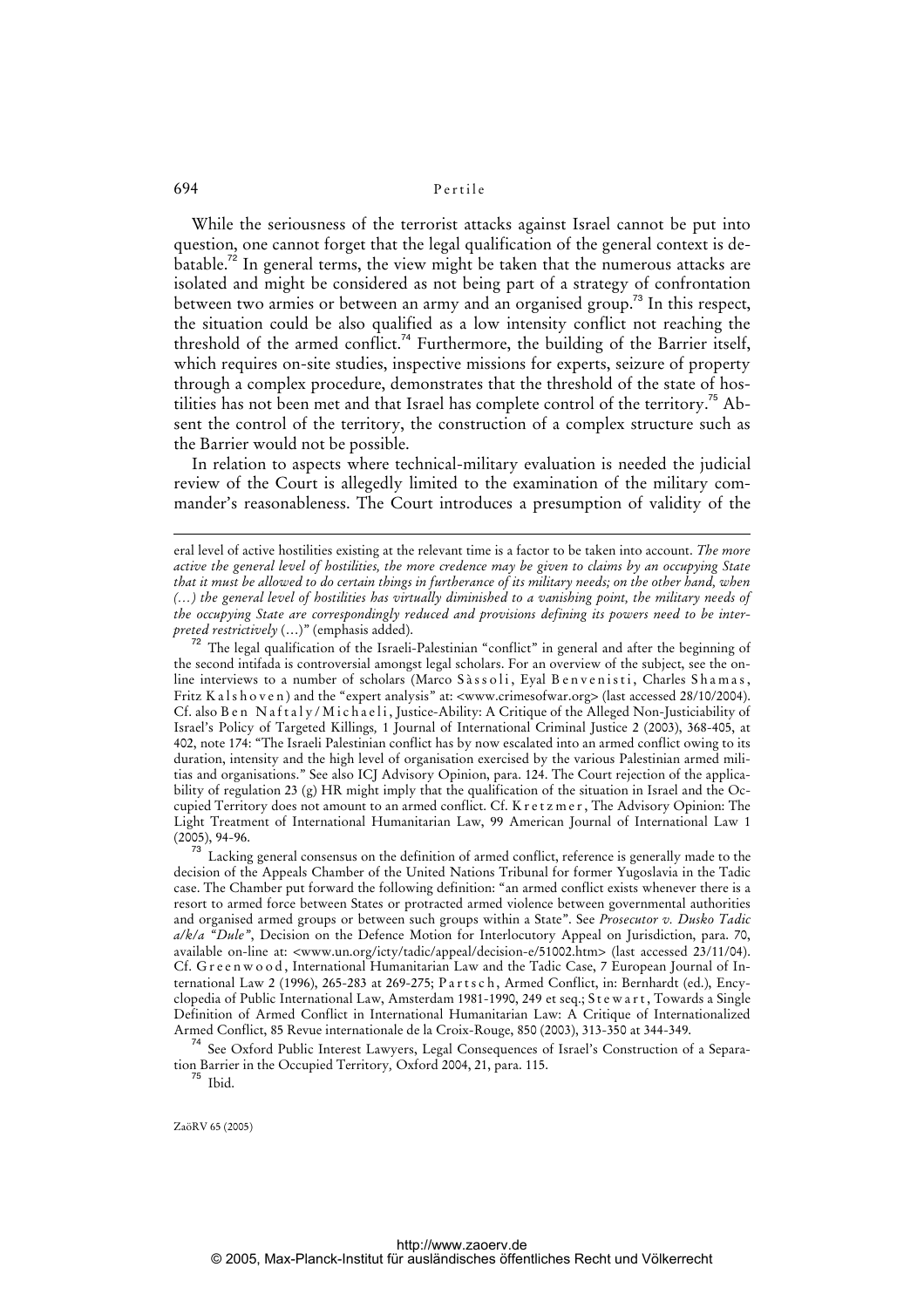military commander's evaluation of the facts and of military necessity. This approach might be considered as understandable and dependent on the structural limits of the review of a jurisdictional body, which is never entitled to substitute its discretion to that of the administrative body.<sup>76</sup> Nevertheless, it has to be pointed out that the Court seemed generally to avoid inferring from the facts any autonomous deduction with respect to fundamental aspects such as the purpose of the Barrier and its permanent or temporary nature. Those are essential elements for the application of a number of international norms, which are relevant in the present case, such as the prohibition of annexation, the right to self-determination of the Palestinian people, the prohibition of altering the demographic situation in the occupied territory, the duty to protect the local populations' human rights. The official declarations of the Government and of the military commander are never questioned in relation to the facts in front of the Court. With regards to the purpose of the Barrier, one might think that the Court did not have the political strength or the will to explicitly doubt the *bona fide* of the Government. Questioning a consistent path of declarations, at all levels, stating that the Barrier is motivated by security aims and is not to be considered a political border, the Court would have openly attacked the Government simply on the assumption that according to its opinion the facts demonstrated the contrary.<sup>77</sup>

### **B. The Legal Basis of the Judgement**

The decision finds its legal basis in the principle of proportionality, considered as a common principle of international law and of Israeli administrative law, and in the norms of two international instruments: The Hague regulations annexed to the Fourth Hague Convention and the Fourth Geneva Convention.

Although Israel is not a Party to the Hague Conventions, the Hague regulations have been long since deemed applicable by the HCJ on the assumption that they had acquired customary nature.<sup>78</sup> To the contrary, Israel ratified the Fourth Geneva Convention, but for a long period the Court regarded the instrument as inapplicable due to the lacking of internal legislation of incorporation.<sup>79</sup> Incorporation of international law in the Israeli domestic legal system follows the British tradi-

<sup>&</sup>lt;sup>76</sup> Cf. Benvenisti, Judicial Review of Administrative Action in the Territories Occupied in 1967, in: Zamir/Zysblat (eds.), Public Law in Israel, Oxford 1996, 371 et seq.

On the political implications of the relationship between the High Court and the Government, see K r e t z m e r, *supra*, note 1, 89, who argues that would the Court have been more "courageous", the Government would have probably decided to push for a legislative re-definition of its jurisdiction on the occupied territories.

<sup>78</sup> See *Ayyub v. Minister of Defense*, (*Beth El* case) excerpted in English in Israel Yearbook of Human Rights, 1979, 337 et seq.; *Affo v. Commander Israel Defence Force in the West Bank* (HC 785/87) (*Affo* case), 83 International Law Reports, 163 (also at: <[http://elyon1.court.gov.il/files\\_eng/](http://elyon1.court.gov.il/files_eng/) 87/850/007/z01/87007850.z01.pdf>); K r e t z m e r , *supra,* note 1, 31-42.

<sup>79</sup> Cf. *Affo* case*,* 44.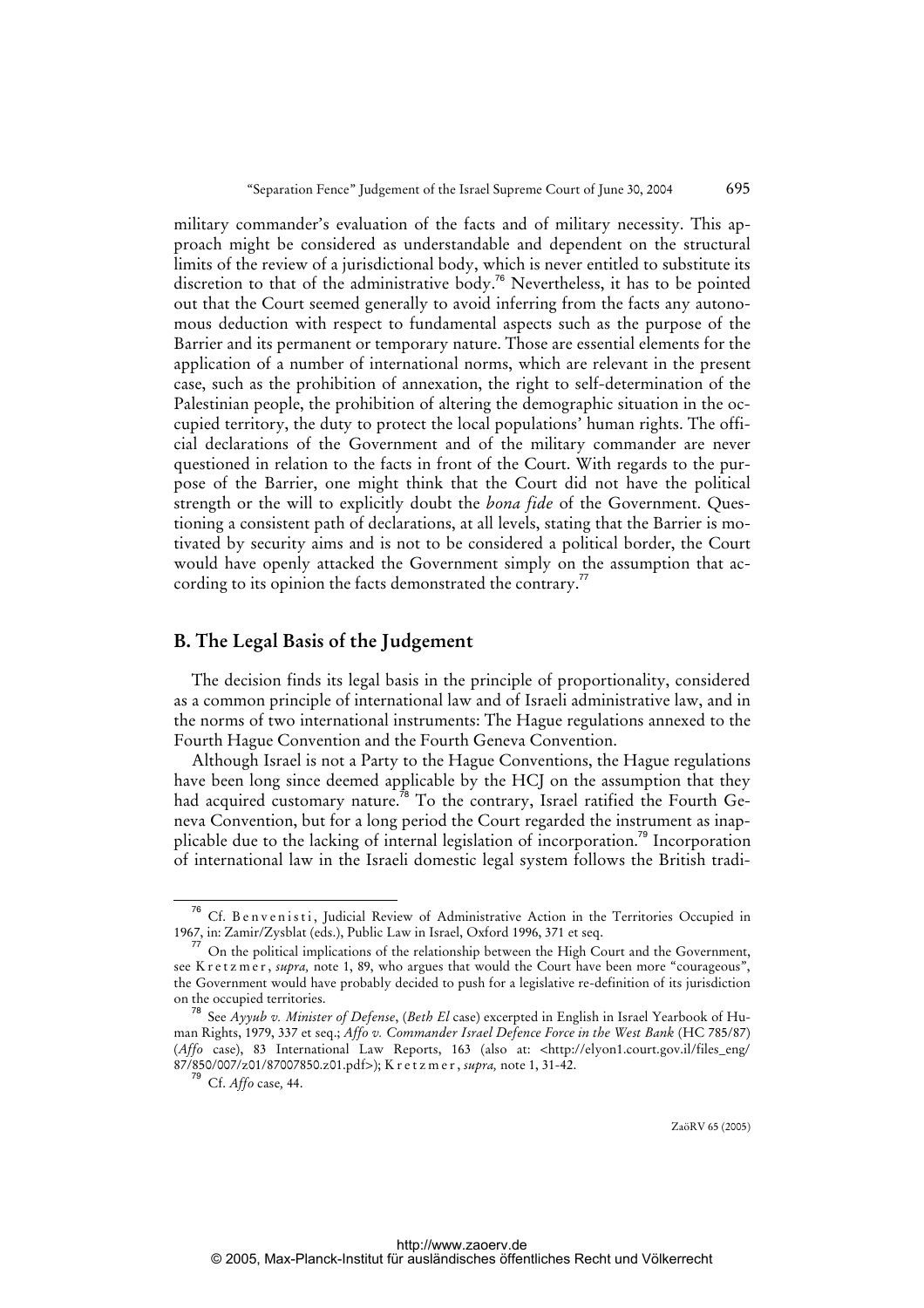tion. Customary law is considered as part of the law of the land and is automatically incorporated, while conventional law requires incorporating legislation in order to be enforced by domestic courts.<sup>80</sup>

On the international level, the Government of Israel, relying mainly on the socalled "missing reversioner argument", regards the Fourth Geneva Convention as not applicable to the occupied territories.<sup>81</sup> The Government has nevertheless repeatedly maintained to be ready to apply *de facto* the humanitarian provisions of the instrument.<sup>82</sup> As concerns the practical value of this approach, one may wonder what the non-humanitarian provisions of an instrument that could be considered humanitarian in nature are. $83^{\circ}$ Considering the law of occupation in its entirety, one might affirm that the Hague regulations contain both humanitarian provisions and provisions regarding the protection of the interests of the ousted sovereign.<sup>84</sup> Yet it is clear that the Fourth Geneva Convention seems to be exclusively concerned with the protection of civilians and the validity of the humanitarian criterion to discriminate amongst its provisions is doubtful.

<sup>&</sup>lt;sup>80</sup> Customary law is automatically incorporated as part of the law of the land, but can be superseded by following legislation with explicit derogatory intent. On the contrary, international treaty law requires the enactment of internal legislation, in the absence of which courts should construe internal legislation in accordance with treaty law. See Dinstein, Introductory Report, in: Bothe/Macalister-Smith/Kurzidem (eds.), National Implementation of International Humanitarian Law, Dordrecht 1990, 29-33; Lapid oth, The Expulsion of Civilians from Areas which came under Israeli Control in 1967: Some Legal Issues, 2 European Journal of International Law 1 (1991), 97-107, at 99-101. See also, as concerns treaty law, HC 69/81, excerpted in 13 Israel Yearbook of Human Rights (1983), 348.

The missing reversioner argument is coupled with a literal interpretation of para. 2 of common art. 2 of the four Geneva Conventions. According to the Israeli authorities the text of the provision would limit the applicability of the Convention to the territories belonging to "a High Contracting Party". On the point, see S h a m g a r , The Observance of International Law in the Administered Territories, 1 Israel Yearbook of Human Rights (1971), 262 et seq.; B l u m , The Missing Reversioner: Reflections on the Status of Judea and Samaria, 3 Israel Law Review (1968), 279. Cf. Dinstein, The International Legal Dimensions of the Arab-Israeli Conflict, in: Kellerman/Siehr/Einhorn, Israel Among the Nations, The Hague 1998, 150-152. To the contrary, the virtual unanimity of the international community regards the Fourth Geneva Convention as applicable to the occupied Palestinian territory, cf. Roberts, Prolonged Military Occupation: The Israeli-Occupied Territories since 1967, 84 American Journal of International Law 1 (1990), 44 et seq., at 69-70; Imseis, Critical Reflections on the International Humanitarian Law Aspects of the ICJ Wall Advisory Opinion, 99 American Journal of International Law 1 (2005), 102-118, at 103-105.

<sup>82</sup> According to R o b e r t s , *supra*, note 81, 62, the distinction between *de jure* and *de facto* applicability of the Fourth Geneva Convention was put forward at the beginning of the Seventies by the then Attorney General of Israel, Meir S h a m g a r . See S h a m g a r , *supra*, note 81, 262 et seq.

Cf. Dinstein, ibid., 151; Gasser, Protection of the Civilian Population, in: Fleck (ed.), Handbook of Humanitarian Law in Armed Conflict, Oxford 1995, para. 524, who states: "(…) GC IV appears as a bill of rights with a catalogue of fundamental rights which, immediately upon occupation and without any further actions on the part of those affected becomes applicable to the occupied territory and limits the authority of the occupying power"; Palestine Written Statement, para. 411. In this respect, it is to be noted that the Israeli authorities have never officially clarified which are the provisions of the Convention that they regard as humanitarian.

<sup>84</sup> B e n v e n i s t i , *supra,* note 54, 3-6.

ZaöRV 65 (2005)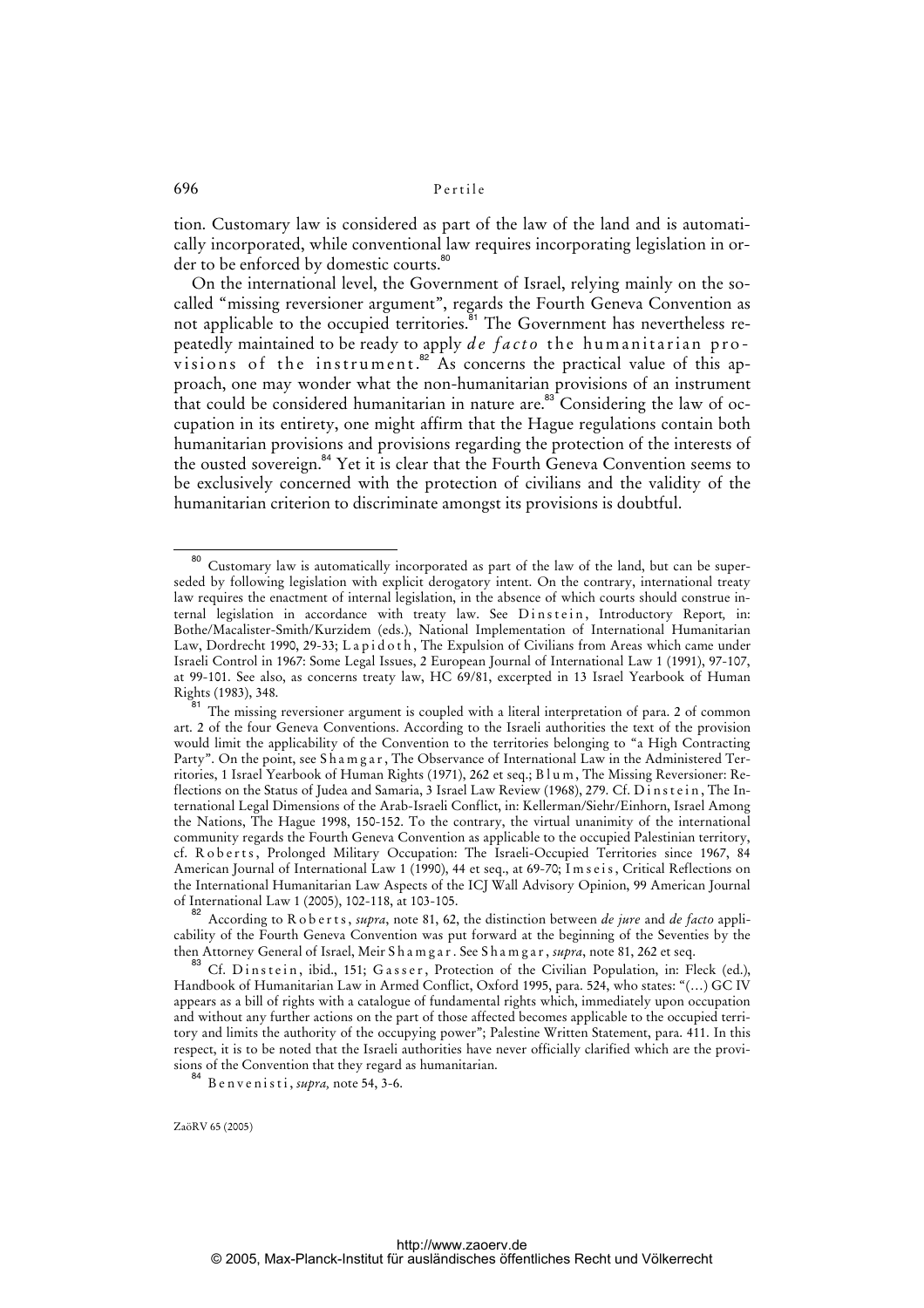Be that as it may, the Fourth Geneva Convention was often applied by the Israeli High Court with reference to the consensus of the Government in each single case.<sup>85</sup> In other decisions, the Court applied the Convention refraining from discussing the basis of its choice.<sup>86</sup> In the present decision the Court stated that it was not necessary to examine in detail issues of applicability since both parties agreed on the applicability of the humanitarian rules of the Convention to the case.<sup>87</sup> However, the consensus of the parties to the dispute seems a debatable technical argument on which to base the applicability of an international instrument officially binding upon the State. In particular, one may fail to understand how those who are subject to the authoritative jurisdiction of the Court may determine the law applicable in the review of their acts.<sup>88</sup>

Assuming that the consensus of the parties is a valid legal basis for the application of the Fourth Geneva Convention, it is nevertheless not clear whether the Court refrained from applying some provisions of the Convention in the present case on the basis that they are not humanitarian in nature. The distinction between humanitarian and non-humanitarian rules seems not to be given, at least explicitly, any practical value in the determination of the applicable norms. To the contrary, it is to be noted that the authority of the military commander is explicitly qualified as "anchored in IV Geneva Convention".<sup>89</sup> This statement seems to hint that the Court, while paying mere lip service to the official position of the Government, is prepared to admit much more than the *de facto* applicability of the humanitarian norms.

As concerns the principle of proportionality, from a theoretical point of view, one might doubt the statement of the Court that it is to be considered a principle underlying the whole body of international law. While the principle is recognised as valid in different sectors of international law, its unitariness has been questioned on the grounds that it would have different meanings and effects depending on the

<sup>&</sup>lt;sup>85</sup> For a recent judgement applying the Fourth Geneva Convention on the basis of the consensus of the Government, see: *The Center for the Defense of the Individual founded by Dr. Lota Salzberger et al. v. Commander of the IDF High Forces in the West Bank*, HCJ 3278/02, para. 23, English translation available on-line at: <www.hamoked.org> (last accessed 24/10/2004). The Court found that the directives of the Fourth Geneva Convention regarding detention conditions were humanitarian in nature.<br>86

<sup>86</sup> See *Physicians for Human Rights*, *supra*, note 6, 4.

In general terms, maintaining that a provision of the law of occupation is dictated purely by non-humanitarian reasons is always difficult, since the rationale seems to be most of the times multifaceted. Cf. B e n v e n i s t i , *supra,* note 54*,* 105-106.

<sup>88</sup> Since the *Jama't Ascan* case (H.C. 393/82, *Jama't Ascan, etc. Co-op Soc. reg. with Judea and Samaria Region H*.*Q*. *v. Commander of IDF Forces in Judea and Samaria Region*) the Court regarded the legal basis of its jurisdiction on the activities carried out by Israeli authorities in the occupied territory as based on Israeli Law. Being public servants, the military commander and the members of the army were to be regarded as subject to the statutory jurisdiction of the High Court. Cf. K r e t z m e r, *supra,* note 1, 20-21.

<sup>89</sup> See HCJ 2056/04, para. 23.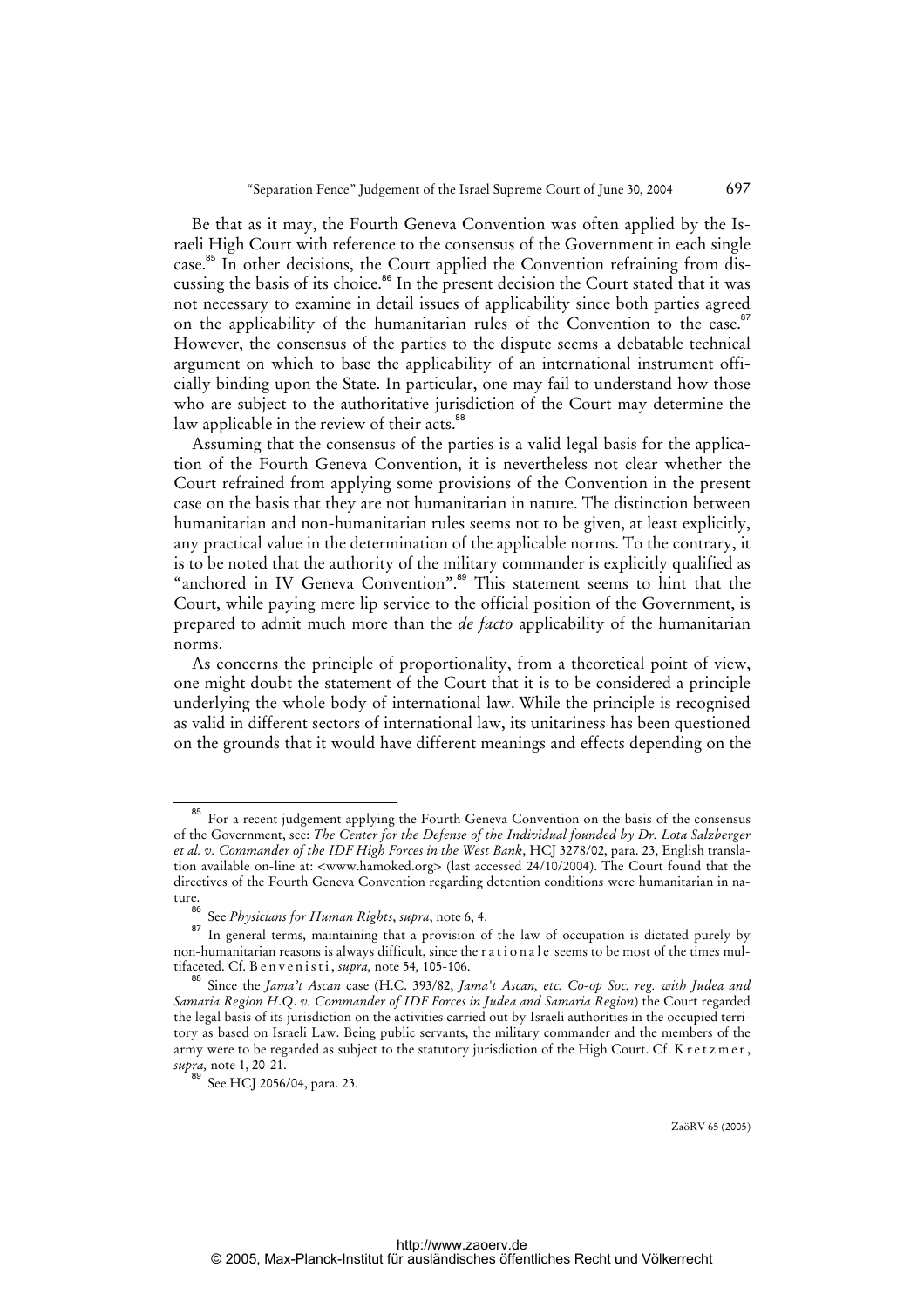area of application.<sup>90</sup> Nonetheless, the view that the principle of proportionality, although never finding explicit recognition, operates in the application of international humanitarian law can be safely shared. The principle is the normative tool that reconciles the opposing values of humanity and military necessity. However, contrary to what the reasoning of the Court seems to imply, it is submitted that the reasons of military necessity are not recognised by every norm applicable to the case at hand and that the balancing operated through the principle of proportionality is possible only when reference to military necessity is explicitly admitted in a derogatory clause.<sup>91</sup>

# **C. The Interpretation and the Application of International Humanitarian Law**

In order to simplify the analysis of the decision, a distinction may be drawn between activities that are necessary to the construction of the Barrier and consequences of the Barrier on the population.<sup>92</sup>

With regard to the first issue, the legality of the seizure and the destruction of the land can be questioned. From this point of view, the evaluation of the facts does not seem too difficult: the orders of seizure are there, their formal content is not contested.<sup>93</sup>

<sup>&</sup>lt;sup>90</sup> On the role of the principle of proportionality in the context of the different branches of the international legal system, see C a n n i z z a r o , Il principio della proporzionalità nell'ordinamento internazionale, Milano 2000; Higgins, Problem and Process: International Law and How We Use It, Oxford 1994, 219-237. With reference to International Law and International Humanitarian Law: G a r d a m, Necessity, Proportionality and the Use of Force by States, Cambridge 2004; C a n n i z z a r o , The Role of the Principle of Proportionality in the Law of International Countermeasures, 12 European Journal of International Law 5 (2001), 889-916; V e n t u r i n i , Necessità e proporzionalità nell'uso della forza militare in diritto internazionale, Milano 1988. With reference to EC Law and European Law: Ciciriello, Il principio di proporzionalità nel diritto comunitario, Napoli 1997; Ellis (ed.), The Principle of Proportionality in the Laws of Europe, Oxford 1999; Arai-T a k a h a s h i , The Margin of Appreciation Doctrine and the Principle of Proportionality in the Jurisprudence of the ECHR*,* Antwerp 2002; C r e m o n a , The Proportionality Principle in the Jurisprudence of the European Court of Human Rights, in: Beyerlin (ed.), Recht zwischen Umbruch und Bewahrung, Berlin/Heidelberg 1995, 323 et seq.; S c h w a r z e , The Principle of Proportionality and the Principle of Impartiality in European Administrative Law*,* 53 Rivista trimestrale di diritto pubblico 1 (2003), 53-75. With reference to International Trade Law: H i l f , The Principle of Proportionality on Its Way into WTO/GATT Law, in: von Bogdandy/Mavroidis/Mény (eds.), European Integration and International Co-ordination – Studies in International Economic Law in Honour of Claus-Dieter Ehlermann, 2002, 199 et seq.; D e s m e d t, Proportionality in WTO Law, 4 Journal of International Economic Law 3 (2001), 441-480.

See subsection V.C.5. below.

<sup>92</sup> For the same approach see, Palestine Oral Pleading, 49.

<sup>&</sup>lt;sup>93</sup> Nevertheless, taking into account all the circumstances of the case, one might maintain that the substantive effect of the questioned acts is not compatible with their form. As will be seen later, the HCJ does not follow this line of reasoning. Cf. subsection V.C.3.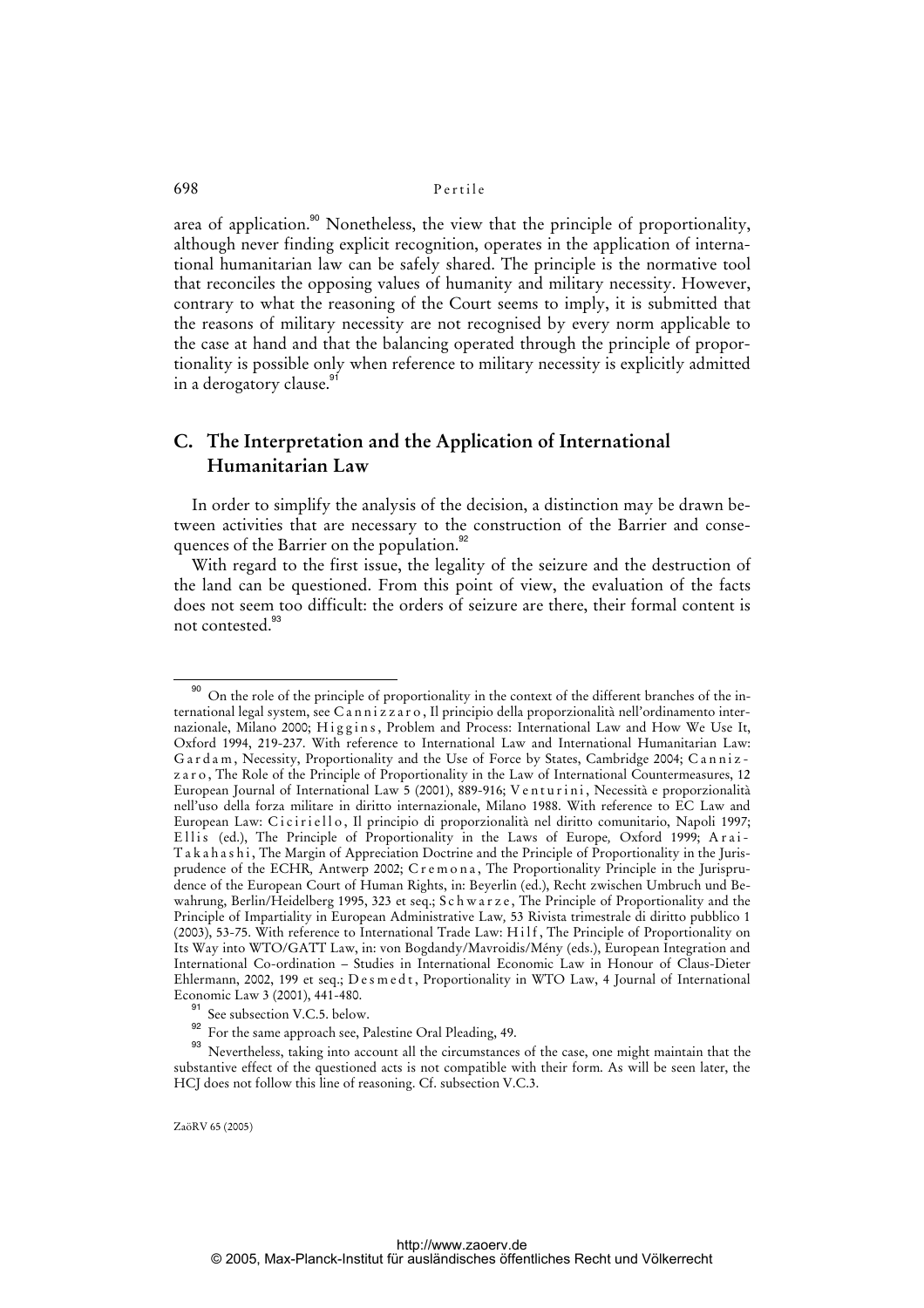As a second step, one may assess the consequences of the existence of the Barrier in order to understand how the life of the population is affected. This kind of judgement requires the assessment of the situation in the future and is therefore rather difficult in the initial phase of the construction of the Barrier. While one might easily infer that the existence of the Barrier will lower the standard of living of the local inhabitants, assessing the degree of the infringement of single human rights such as the freedom of movement, the freedom of religion, the right to food, the right of education, requires a prediction judgement.<sup>94</sup>

As concerns the application of international humanitarian law to the facts of the issue, the main criticism of the legal approach followed by the Court consists in observing that a detailed analysis of the applicable law is missing. The Court referred to general norms to sketch the obligations of the occupying power towards the local inhabitants and to specific norms regarding the legal basis of the acts strictly connected with the erection of the Barrier (i.e. seizure and destruction of property). All those norms are said to constitute a "single tapestry", which recognises both "human rights and the needs of the local population" and "security needs from the perspective of the military commander".

Allegedly interpreting the content of the petition, the Court divided its legal reasoning in two separate issues: the authority to build the Barrier and the proportionality of its route.<sup>96</sup> The analysis of the issues regarding the seizure and the destruction of the land falls into the first heading. In the same context, the analysis of the legality of the purpose of the Barrier is considered as a preliminary condition to be examined before assessing the existence of specific norms authorising the occupying power to undertake all the activities that are necessary to build it. According to the Court, as long as the decision is motivated by security (and not political) reasons and as long as the applicable law entitles the military commander to seize and destruct the land for security reasons, the formal power to construct cannot be questioned. Under the heading "authority to build the fence", the Court actually scrutinised the legality of the objective of the Barrier and the existence of an abstract legal basis for the seizure of the land.

By contrast, all the legal aspects regarding the consequences are dealt with in the second part of the decision through the application of the principle of proportionality to the route of the Barrier.

<sup>94</sup> As will be seen in subsection V.C.4., in line with its case law (see *Physicians for Human Rights*, *supra*, note 6), the Court does not refrain from *ex ante* judicial review although it does not take the view that the consequences of the construction, i.e. the infringement of human rights, might put into question the authority to build the Barrier.

See HCJ 2056/04, para. 35.

<sup>&</sup>lt;sup>96</sup> The core of the legal reasoning of the Court can be subsumed under three tests. The first test regards the nature of the purpose of the Barrier: Has the measure been adopted for security or political reasons? If proved correct, the second option would obviously rule out the authority to adopt the measure. The second test concerns the existence of the formal power to fulfil the activities connected with the building of the Barrier: Are the seizure and the destruction of the land on which the Barrier is located authorised? The third test consists in applying the rule of proportionality to a single aspect of the Barrier considered in its actual features: Its route.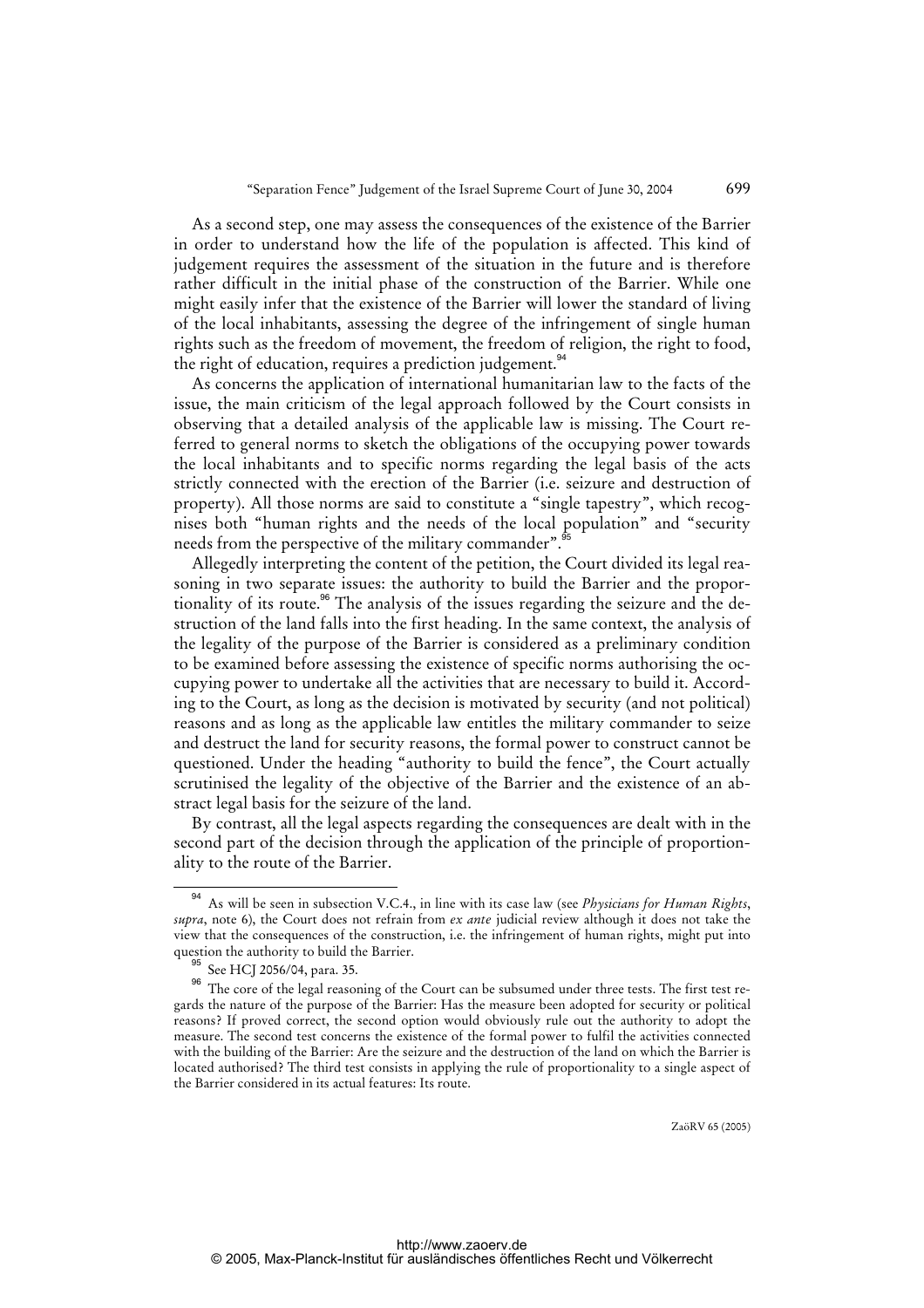Such an approach rests on different assumptions. It is submitted that most of them are not compatible with international law. In particular, the following statements will be demonstrated:

- the provisions composing the "single tapestry", when considered in detail, are not applicable to the case at issue, or they do not justify the acts adopted by the military commander;

- the Court misinterpreted nature and scope of the concept of "security reasons" and failed to acknowledge that contemporary international humanitarian law does not envisage a general exception of military necessity underlying the "single tapestry" of norms individuated in the decision at hand, let alone the whole body of the law of occupation;

- with regard to the application of the proportionality rule, the Court actually limited the scope of its judicial review to the analysis of proportionality in the narrow sense and never questioned the "efficiency" of the route adopted;

- other international humanitarian law provisions, questioning the authority to build the Barrier or influencing the burden of proof distribution, were ignored by the Court.

In the next sections the first proposition will be discussed with regards to the purpose of the Barrier (V.C.2.), the existence of the formal power to build it (V.C.3.), and the assessment of its consequences (V.C.4.). The scope of the concept of security reasons as well as the application of the principle of proportionality to the case will be considered in subsection V.C.5.

The last submission will be dealt with in subsection V.D., with reference to the duty not to alter the demographic equilibrium of the occupied territory (V.D.1.), and the general presumption against changes to the occupied territory (V.D.3.).

### **1. The "Single Tapestry" Approach Disassembled**

It is the purpose of this paragraph to analyse in detail the provisions composing the "single tapestry" individuated by the Court, considering their applicability to the case at issue and their substantive content. With reference to the formal power to build the Barrier, we will comment upon regulation 23 (g) HR, regulation 52 HR and art. 53 IV GC. As concerns the consequences of the erection of the Barrier, art. 27 IV GC and regulation 46 HR will be considered. Before coming to the point, the issue of annexation, which is regarded as preliminary by the Court, will be dealt with.

### **2. The Analysis of the Purpose of the Barrier and the Prohibition of Annexation**

Analysing the purpose of the Barrier and of the orders of seizure, the Court correctly stated that if the Barrier pursued political purposes, e.g. annexation, it would be illegal under international law. Annexation is prohibited by general international law and the prohibition is explicitly mirrored in the law of occupation by a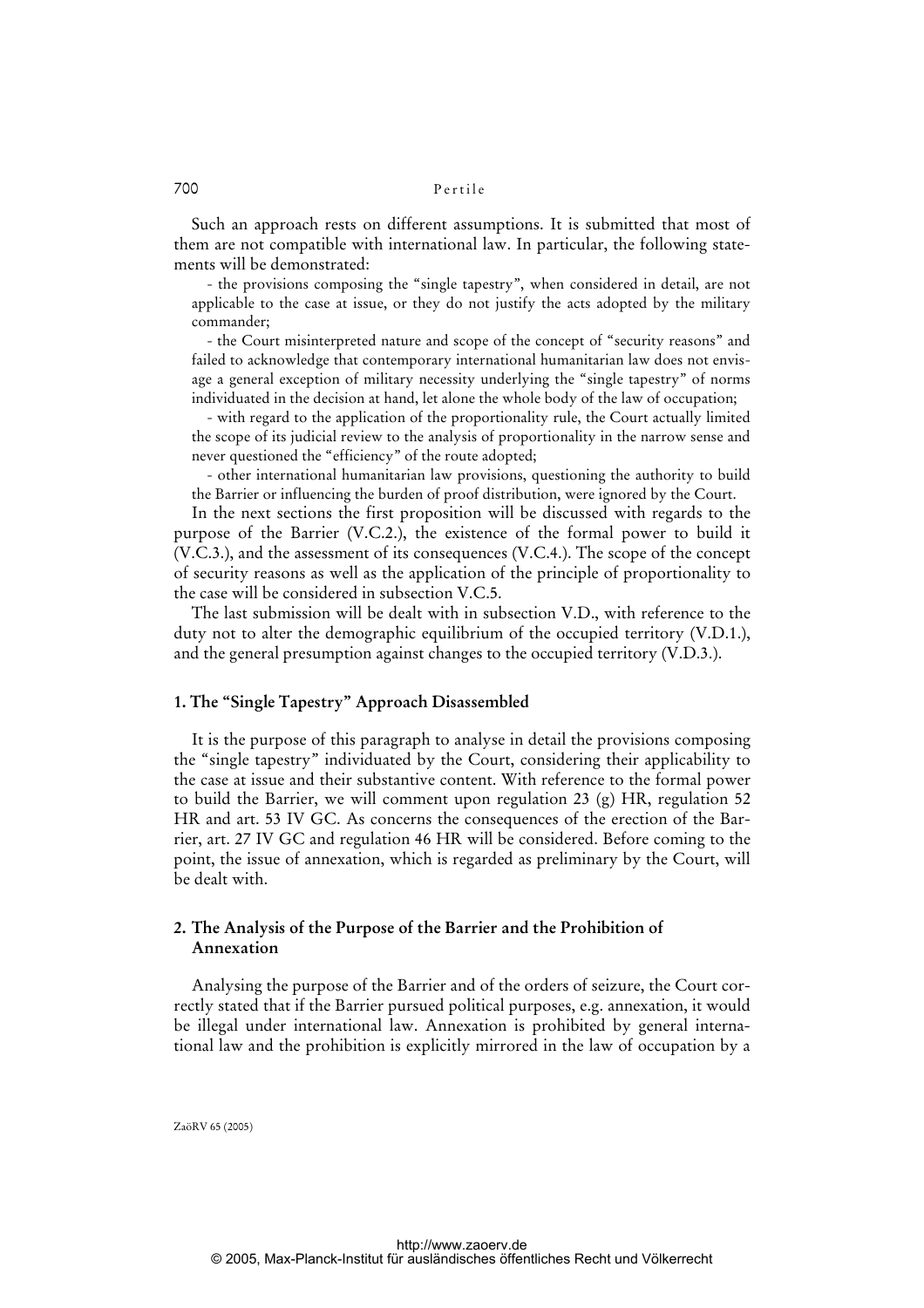non-derogable provision of the Fourth Geneva Convention: art. 47.<sup>97</sup> Protected persons cannot be deprived of their rights *inter alia* "by any annexation of the whole or part of the occupied territory".<sup>98</sup> Annexation is thus correctly considered as an improper purpose for the military commander to adopt the orders of seizure.

Nevertheless it is to be noted that annexation, besides being an improper purpose for seizure, might be related also to the consequences of the erection of the Barrier.

In the framework of the law of occupation, the prohibition of annexation is directly connected to the nature of the concept of occupation. The latter is a factual concept, which is integrated by the control of enemy territory by one of the belligerents and does not transfer any form of sovereignty on the occupying power.<sup>99</sup> One of the foundations of the law of occupation is the freezing of the status of the territory until a conventional settlement of the issue is feasible.<sup>100</sup> As a consequence of the *jus contra bellum* prohibition of the appropriation of any territory by force, final status issues can be dealt with only in a peace treaty.<sup>101</sup> Any formal declaration of annexation of the occupied territory as long as any extension of the occupying power's legislation to the occupied territory is to be regarded as null and void. In addition, it is to be underlined that formal and explicit declarations from the occupying power, extending its sovereignty on the occupied territory, are not the only acts precluded by the inherently temporary nature of occupation. Every conduct of the occupying power that prejudices the outcome of the final settlement of the status of the territory is prohibited.<sup>102</sup> If not, the protection provided for by art. 47 would be meaningless.

Relying on the official declarations of the Government, the Court interpreted the prohibition of annexation in a formalistic way. Notwithstanding the extension of the appropriation and destruction of the land, of which the Court was made aware by the petitioners and by the respondents themselves, the Government's affirmation of the reversible nature of the situation was never doubted. It is submitted that the Court, while avoiding the questioning of the *bona fide* of the Government, might have evaluated more carefully the general features of the Barrier. In

<sup>&</sup>lt;sup>97</sup> The prohibition of annexation pre-exists the Geneva Convention and is directly connected to the customary law ban on the use of force in international relations. Art. 47, while not recalling explicitly that annexation is prohibited, states that the status of protected persons cannot be changed by the annexation of the territory. Cf. *Krupp Trial* Case, in Trials of War Criminals, Vol. 10, 1949, 130 et seq.

 $^{98}$  Art. 47 IV GC.

The concept of occupation is explicitly connected to the effectiveness of the control exercised on the territory by the occupying power. Cf. regulation 42 HR, which states: "1. Territory is considered occupied when it is *actually placed under the authority of the hostile army*. 2. The occupation extends only to the territory *where such authority has been established and can be effectively exercised*" (emphasis added). Cf. Roberts, What is a Military Occupation?, 55 British Yearbook of International Law (1984), 249-305, 255-260.

<sup>&</sup>lt;sup>100</sup> Cf. Schwarzenberger, International Law, Vol. II, The Law of Armed Conflict, London 1968, 166-167.

 $10^{10}$  See K o l b, Ius in bello – Le droit international des conflits armés, Basel 2003, 191.

<sup>102</sup> Cf. Jordan Written Statement, para. 5.105.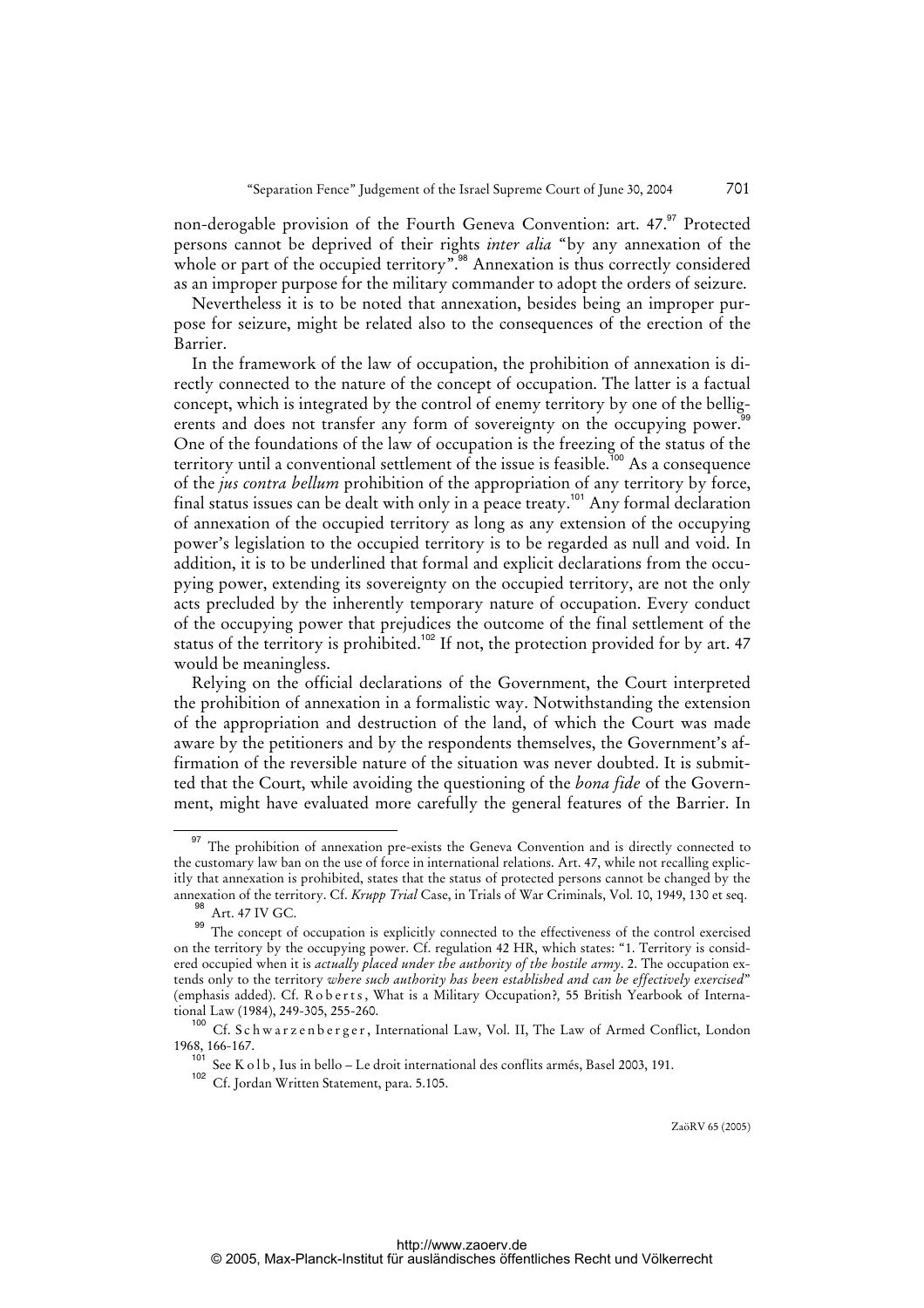view of the extension of the appropriation and of the destruction of land, the number of the population involved, and the costs of the measure, one might take the view that, despite governmental statements to the contrary, the Barrier is inherently a non-temporary or long-term measure. The Court might have considered that, while the Government might be ready to remove the Barrier in the future, that option is to be considered highly improbable. It is also to be considered that the hardships imposed by the Barrier and by its legal regime on the affected population might force a substantial part of the local residents to leave the area, therefore having repercussions on the prospective final status negotiations.

As explicitly recognised by the Advisory Opinion of the ICJ, the consequences of the erection of the Barrier are likely to lead to a *de facto* annexation of a substantial part of the occupied territory.<sup>103</sup> The Israeli High Court did not consider that the application of the prohibition of annexation is not necessarily limited to the analysis of the formal will of the Government. Indeed, in this respect, the petition itself seems to emphasise the qualification of annexation as an improper purpose and not as a possible consequence of the building of the Barrier. As has been noted before, the Court was not petitioned on the illegality of the wall in general, but had to judge the legality of a number of orders of seizure related to a small portion of the Barrier. In this perspective, the assessment of the general consequences of the entire Barrier in the future requires a difficult prediction judgement from which the Court refrained. Nevertheless, the evaluation of the likelihood of a *de facto* annexation as a consequence of the erection of the Barrier should not necessarily be considered *ultra petita.* The Court was fully aware of the general features of the overall route and the petitioners clearly highlighted that they regarded the Barrier as a non-temporary measure irrespectively of the language of the orders of seizure.<sup>104</sup> In this respect, each order covered by the petition could have been considered as causally related to the general process of *de facto* annexation and therefore contrary to international law.

#### **3. The Legal Basis of the Formal Power to Build the Barrier**

The central argument of the petition is that the Military Commander lacked the authority to build the Barrier in the occupied territory. The orders of requisition of the private land owned by the petitioners would therefore be illegal. According to this reasoning, the occupying power is not vested with the general rights of the sovereign and all its actions must find a legal basis in the law of occupation. In addressing this argument, the Court stated that "the military commander is authorised – by the international law applicable to an area under belligerent occupation – to take possession of the land, if this is necessary for the needs of the army".<sup>105</sup> The

<sup>103</sup> ICJ Advisory Opinion, para. 121.

<sup>104</sup> See HCJ 2056/04, para. 11.

<sup>105</sup> Ibid.*,* para. 32.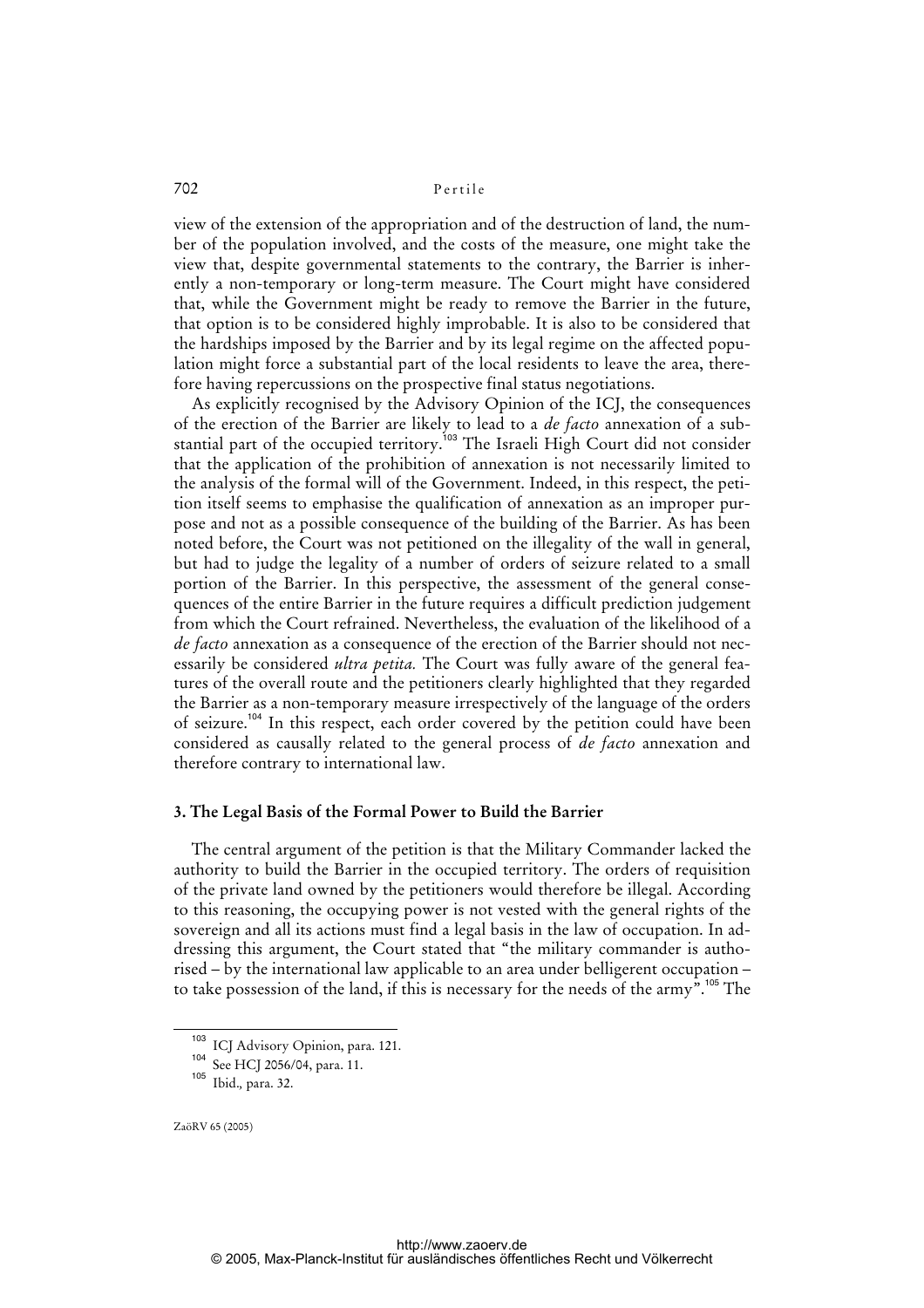Court referred to regulation 23 (g) HR, regulation 52 HR and art. 53 IV GC, implying that they constituted the legal basis of the specific activities connected to the erection of the Barrier: the taking and the subsequent destruction of the land.

Regulation 23 (g) prohibits in general terms the destruction and the seizure of enemy property when not "imperatively demanded by the necessities of war". The provision clearly precludes deliberate attacks against civilian properties during armed conflicts. Destruction is only possible when inevitable and justified by military necessity in the form of the necessities of war.<sup>106</sup> The article is placed in section II of the Hague Regulations, concerning the regulation of hostilities, and in chapter I, which is titled: "means of injuring the enemy, sieges, and bombardments". Reference to the "necessities of war" in the text of the provision demonstrates that the existence of a state of hostilities is a precondition for its applicability.<sup>107</sup> By contrast, when a state of occupation occurs and the control of the territory is not disputed, the applicable norms are to be found in section III of the Hague Regulations and in the relevant provisions of the Fourth Geneva Convention.<sup>108</sup>

The status of private property in the occupied territory is regulated by regulation 46 HR and art. 53 IV GC. The general rule is stated by regulation 46 HR, which explicitly requires respect for private property and prohibits confiscation. Derogation to the prohibition of destruction and appropriation of private property in the occupied territory is exceptional in nature and is to be found in other specific provisions.<sup>109</sup> In this respect, art. 53 IV GC, after recalling that deliberate destruction of private property is prohibited, admits such destruction when "rendered absolutely necessary by military operations". According to the *travaux preparatoires,* in light of the peculiar situation of occupied territories, the article was meant to specify and restrict the scope of the general rule put forward in regulation 23 (g).<sup>110</sup> In general terms, when combat is in progress, destruction might be admitted provided that it is necessary for war. In the occupied territory, destruction must be necessary for military operations. Both provisions recognise that under certain conditions the destruction of property is inevitable and link it with the overcoming of the enemy forces.<sup>111</sup>

The applicability of regulation 23  $(g)$  to the facts of the present issue is highly doubtful. Systematic interpretation clarifies that the provision is applicable during a state of hostilities<sup>112</sup> and, as has been said in subsection V.A., one may think that

<sup>106</sup> K o l b , *supra,* note 101, 121.

<sup>107</sup> Dinstein, The Conduct of Hostilities under the Law of International Armed Conflict, Cambridge 2004, 218-219; D a v i d, Principes de droit des conflits armés, Bruxelles 2002, 268-269.

According to this reasoning, the International Court of Justice denied the applicability of regulation 23 (g) and of the other provisions of section II of the Hague regulations to the present situation in the occupied territory. Cf. ICJ Advisory Opinion, para. 124.

<sup>109</sup> Cf. D a v i d , *supra,* note 107, 268.

<sup>&</sup>lt;sup>110</sup> Pictet (ed.), IV Geneva Convention – Commentary, Geneva 1958, 300-301.

<sup>&</sup>lt;sup>111</sup> Dinstein, *supra*, note 107, 218-219; Bothe/Partsch/Solf, New Rules for Victims of Armed Conflicts, The Hague 1982, 320.

<sup>112</sup> Cf. D a v i d , *supra,* note 107, 268-269.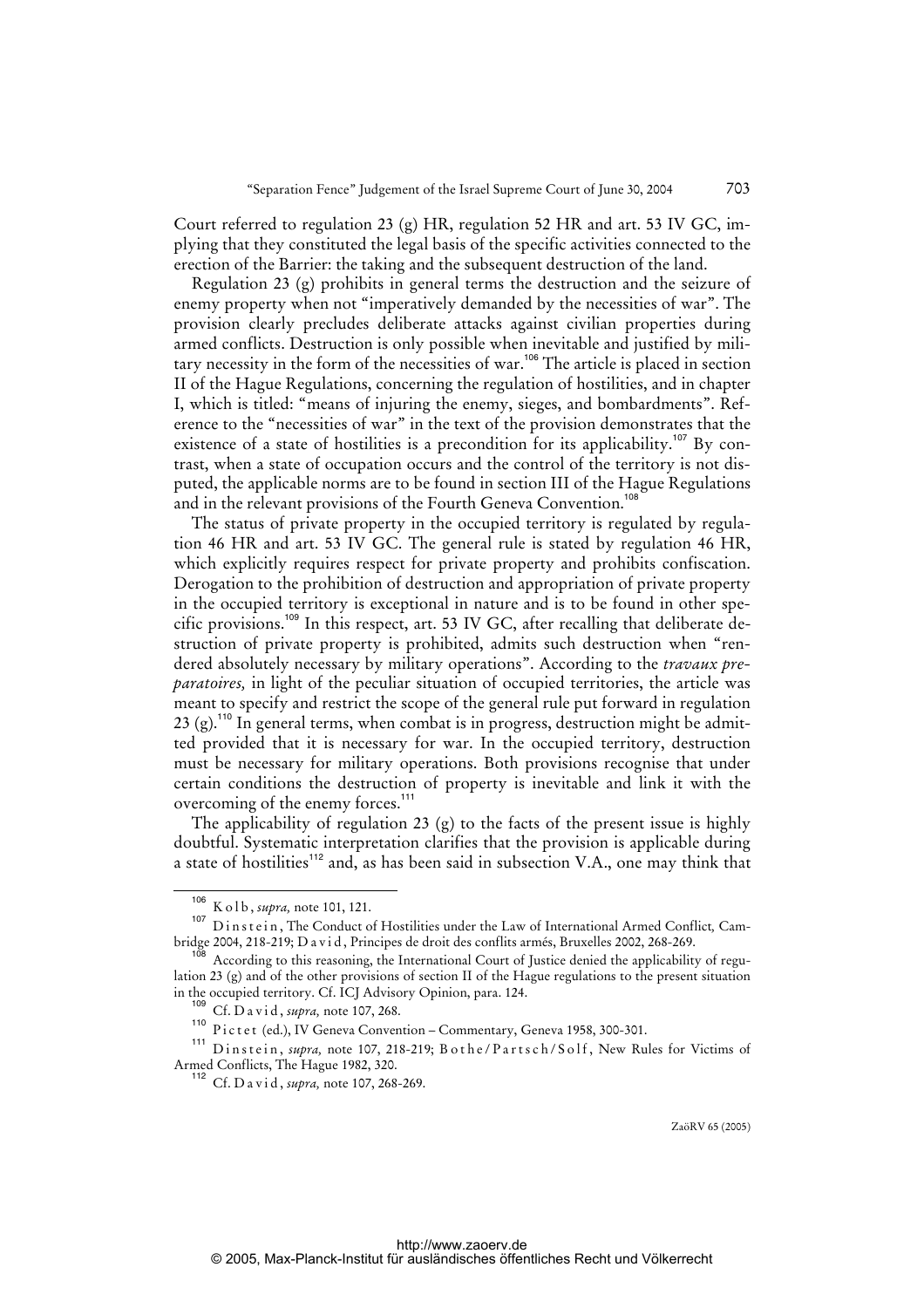the situation in the West Bank and Israel cannot be considered a classical armed confrontation. The situation might be classified as a low intensity conflict in an occupied territory, which has to be addressed by actions of policing.

In this respect, the Court clearly recognised that Israel holds the West Bank as a belligerent occupant, but contextually applied, as parts of the "single tapestry", both regulation 23 (g) and art. 53 IV GC. It is submitted that the different wording and the systematic position of the abovementioned provisions preclude their contextual applicability in that a relationship of speciality would exist between them. The purpose of art. 53 IV GC would be frustrated by the concurrent applicability of regulation 23 (g).<sup>113</sup>

The main issue is whether the destruction of the land carried out to build the Barrier can be considered absolutely necessary for military operations according to art. 53 IV GC. The analysis of the concept of absolute necessity requires the assessment of a preliminary issue: is the erection of the Barrier a military operation? A negative answer seems unavoidable. The relationship between art. 53 IV GC and regulation 23 (g) HR demonstrates that the concept of "military operations" relates to the combat activities and the active operations that an army may have to carry out also in occupied territories.<sup>114</sup> The Barrier, as a complex project, planned over the years and preventive in nature is therefore quite different from the traditional concept of military operations. A flexible interpretation of art. 53 IV GC is required to include the Barrier amongst military operations. Such a solution, however, seems to be precluded by the wording of the article that, after stressing the overall prohibition of the destruction of property, recognises the necessities of military operations in a derogatory clause. As for all derogatory clauses strict interpretation is required.

Assuming for the sake of argumentation that the Barrier could be regarded as a military operation, it should also be assessed in light of necessity. The point will be dealt with in subsection V.C.5. It is however to be pointed out that the minimum requirement to pass the test of necessity is that the measure adopted be relevant (i.e. effective) to achieve its objective. In this respect one may take the view that a generic military advantage would not be sufficient since necessity is qualified by art.  $53$  as "absolute".<sup>115</sup>

<sup>&</sup>lt;sup>113</sup> Cf. S c h w a r z e n b e r g e r, *supra*, note 100, 263 who states that regulation 23 (g) could be applied to occupied territories only on the basis of "analogy".

<sup>114</sup> Cf. D in s t e in, *supra*, note 107, 218-219. See also S c o b b i e, The Wall and International Humanitarian Law, 9 Yearbook of Islamic and Middle Eastern Law, 2002-2003, 495-506, at 504, arguing that the Commentary on art. 51.1 of Additional Protocol I demonstrates that the concept of military operations is related to violent activities.

<sup>&</sup>lt;sup>115</sup> As will be seen later, the Court refrained from analysing in detail the requirements of military necessity and was satisfied to find that the erection of the Barrier was motivated by "security reasons". A legal analysis of the effectiveness of the Barrier and of the military advantages that it might bring about is missing. See subsection V.C.5. below*.*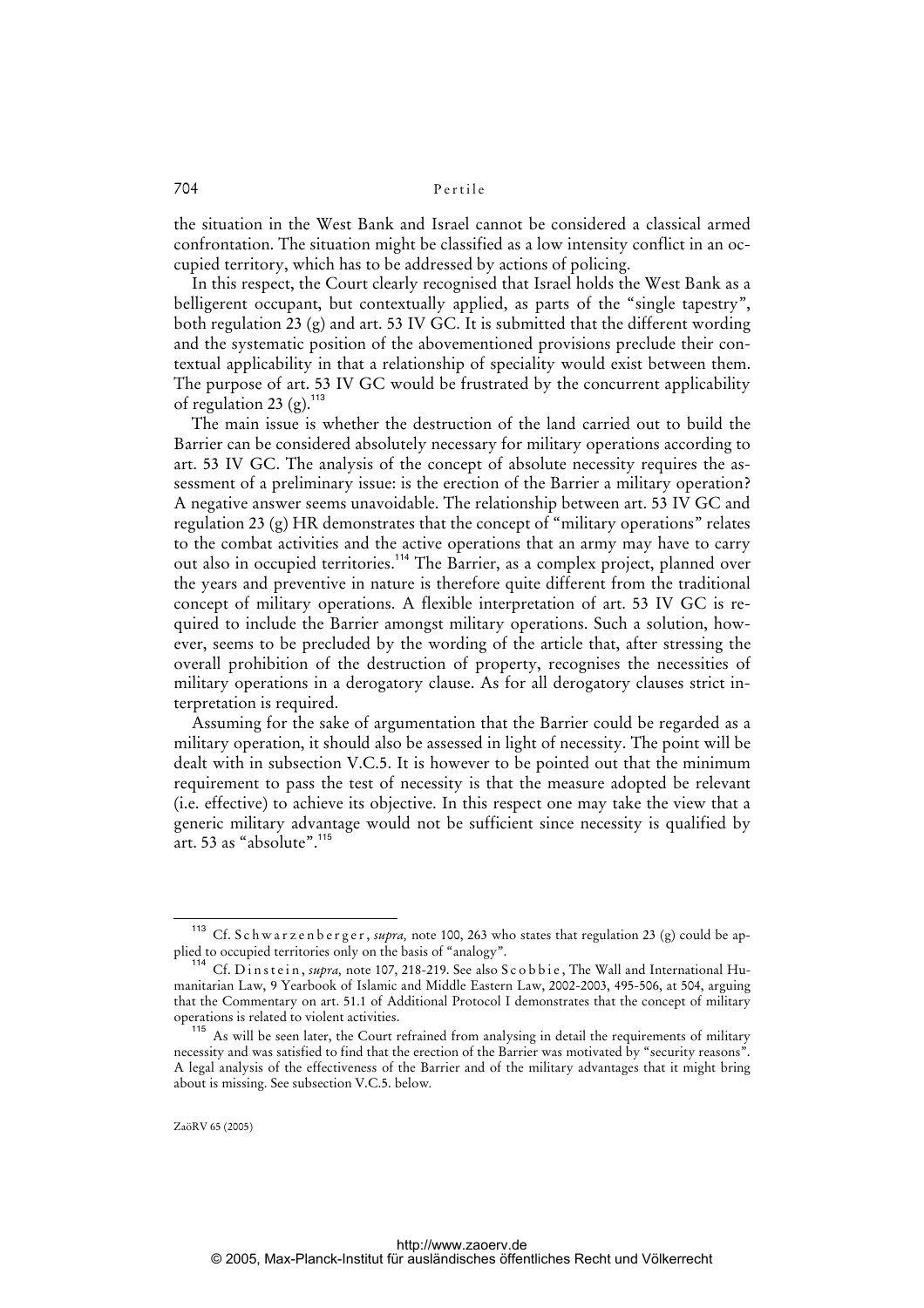In short, art. 53 IV GC seems not to provide a legal basis for the destruction of the land carried out in the present case and the applicability of regulation 23 (g) to the facts of the issue is doubtful.

The legal basis of the appropriation of the land – the other preliminary activity for the building of the Barrier – is also uncertain. While regulation 23 (g) explicitly mentions destruction and seizure, art. 53 IV GC does not make any reference to appropriation of private property by the occupying power. In the abstract, the occupying power might gain possession of private property in the occupied territory under regulation 52 HR. The provision deals with "requisitions in kind" and services for the "needs of the army of occupation" and is considered by the Court as part of the "single tapestry". Requisitions of private property are admitted provided that they are proportionate to the resources of the country and demanded on the authority of the military commander of the area. Payment is to be given as soon as possible.

The application of regulation 52 HR to the case at issue requires the assessment of the concept of "requisition in kind" and the analysis of the scope of the expression "needs of the army". As a first step, it is to be considered whether the extensive appropriation of land carried out to build the Barrier is compatible with the concept of requisition. Secondly it is to be assessed whether the needs of the army might include the building of the Barrier.

With regard to the first question, two arguments cast serious doubts on the applicability of regulation 52 HR to the seizure of the land on which the Barrier is located.

The *travaux preparatoires* demonstrate that the concept of requisition was meant to be applicable only to the seizure of properties connected to the maintenance and the supplying of the occupying forces in the occupied territory. Goods such as clothing and footwear, foodstuffs, *attelage*, and vehicles were referred to.<sup>116</sup> The emphasis is on movable property while reference to immovable property mainly concerned housing. From this point of view, it is not clear whether the concept of requisition in kind is applicable to large-scale requisitions of immovable properties such as land.<sup>117</sup> With regard to the legal effects of requisition, translation

<sup>116</sup> M e c h e l y n k , La Convention de La Haye d'après les Actes et Documents des Conférences de Bruxelles de 1874 et de La Haye de 1899 et 1907, Gand 1915, 369. Cf. the statement of Baron Jolimini, representative of Russia at the Bruxelles Conference of 1874: "quand l'armée d'occupation, par des nécessités de guerre, exige de la population locale *des objects d'approvisionnement, d'habillement, de chaussures et autres nécessaires à son entretien*, elle est tenue ou d'indemniser les personnes qui lui cèdent leur propriété, ou de leur délivrer des quittances" (emphasis added).

<sup>117</sup> V o n G l a h n, The Occupation of Enemy Territory – A Commentary on the Law and Practice of Belligerent Occupation, Minneapolis 1957, 186; *contra* Dinstein, The International Law of Belligerent Occupation and Human Rights, 8 Israel Yearbook of Human Rights (1978), 134; cf. Schwarzenberger, *supra*, note 100, 268-288; Oppenheim, International Law, 7<sup>th</sup> ed., Vol. 2, 405, who admitted the (temporary) quartering of soldiers and their horses on private property as a special form of requisition not specifically referred to by regulation 52, but implied by it.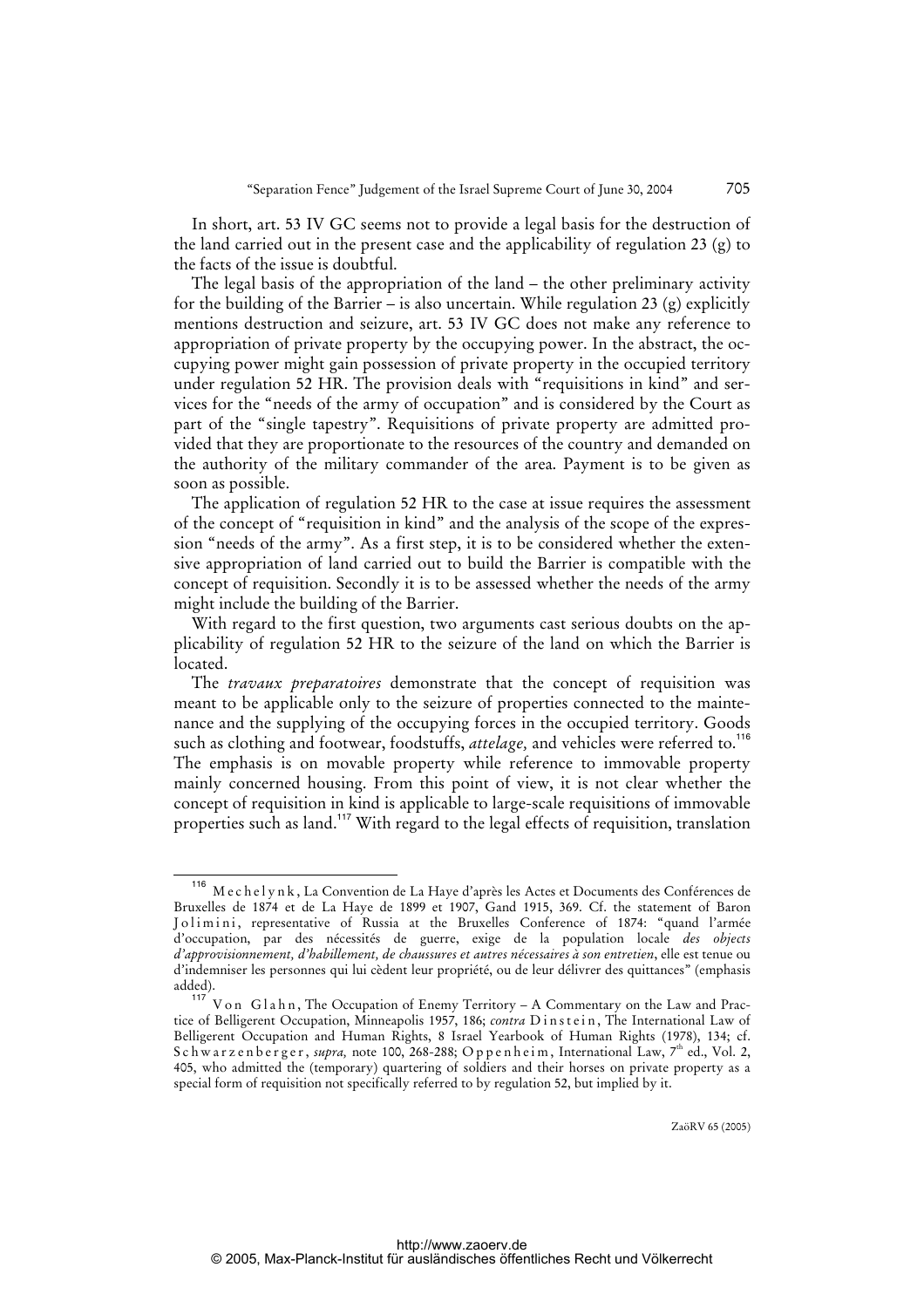of the right to property would be possible on the condition that a payment is given.<sup>118</sup>

On the contrary, as for the second argument, it might be pointed out that requisition of private immovable is generally regarded as temporary.<sup>119</sup> The systematic interpretation of regulation 52 HR would render the concept of requisition incompatible with a permanent transfer of immovable property. In this respect, the word "requisition" should be read in opposition to "confiscation", which is prohibited in general terms in the occupied territory by regulation 46 HR. Regulation 52 is framed as an exception to the principle of respect for private property and prohibition of confiscation sanctioned by regulation 46.<sup>120</sup> The combined reading of the two provisions leads one to think that, in the occupied territory, permanent appropriation of immovable private property is ruled out, while temporary use is lawful under the concept of requisition when the conditions mentioned above are fulfilled. The nature of the requisitioned properties seems to be relevant in this respect. As concerns goods for consumption such as foodstuff and clothing, the transfer of property is unavoidable, while for immovable goods or durable goods the general prohibition of confiscation applies and only temporary use is admit $ted.<sup>1</sup>$ 

In view of what has been said, the requisition of the land carried out in the present case does not seem compatible with regulation 52 HR. While the orders of requisition formally comply with the requirements of the provision, qualifying the extensive seizure of the land as a temporary requisition is very problematic.<sup>122</sup> After the seizure the land is transformed and cultivation is permanently destructed. The view might be taken that, in light of such a permanent alteration, the facts of the issue might amount to a *de facto* expropriation, which is incompatible with the

<sup>118</sup> M e c h e l y n k , *supra,* note 116, 373-374.

<sup>119</sup> G a s s e r , *supra,* note 83, paras. 532, 558; S c o b b i e , Natural Resources and Belligerent Occupation: Mutation Through Permanent Sovereignty, in: Bowen (ed.), Human Rights, Self-Determination and Political Change in the Occupied Palestinian Territory, The Hague 1997, 229-230. At least formally, the HCJ acknowledged in its case law concerning the settlements on the occupied territory that requisition of private land could only be carried out on a temporary basis. See *Beth El* case, *supra,* note 78, 345; *Dwaikat and others v. The State of Israel and others*, (the *Elon Moreh* case), HC 390/79, English translation in: Zamir/Zysblat (eds.), *supra*, note 76, 389. In a case concerning the quartering of IDF soldiers on privately owned land (HCJ 290/1989), *Goha v. Military Commander of the Judea and Samaria Region*, excerpted in 23 Israel Yearbook of Human Rights (1993), 323, the HCJ pointed out that "except in circumstances of continuing actual warfare, the seizure must be limited to a defined period of time".

<sup>&</sup>lt;sup>120</sup> The importance of the protection of property in the occupied territory is highlighted by the fact that extensive destruction and appropriation of property, when not justified by military necessity and carried out unlawfully and wantonly is a grave breach under art. 147 IV GC and a war crime under art. 8(2) (a) (iv) of the Statute of the ICC.

<sup>&</sup>lt;sup>121</sup> Cf. S c h w a r z e n b e r g e r , *supra*, note 100, 276; S c o b b i e , *supra*, note 119, 230.

<sup>122</sup> Some orders of seizure are available on-line at: <www.hamoked.org> (last accessed 24/09/04). The orders do not explicitly bring about a change in the ownership of the land, which is temporary requisitioned for a time of three or five years. See subsection II.E. above.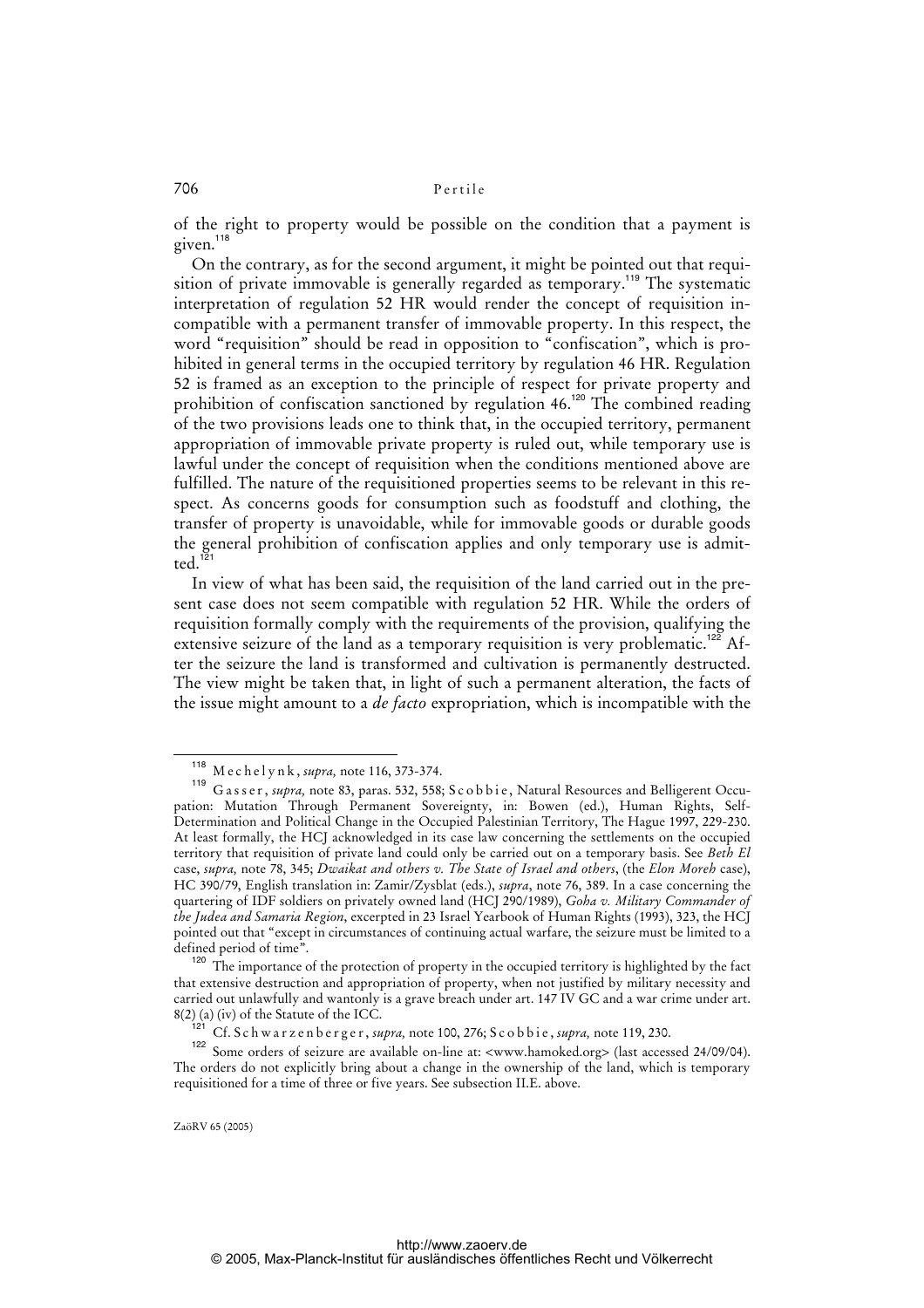temporary nature of requisition.<sup>123</sup> Moreover, as has been said before, one might consider that despite formal statements to the contrary the Barrier is inherently a long-term measure, which precludes the future restitution of property. Historical precedents are relevant in this respect. The issuing of (formally) temporary orders of requisition lies at the basis of the seizure of the land on which the Israeli settlements have been located in the occupied territory.<sup>124</sup> One may think that future restitution of such requisitioned property is quite uncertain.<sup>125</sup>

Finally, as to the scope of the "needs of the army" it is to be pointed out that the concept was conceived as connected to the logistical needs and the practical necessities related to the maintenance of the army on the occupied territory.<sup>126</sup> Admittedly, the historical framing of the provision is not legally conclusive and one might perhaps take the view that the needs of the army are related to the functions of the military. From this point of view, defending the country being the first duty of the military, one might assume that an allegedly defensive measure falls under the scope of the concept at issue. The way the Court interpreted the scope of military necessity will be dealt with in subsection V.C.5. It has however to be noted again that the expression "needs of the army" constitutes an exception to a prohibited conduct and that, in such a case, strict interpretation is needed.

#### **4. The Assessment of the Consequences of the Barrier**

In the second part of the judgement, after ascertaining that the military commander was entitled to seize and destruct the land and therefore vested with the formal power to erect the Barrier, the Court analysed the legality of the consequences brought about by the measure adopted. The petition pointed out that the Barrier infringed upon several rights of the local inhabitants.<sup>127</sup> Leaving aside the right to property, the possible infringement of which was analysed by the Court in the first part of the decision, reference was made to freedom of movement, freedom of occupation, freedom of religion, the right to education, the right to family life. The limitation of the freedom of movement can be considered as the starting

<sup>123</sup> On *de facto* expropriation, cf. International Commission of Jurists, *supra*, note 39, 40-42; Jordan Written Statement, 134-138.

See L e i n / Y e h e z k e l, Land Grab: Israel's Settlement Policy in the West Bank, B'Tselem Report, 2002, 31; HEPG Report November 2003, para. 52. Cf. G a s s e r , *supra*, note 83, para. 558.

<sup>&</sup>lt;sup>125</sup> At present, in the West Bank, the expansion of the existing settlements is continuing steadily, being authorised by the Government, see B e n n, Israel still expropriating land to expand settlements, (Haaretz article, 26/9/04) available at: <www.haaretz.com> (last accessed 06/10/2004). Apparently up to 13 % of the territory of the West Bank is undergoing a process of review possibly to be designated as State Land. After the *Elon Moreh* case, the designation of a land as "State Land" is the habitual method for the Israeli authorities to appropriate the land where settlements might be established. In the same context, illegal outposts are being established by the settlers. See Shragai/Harel, Court turns down petition against removal of outposts, (Haaretz article, 27/09/2004) available on-line at: <www.haaretz.com> (last accessed 01/10/04).

<sup>126</sup> Cf. League of Arab States Written Statement, para. 9.13.

<sup>&</sup>lt;sup>127</sup> See subsection III.A. above.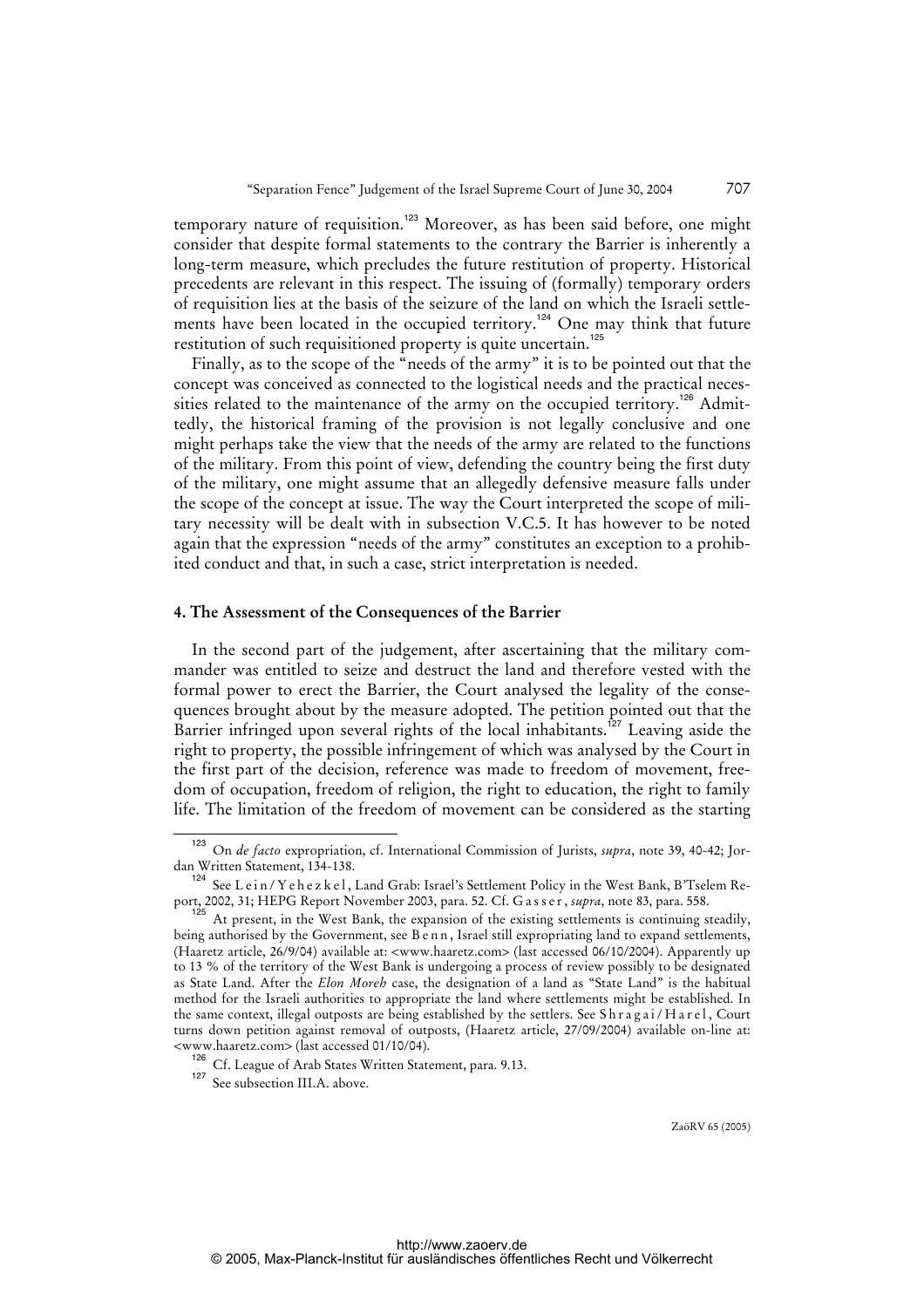point from which a number of other precise human rights violations derive.<sup>128</sup> The difficulties that the inhabitants find in going from place to place give rise to consequences connected to all the aspects of their life: work, education, medical care, relationships.

As has been seen in subsection V.B., the Court refrained from analysing in detail the applicability and the substantive content of the provisions protecting the above mentioned rights. Reference was made to two general provisions of the Hague regulations and of the Fourth Geneva Convention (regulation 46 HR and art. 27 IV GC), deriving from their somewhat vague text the protection of some human rights of the affected population.

The relevant part of regulation 46 states that: "Family honour and rights, the lives of persons, and private property, as well as religious convictions and practice must be respected". Art. 27, affirming the general principle of human treatment, supplements and clarifies regulation 46. Para. 1 reads: "Protected persons are entitled, in all circumstances, to respect for their persons, their honour, their family rights, their religious convictions and practices, and their manners and customs". The protection deriving from art. 27 is limited by the recognition in the last paragraph that "the Parties to the conflict may take such measures of control and security in regard to protected persons as may be necessary as a result of the war".Both provisions are framed in general terms and, although it is clear from their wording that they are meant to provide for a wide protection of human rights, the specific rights protected are not clearly defined.<sup>129</sup> However the phrase "in all circumstances" makes clear that the rights deriving from the values spelled in art. 27 para. 1 are not subject to any derogation and are to be considered absolute rights.<sup>130</sup> On the contrary, the derogating clause introduced by the last paragraph clarifies that freedom of movement is conceived as a relative right, which is to be balanced with reasons of security.<sup>131</sup>

According to the legal framework provided for by regulation 46 and art. 27, the Court seems to draw an overall picture of the rights protected and to apply then the principle of proportionality, refraining from specifying the scope and the limits of each single right of the affected population. The content of the rights that might have been infringed by the building of the wall is not considered in detail as the Court is satisfied to note that the relevant norms recognise the opposing values of security and humanity. The core of the reasoning consists in setting the point of equilibrium between the two values through the application of the principle of proportionality, without having to deal with the constraints of precise legal texts.

In this respect it is to be pointed out that the legal framework referred to by the Court could have been supplemented and clarified by other specific provisions,

<sup>128</sup> See Palestine Written Statement, para. 495.

<sup>129</sup> G a s s e r , *supra*, note 83, para. 502.

<sup>130</sup> P i c t e t (ed.), *supra*, note 110, 204-205.<br><sup>131</sup> Ibid. 201-202: D a vid. *supra*, note 107

<sup>131</sup> Ibid.*,* 201-202; D a v i d , *supra,* note 107, 487-491.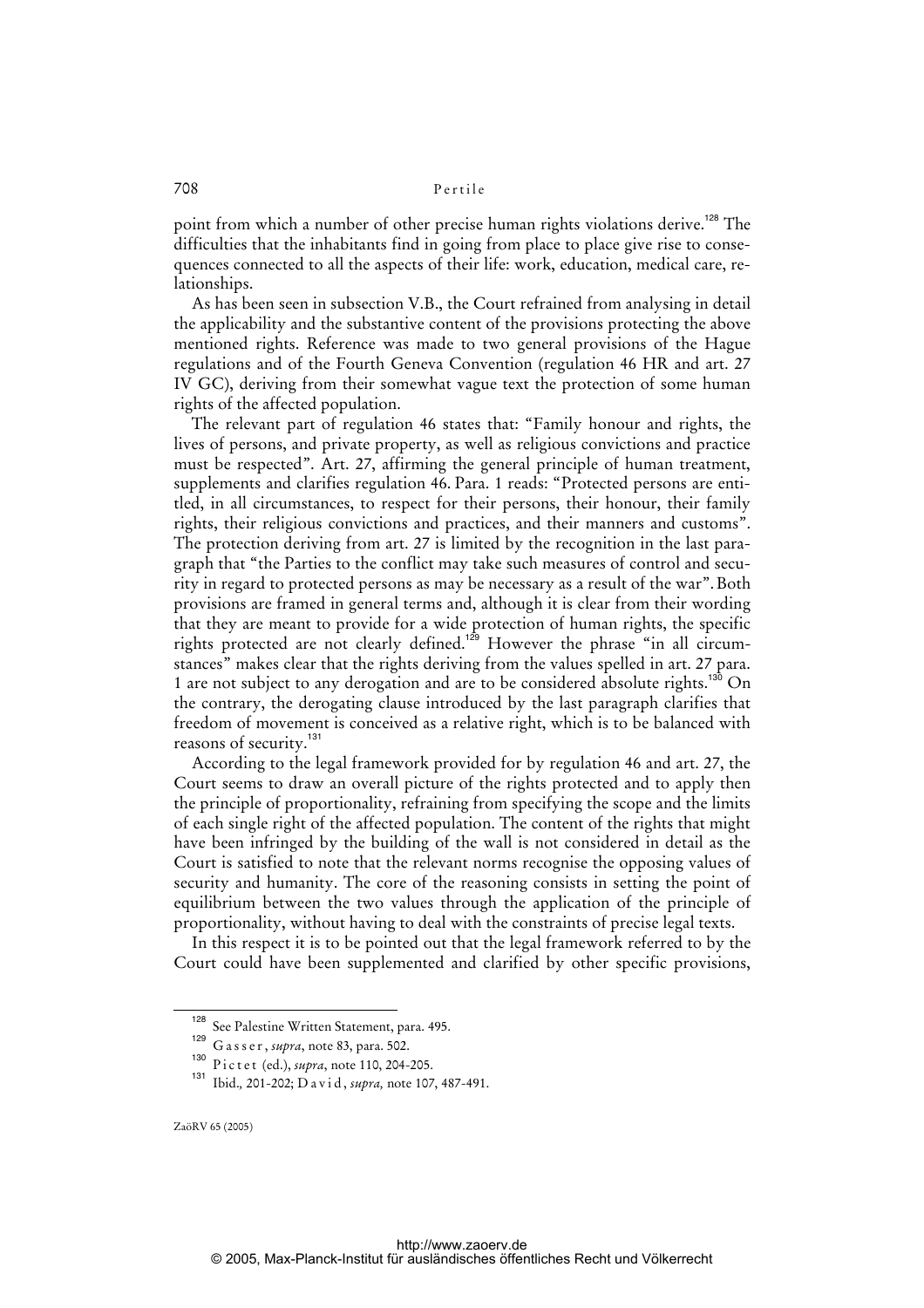which were ignored in the present decision. Two sources of integration were available on this specific point:

- human rights treaties binding Israel (on the assumption that they are applicable to the occupied territory);

- other norms of international humanitarian law dealing with human rights protection.

With regard to the first source, one might recall that in the early nineties Israel ratified the most important UN Treaties on human rights protection.<sup>132</sup> As demonstrated by the Advisory Opinion of the ICJ, one might regard those treaties as containing provisions in the abstract applicable to the case at issue, especially as concerns the legal qualification of the consequences of the Barrier on the affected population. Liberty of movement, the right to family life, the right to work, the right to food: all are potentially infringed by the decision to build the Barrier and are protected by relevant conventional provisions binding Israel on the international level.<sup>133</sup>

As directly concerns the present judgement, one has to note that those international norms, while binding the State of Israel, are formally not applicable by the Israeli Courts due to the lacking of incorporating legislation.<sup>134</sup> Moreover, the Government has repeatedly stated that it regards human rights conventional norms as not applicable to the occupied territory.<sup>135</sup>

Such an approach has been widely criticised by human rights monitoring bodies and the majority of the legal scholars who affirm the contextual applicability of human rights treaties and humanitarian norms.<sup>136</sup> On its part, the HCJ never en-

Two legal arguments are mainly relied on in this respect. Firstly, Israel denies that human rights treaties might involve extraterritorial application. In contrast with the established "jurisprudence" of the main human rights monitoring bodies, the Jewish State abides to a strictly territorial approach as concern human rights protection. Since human rights are traditionally connected to the relationship between a sovereign and the individuals under its sovereignty, the scope of human rights protection would be limited to the boundaries of the State. Secondly, human rights norms are said to be applicable only in times of peace. There would be a conceptual difference between humanitarian norms and human rights protection. The latter protects individuals from the sovereign power, while the former provides the legal regime of the relationship between the belligerents and individuals with different nationality which fall under their rule during the war. As a consequence, between the two bodies of norms there would be a relationship of exclusion. For a comprehensive survey, see: Ben Naft a l i / S h a n y , *supra,* note 132, 5-15.

136 Frowein, The Relationship Between Human Rights Regimes and Regimes of Belligerent Occupation, 28 Israel Yearbook of Human Rights*,* (1998), 1 et seq. With reference to the ICJ Nuclear Weapons Advisory Opinion, see G a r d a m , The Contribution of the International Court of Justice to International Humanitarian Law, 14 Leiden Journal of International Law 2 (2001), 349-365 at 360-364.

<sup>132</sup> Amongst the international conventional instruments dealing with human rights protection, Israel ratified: The International Covenant on Civil and Political Rights, the International Covenant on Economic Social and Cultural Rights, the Convention on the Rights of the Child, and the Convention on the Elimination of All Forms of Discrimination against Women, the Convention against Torture and Other Forms of Cruel, Inhuman or Degrading Treatment or Punishment. See Ben Naft a l i / S h a n y , Living in Denial: The Application of Human Rights in the Occupied Territories, 37 Israel Law Review 1 (2004), also available at: <www2.colman.ac.il/law/concord/publications/ livingindenial.pdf> (last accessed 20/10/2004), 5-6.

<sup>&</sup>lt;sup>3</sup> ICJ Advisory Opinion, paras. 102-114.

<sup>134&</sup>lt;br>
B e n N a f t a l i / S h a n y , *supra*, note 132, 46-51.<br>
<sup>135</sup> Two legal arguments are mainly relied on in this r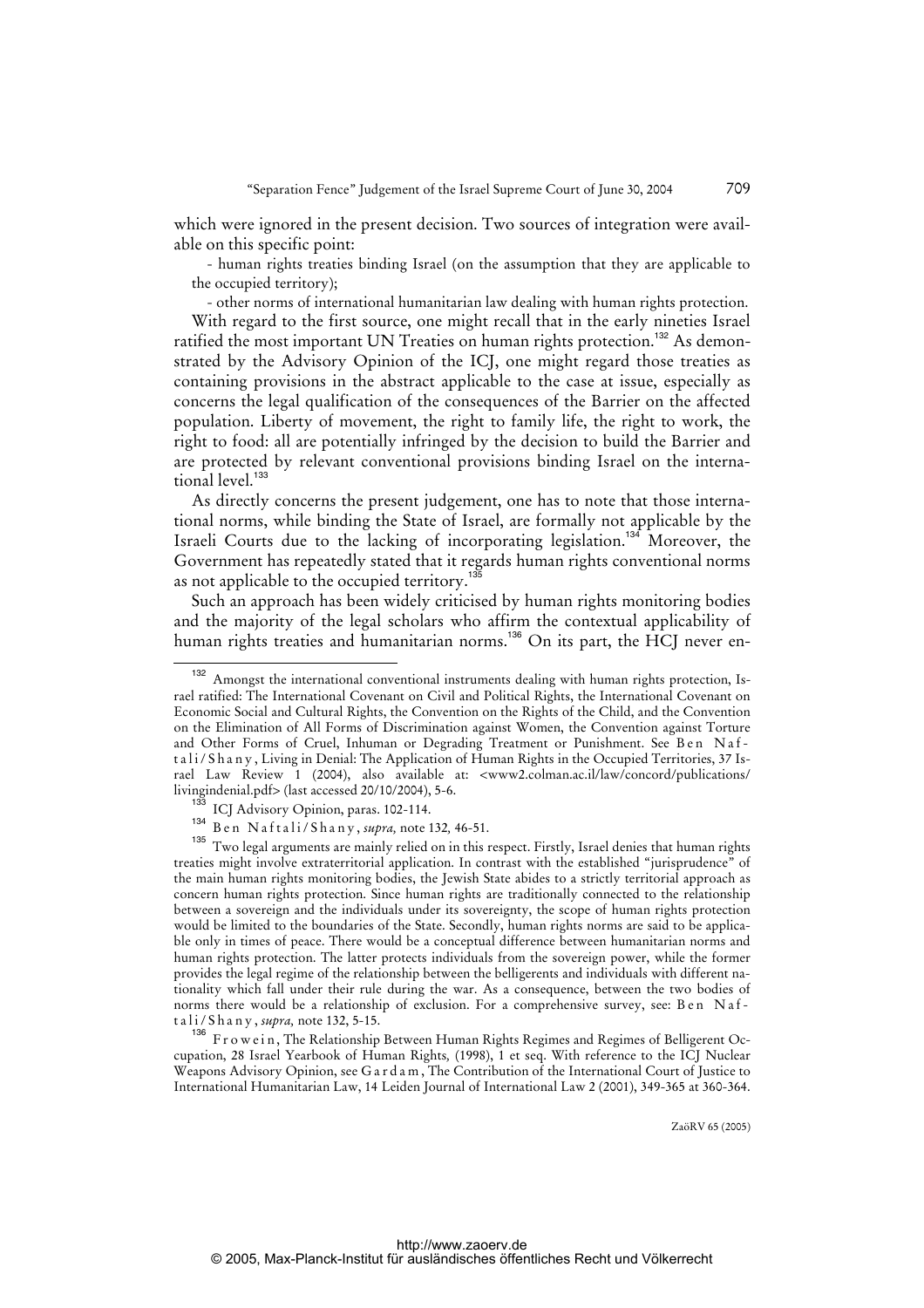dorsed clearly the position of the Government. Despite the formal inapplicability of non-incorporated treaty norms, the Court did not refrain from referring to international human rights provisions of conventional nature in its previous decisions concerning the occupied territory.<sup>137</sup> In cases concerning detention and detention conditions of Palestinians, the Court relied on conventional human rights norms on the assumption that they had acquired customary status.<sup>138</sup> In other cases the Court made reference to human rights conventional law binding Israel as an interpretative tool to specify and reinforce human rights protection derived from different sources.<sup>139</sup>

To the contrary, in the present decision, the Court never referred to the human rights treaties at issue, but derived the rights of the population affected by the building of the wall exclusively from the general provisions of international humanitarian law. In this respect, as concerns the second source of integration, it is to be noted that regulation 46 HR and art. 27 IV GC are not the only norms dealing with human rights protection in the body of norms that the Court considered applicable to the case. International humanitarian law, particularly the Fourth Geneva Convention, is primarily concerned with human rights and states in detail the relevant obligations of the occupying power.<sup>140</sup> Art. 55 IV GC binds the occupying power to ensure food and medical supplies to the population "to the fullest extent of the means available to it". Art. 56 concerns the duty of ensuring and maintaining "the medical and hospital establishments and services, public health and hygiene in the occupied territory". According to art. 50, the occupying power shall "facilitate the proper working of all institutions devoted to the care and education of children". As for all social rights, it is quite difficult to ascertain precisely when a violation occurs. It may be argued that the degree of protection required is quite high because two of the mentioned provisions are qualified by the phrase "to the fullest extent of the means available".<sup>44</sup> However, being the requirement of the "fullest extent" limited by the indefinite concept of availability to the occupying power, uncertainty remains.

It is nonetheless certain that the consequences of the erection of the Barrier will render compliance with those obligations more difficult and it may be argued that

<sup>139</sup> Cf. Zysblat, Protecting Fundamental Rights Without a Written Constitution, in: Zamir/Zysblat (eds.), *supra,* note 76, 47 et seq.

<sup>140</sup> G a s s e r , *supra,* note 83, para. 524.

On the relationship between international humanitarian law and human rights protection in the "jurisprudence" of the human rights monitoring bodies, see M a r t i n , Le droit international humanitaire devant les organes de contrôle des droits de l'homme, 1 Droits fondamentaux (2001), 119-148, at: <www.droits-fondamentaux.org> (last accessed 20/10/2004).

<sup>137</sup> B e n N a f t a l i / S h a n y , *supra,* note 132, 46-51.

See HCJ 3278/02, *The Center for the Defense of the Individual v. The IDF Commander in the West Bank*, para. 25, available at: [<http://elyon1.court.gov.il/files\\_eng/02/780/032/a06/02032780.](http://elyon1.court.gov.il/files_eng/02/780/032/a06/02032780) a06.pdf> (last accessed 18/01/05); *Yassin v. Ben-David, the Military Commander of Ketziot Detention Center*, para. 12, at: <[http://elyon1.court.gov.il/files\\_eng/02/910/055/a03/02055910.a03.pdf>](http://elyon1.court.gov.il/files_eng/02/910/055/a03/02055910.a03.pdf) (last accessed 18/01/2005).

<sup>141</sup> Art. 55 IV GC and art. 56 IV GC.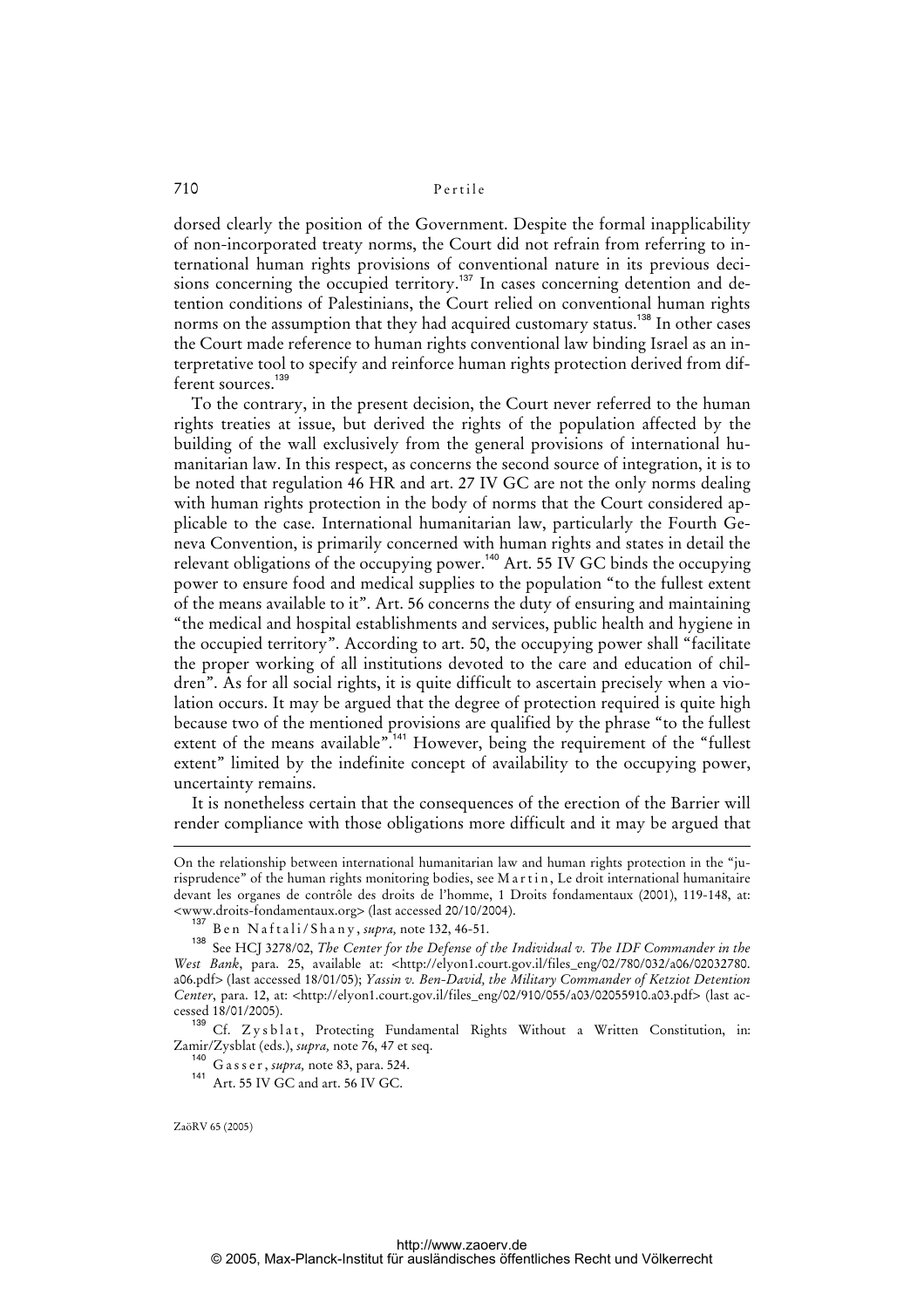the quoted provisions could have been considered in assessing the facts of the present case. However, not all the activities constituting an obstacle to respecting a legal obligation should be regarded as a violation of the obligation, especially considering that the obliged party could commit itself in contextually adopting other measures aimed to fill the gap. Accordingly, for instance, the building of the Barrier is not necessarily an infringement of the obligation to facilitate education as long as Israel adopts measures suitable for nullifying the adverse effects of the Barrier on education. Admittedly, the question is unresolved and depends on the evaluation of the facts, but the Court did not even refer to those specific provisions despite their relevance to assess the consequences of the Barrier.<sup>142</sup> If not for asserting the illegality of the whole project, finding that it violated an absolute right, such obligations could have been considered to evaluate the proportionality of the route and to develop the criteria for the re-location of the Barrier.

One might recall that during the years the Israeli High Court has been used to developing human rights protection with no written basis.<sup>143</sup> Until the enactment of the basic law, human rights protection in Israel was completely elaborated by the Court according to the principles of the common law systems.<sup>144</sup> Nevertheless, reference to the main conventional human rights norms as an interpretative tool could have given the reasoning of the Court much more precision. Furthermore, the specific provisions of the Fourth Geneva Convention mentioned above are an integral part of what was described as the normative framework of the judgement. It is not clear, therefore, why the Court refrained from analysing their substantive content with respect to the facts of the issue. The analysis focussed on the conditions of the landowners and of the farmers and assessed the proportionality of the route of the Barrier mainly with respect to their economic situation. The Court analysed the changes in the life of the farmers stating that the route severely violated their right to property and their freedom of movement. As a result their right to work and their livelihood would have been impaired. Accordingly, the criteria that were put forward at the end of the decision revolve around the attempt to reduce the effects of the wall on the owners and the workers of the land. The licensing regime is considered as inapt "to prevent or substantially decrease the extent of

<sup>&</sup>lt;sup>142</sup> It is unlikely that the lack of any reference to the mentioned provisions depends upon the implicit application of art. 6, para. 3 IV GC. The provision enumerates the articles of the Fourth Geneva Convention that are applicable in the occupied territory more than one year after the "general close of the hostilities" and excludes the majority of the human rights clauses. However, as K r et z m e r points out (*supra*, note 72, 91), the Israeli High Court has not applied art. 6 para. 3 in its precedents. Furthermore, the view might be taken that, having qualified the situation as an armed conflict, the Court could not have applied a provision that is conditional on the close of hostilities. *Contra* see ICJ Advisory Opinion, para. 125. The ICJ seems to refer the phrase "general close of the hostilities" only to the hostilities that lead to the occupation of the territory. On the point, I m s e i s, *supra*, note 81, 105-109.

<sup>&</sup>lt;sup>143</sup> Cf. Zysblat, Protecting Fundamental Rights without a Written Constitution, in: Zamir/Zysblat (eds.), *supra*, note 76, 47 et seq.; K r e t z m e r , The New Basic Laws on Human Rights, in: ibid.*,* 141 et seq.

<sup>144</sup> Ibid.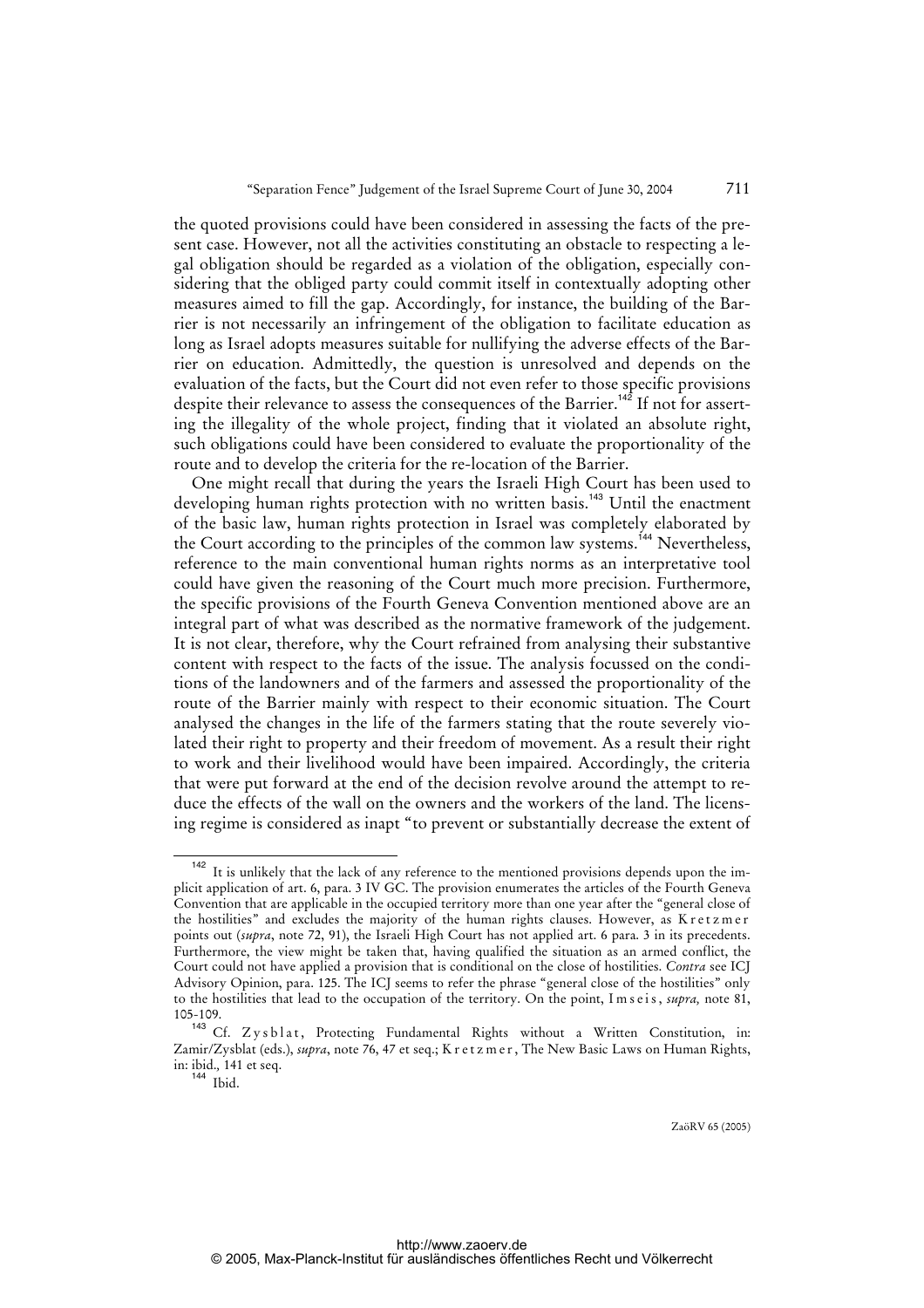the severe injury to the local farmers".<sup>145</sup> The government will have to reduce the effects of the Barrier on cultivated land, to reduce the area where local inhabitants are separated from their land, to allow passage to the extent possible and to prefer recourse to the exchange of the land to monetary compensation.<sup>146</sup> In any case, compensation shall be given not only for the land that has been seized and destructed, but also for the land from which the owners are physically separated.

Apparently, the hardships imposed by the Barrier on the Palestinian population at large, and in particular on students, sick persons and families, were not seriously taken into account in the development of the criteria for the revision of the route. Perhaps the constraints of the *petitum,* which directly attacked the validity of the orders of seizure, might explain this approach. Only the direct consequences of the orders on the affected landowners and farmers were specifically dealt with. It is to be noted, however, that amongst the petitioners were also some village councils and that that could have given the analysis of the proportionality of the Barrier a wider scope. Indeed, in the very last part of the decision the Court generally stated that the injury brought about by the Barrier is not limited to the lands of the inhabitants and to their right to access them, but "strikes across the fabric of life of the entire population".<sup>147</sup> The statement is quite vague and no precise criteria are drawn from it. However, the Court seems to imply that also this kind of consequences have to be taken into account in relocating the Barrier and trying to achieve a better balancing between security needs and rights of the local inhabitants.

### **5. The Scope of Military Necessity and the Application of the Principle of Proportionality**

The concept of military necessity and the principle of proportionality lie at the basis of international humanitarian law and constitute the core of the reasoning of the Court. In the preceding paragraphs, the legal basis of the judgement has been criticised mainly discussing the applicability of the norms that constitute the "single tapestry". In the following paragraphs the legal basis will be further analysed, arguing that other norms of international humanitarian law were relevant and that other legal sources could have been taken into account.

Assuming that no questions of applicability arose, the way in which the norms that were considered applicable were interpreted and applied by the Court will be now discussed. The analysis will focus on the application of the concept of military necessity and of the principle of proportionality. Firstly, it will be argued that the Court misinterpreted scope and nature of the concept of "security reasons". The Court failed to acknowledge that contemporary international humanitarian law

<sup>145</sup> HCJ 2056/04, para. 82.

<sup>146</sup> Ibid., para. 83.

<sup>147</sup> Ibid., para. 84.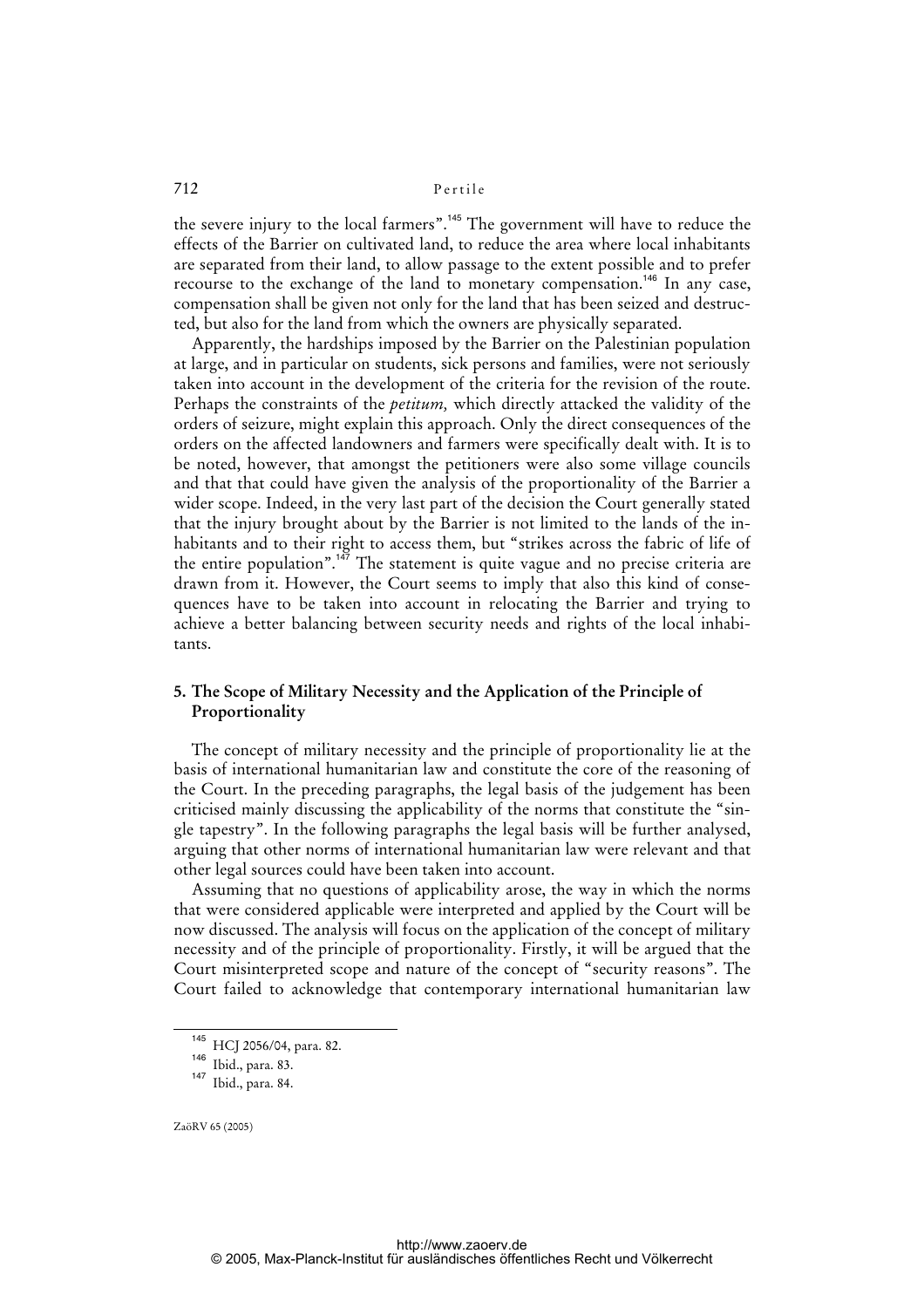does not envisage a general exception of military necessity underlying the "single tapestry" of norms individuated in the decision at hand. The scope of the derogating clauses contained in the norms referred to in the decision is not compatible with the concept of security envisaged by the Court. Secondly, the scope of the Court's judicial review will be discussed, arguing that the Court actually limited its analysis to proportionality in the narrow sense and never questioned the effectiveness both of the Barrier and of the route adopted.

With regard to the first submission, one has to recall that military necessity is framed in a different form in the context of each norm of humanitarian law and is always conceived as an exception to prohibitive norms. Traditionally, its core meaning is that all the use of armed force (and the destruction of life or properties) which are not necessary to achieve military goals are prohibited.<sup>148</sup> In modern international humanitarian law, that does not imply, however, the admissibility of every conduct anyhow related to military goals. Necessity is not an authorising principle detached from single provisions.<sup>149</sup> Every norm incorporates a peculiar equilibrium – which no external source can change – between the two conflicting values at the basis of humanitarian law: humanity and military concerns.<sup>150</sup> Military necessity can be regarded as a principle of humanitarian law considering that all provisions are drafted taking into account its existence. Yet the scope of the derogation varies according to the norms that come into consideration. In this respect relevant elements include the degree of the necessity required, the nature of the circumstances from which the necessity arises, and the objective pursued.

As concerns the present case, one of the consequences of the "single tapestry" approach is the nullification of these differences. The Court enumerated a number of norms and noted that each of them is derogable with reference to reasons connected to military necessity. The analysis of the objective of the Barrier follows, on the assumption that when adopted in pursuing "security reasons" the measure would automatically fall under the scope of the derogating clauses. As has been done with the tapestry, the catchall concept of "security reasons" must again be deconstructed in order to assess its compatibility with the scope of each derogating clause contained in the relevant provisions.

According to the Court, the needs of the army, and therefore military necessity, are to be equated with the concept of security. The central point is to understand

<sup>&</sup>lt;sup>148</sup> Carnahan, Lincoln, Lieber and the Laws of War: The Origins and Limits of the Principle of Military Necessity, 92 American Journal of International Law 2 (1998), 213-231, at 215. On the concept of military necessity, see D in s t e in, Military Necessity, in: Bernhardt (ed.), *supra*, note 73, 395-397; Downey, The Law of War and Military Necessity, 47 American Journal of International Law (1953), 251-262; Venturini, *supra*, note 90, 123 et seq.; Greenwood, Historical Development and Legal Basis, in: Fleck (ed.), *supra*, note 83, paras. 130-132; Jaworski, "Military Necessity" and "Civilian Immunity": Where is the Balance?, 2 Chinese Journal of International Law 1 (2003), 175-  $206.$ <sup>149</sup>

The concept of *kriegraison*, as an authorising principle potentially derogating from all the laws of war, is nowadays universally considered unacceptable. Cf., *inter alia*, D o w n e y , *supra,* note 148, 253; V e n t u r i n i , *supra,* note 90, 123-125.

<sup>150</sup> D i n s t e i n , *supra,* note 107, 16-17.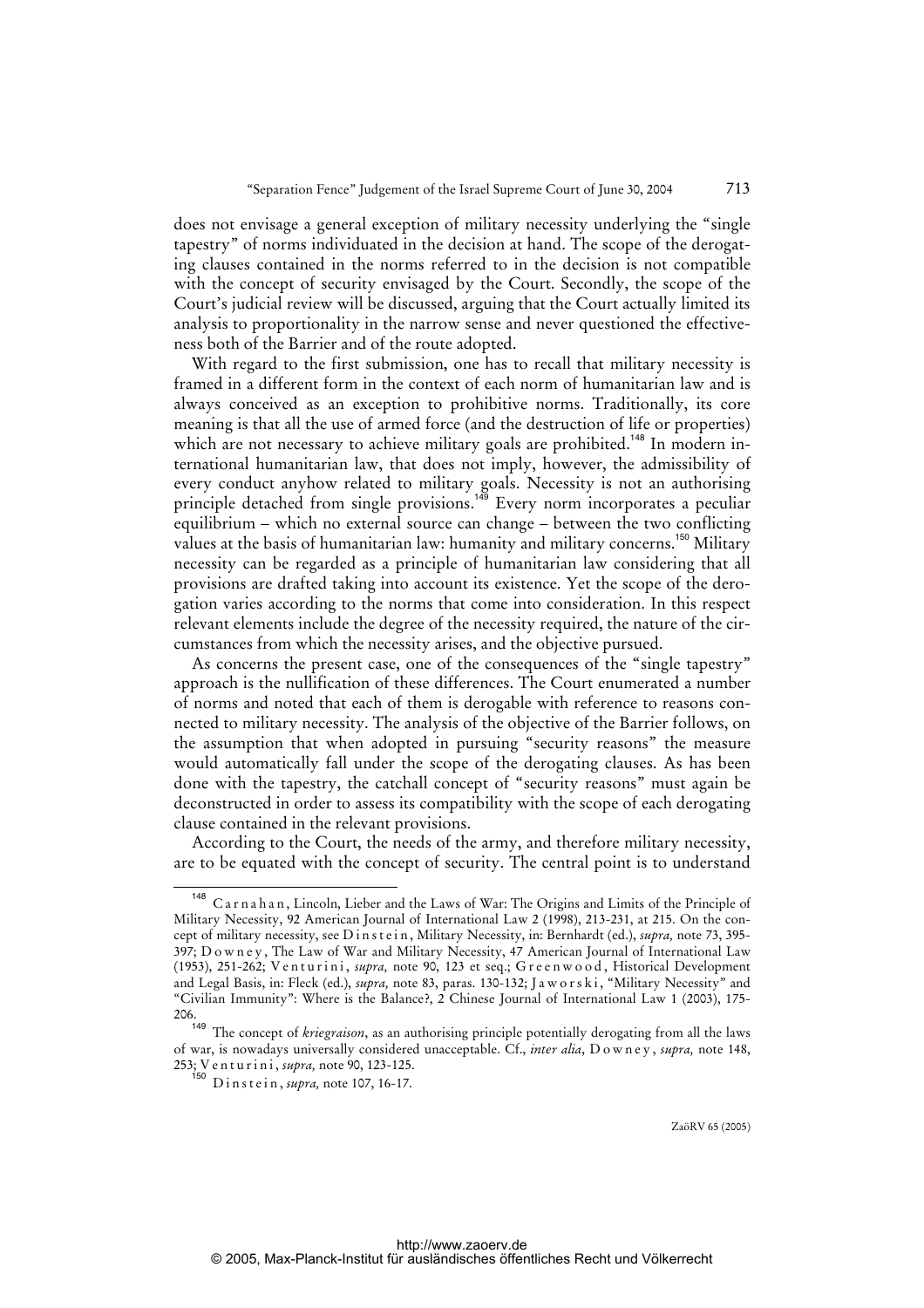whose security comes into question. In this respect it is stated that the military commander is entitled to "maintain security in the area and to protect the security of his country and of her citizens".<sup>151</sup> The Court substantially referred the concept of military necessity to all the activities that are necessary to defend not only the occupying forces in the area, and the occupying power as a whole and its territory, but also all its citizens irrespective of their place of residence. It is thus clear, as emerges also from the respondent's affidavits,<sup>152</sup> that the security of the settlers, of the settlements, and of the inhabitants of Israel is a meaningful consideration in the Court's interpretation of military necessity.

To the contrary, considering all the provisions that constituted the legal basis of the decision, one might realise that each conceives military necessity in a different form, but that the concept of security mentioned above seems to be beyond the scope of all of them. Regulation 23 (g) HR and art. 27 IV GC explicitly link necessity to the exigencies related to a situation of war. As has been seen, such a qualification of the situation at hand is at least debatable. Art. 53 IV GC, dealing with destruction of property, contains a derogating clause related to "military operations". The application of regulation 52, on the right to requisition, is conditional on the "needs of the army of occupation". All these clauses seem clearly to refer to the actual needs of an army when engaged in combat activities or in a situation of belligerent occupation.

In order to render a different interpretation feasible, one could argue that the *raison d'être* of the army is defending its country and its citizens. Being the fulfilment of its mission the most important "need" for the military, the concept of military necessity would extend to the security of the country and its citizens. Equating military necessity to the concept of security would then be possible.

However, at least two arguments preclude such an approach. Firstly, in general terms, it has to be considered that the clauses are all framed as exceptional in nature and restrictive interpretation is needed. Moreover, as demonstrated by art. 64 para. 2 IV GC, provisions explicitly taking into account the security of the occupying power as a whole do exist.<sup>153</sup> When such a value is at stake the language of the text is clear. Systematic interpretation would then preclude nullifying the differences

<sup>&</sup>lt;sup>151</sup> HCJ 2056/04, para. 34.

See subsection III.B. above.

Art. 64 para. 2 IV GC reads: "The Occupying Power may, however, subject the population of the occupied territory to provisions which are essential to (…) ensure the *security of the Occupying Power, of the members and property of the occupying forces or administration, and likewise of the establishment and lines of communication used by them*" (emphasis added). The interpretation of the second paragraph of the present article is a matter of doctrinal controversy. Arguing that the term "provisions" relates also to non-penal measures in opposition to the first paragraph, see B e n ve n i sti, *supra*, note 54, 100 et seq. For the traditional view: Pictet, *supra*, note 110, 335; Dinstein, The Dilemmas Relating to Legislation under Art. 43 of the Hague Regulations, and Peace-Building, Background Paper prepared for Informal High-Level Expert Meeting on Current Challenges to International Humanitarian Law, Cambridge, June 25-27, 2004, available on-line at: <www.ihlresearch.org> (last accessed 26/11/2004).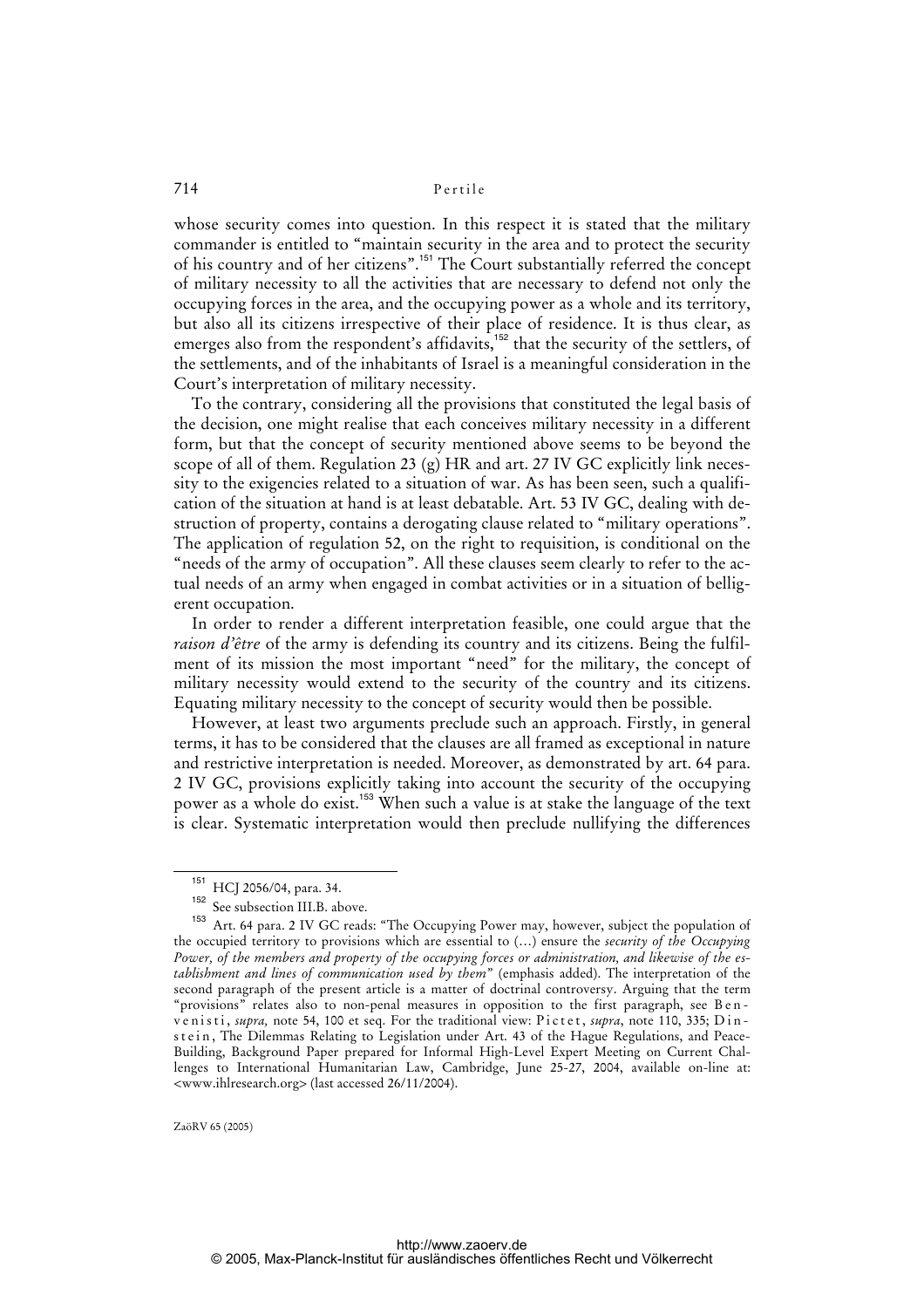between the wording of the derogating clauses, on the assumption that they must have been the result of a precise choice and their meaning is to be preserved.

Finally, whereas the admissibility of the equation between the needs of the army and the security of the country is debatable, it is to be excluded that the concept of military necessity could justify the adoption of measures to protect the settlers and the settlements. As will be seen *infra,* the Israeli settlements in the occupied territory are illegal under international law and must be removed.<sup>154</sup> Military necessity is not conceived as a circumstance precluding wrongfulness and cannot justify illegal activities.<sup>155</sup> That does not imply that the settlers cannot be defended from life threats, but the army shall not have to defend them derogating from the relevant provisions of international humanitarian law.

With regards to the second proposition put forward above, the concrete application of military necessity to the present case and the role of the principle of proportionality come into question. In this respect, it is to be underlined that the relationship between necessity and proportionality is one of conditionality: the first can be considered as a pre-condition of the latter. The application of the proportionality rule is only possible when a situation of military necessity exists. When the military commander is compelled to adopt a certain measure in order to tackle a necessity of military nature, the reasons of humanity and those of necessity will be evaluated in light of the proportionality test. If a situation of equilibrium is given*,* the measure complies with international law.

The starting point is the evaluation of the existence of a situation that gives rise to military necessity. In the first part of this subsection we discussed the possible purposes of an action taken under the concept of military necessity with reference to the concept of security reasons as interpreted by the Court. Since necessity is a relational concept, one has to understand for what a possible measure can legally be considered necessary.<sup>156</sup> It is now important to understand what is the core meaning of the concept of necessity. That is obviously a controversial issue, since the meaning of the term is to a certain extent indeterminate and the evaluation of the concept seems to be partially extraneous to the scope of the judicial review of the Court. It is nonetheless clear that the minimum content of necessity is the existence of a causal relationship between the measure adopted and the objective legally pursued through its adoption.<sup>157</sup> In other words, in order to be necessary, a measure has at least to be effective since a non-effective act is not necessary by definition. Effectiveness is defined "relevance" by some scholars: the minimum re-

See subsection V.D.1. below.

<sup>155</sup> Cf., for instance, the Nuremberg Military Tribunal in *United States v. List et al.* quoted in D o w n e y , *supra,* note 148, 253: "Military necessity or expediency do not justify a violation of positive law"; D i n s t e i n , *supra,* note 107, 16.

<sup>156</sup> B o t h e / P a r t s c h / S o l f , *supra,* note 111, 194.

<sup>157</sup> See ibid., 194-198; McDougal/Feliciano, The International Law of War, New Haven 1994, 524-525.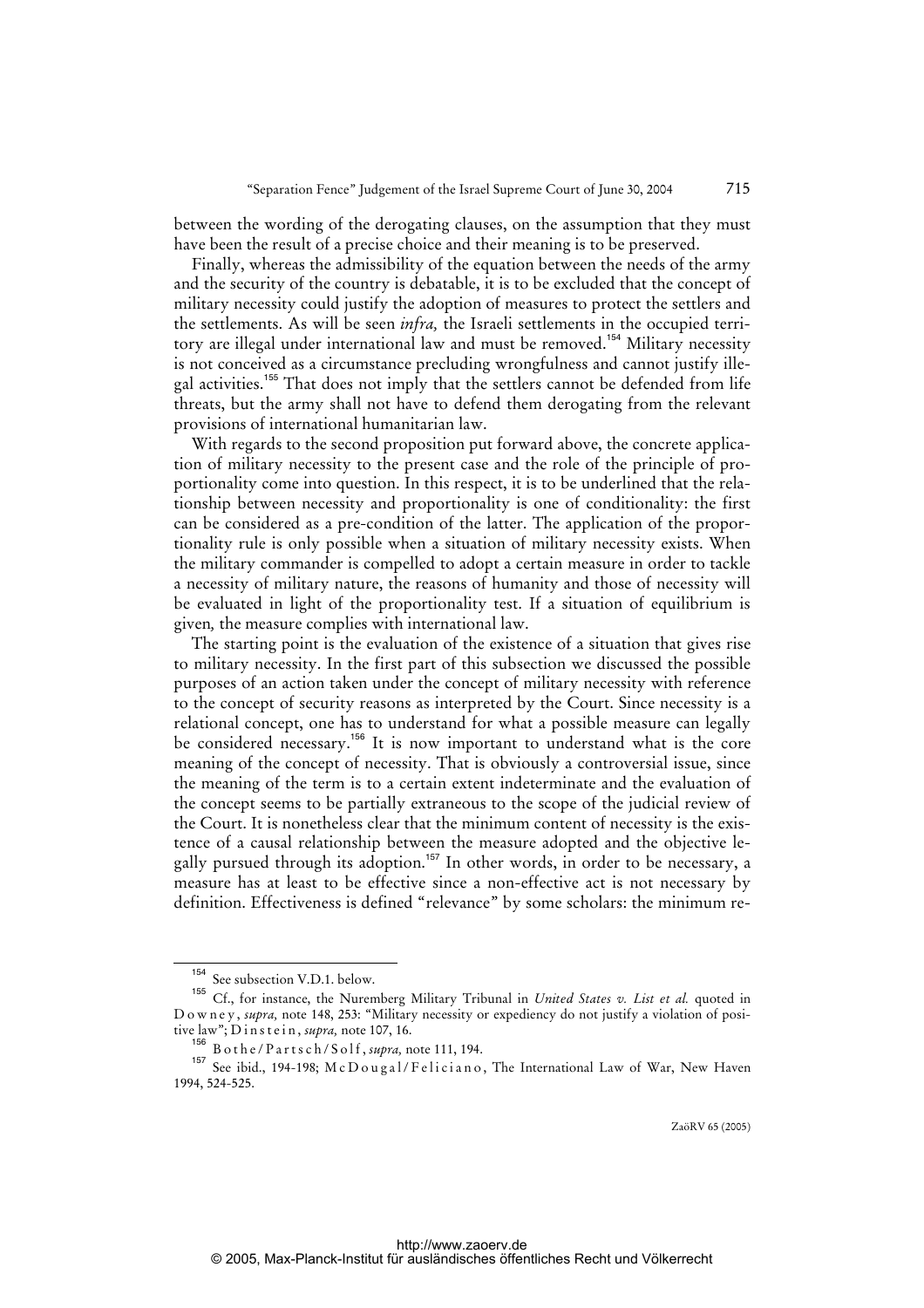quirement is that the measure be relevant.<sup>158</sup> The degree of efficiency is open to discussion: it has been maintained that the concept of necessity does not imply a *conditio sine qua non* test,<sup>159</sup> but it is to be noted that the wording of some provisions requires a high degree of necessity.

Coming to the present case, regulation 23 (g) HR requires that destruction and seizures be "imperatively demanded by the necessities of war". Similarly, art. 53 IV GC requires destruction to be "rendered absolutely necessary by military operations". The meaning of imperatively and absolutely and the possible difference between them is not clear, but the view may be taken that the assessment of the necessity of a measure must be done very carefully.<sup>160</sup> In any case, a detailed analysis of the degree of the necessity required can be safely left aside in reviewing the present decision since no real assessment of the efficiency of the Barrier was preliminarily carried out.

From a purely theoretical point of view, two different levels of analysis were possible: the Court could have addressed the effectiveness of the Barrier in abstract terms and with reference to the actual features of the measure adopted*.* 

According to the first perspective, the abstract decision to build the Barrier could have been evaluated in order to understand whether it was effective. In this respect, the relevance of the measure adopted and the possible existence of a more effective solution in addressing the terrorist threat were not considered.<sup>161</sup> As long as the military commander motivated the decision to erect the Barrier with security reasons and its statements were considered convincing, the Court never questioned the real effectiveness of the Barrier or ascertained whether a different measure was to be preferred on grounds of effectiveness. The only reference to the issue of relevance was in the phrase: "(…) the obstacle is intended to take the place of combat military operations, by physically blocking terrorist infiltration into Israeli population centers".<sup>162</sup> Yet the point was more affirmed than legally argued.<sup>163</sup>

<sup>158</sup> Ibid., 525; Cf. B o t h e / P a r t s c h / S o l f , *supra,* note 111*,* 194, n. 7, arguing that the term "relevant" should be substituted by "indispensable" when "rules of limitation which expressly provide for derogations from protective provisions for reason of 'urgent' or 'imperative' military necessity" are at issue.

<sup>&</sup>lt;sup>159</sup> M c D o u g a l / F e l i c i a n o , *supra*, note 157, 524-528; D i n s t e i n , *supra*, note 107, 16-17.

<sup>&</sup>lt;sup>160</sup> M c C o u b r e y , International Humanitarian Law, Aldershot 1998, 200.

It has been argued that the Barrier is not the solution to the problem of the infiltration of terrorists. Statistics regarding previous bombings demonstrate that the vast majority of the attacks were carried out by people entering Israel through the check points and undergoing faulty checks. In this respect, due to its winding route, the Barrier will have several gates and the infiltration of terrorists would still be possible. The most effective solution would be achieving better practices in carrying out border controls and individuating "many means that jointly could provide a proper response". See B'tselem, *supra*, note 12, 29-31.

<sup>162</sup> HCJ 2056/04, para. 32.

<sup>&</sup>lt;sup>163</sup> Perhaps the limits of the petition might be relevant in this respect. The issue did not emerge clearly from the petition, which seemed to attack mainly the location of the route of the Barrier. Interestingly, the only hint to the possible inefficiency of the Barrier in general was put forward by the inhabitants of Mevasseret Zion, who joined the petition and pointed out that the construction of the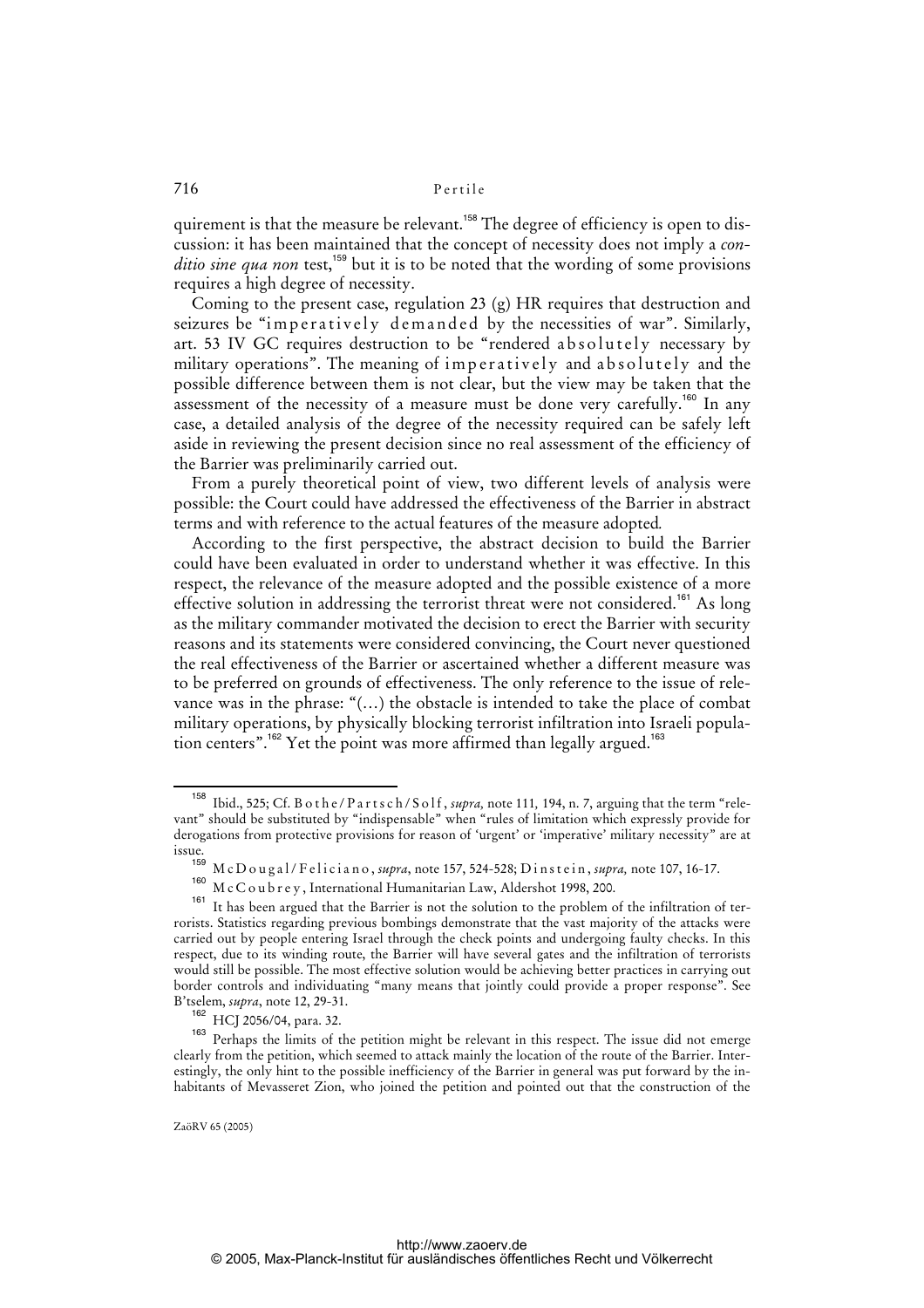As to the effectiveness of the actual measure adopted, all its features are relevant. In this respect, it is to be noted that explicit reference to the reasons of necessity and to the test of effectiveness was made by the Court in applying the principle of proportionality only to a single element of the Barrier: its route. The first sub-test of the principle of proportionality, as described in the present decision, is in fact equivalent to the requirement of relevance under the concept of necessity. However, the Court, despite formal reference to the three subtests of the proportionality rule, actually limited the scope of its judicial review to the analysis of proportionality in the narrow sense. The effectiveness of the route adopted, which is an integral part of the concept of military necessity, was not questioned.<sup>164</sup>

The attitude of the Court is not difficult to understand in light of the inherent limits of judicial review.<sup>165</sup> Judicial bodies very seldom substitute administrative authorities in adopting a measure. The principle of the separation of powers would be infringed if the courts directly adopted specific measures substituting the politically legitimised authority.<sup>166</sup> Moreover, judicial institutions are said not to have the technical qualification to address issues that pertain to the expertise of a military commander. It is thus understandable that the Court did not regard itself as being in the position to address the military efficiency of the Barrier, although some recent cases demonstrate that, at times, the existence of military necessity is to a certain extent reviewed, either in abstract terms or with reference to the actual measure adopted.<sup>167</sup> Generally, however, interference with the technical discretion

1

<sup>165</sup> With specific reference to the jurisdiction of the Israeli High Court in the occupied territory, see B e n v e n i s t i , *supra,* note 76, 371 et seq.; B e n - N a f t a l y / M i c h a e l i , *supra,* note 72, 373-380.

<sup>166</sup> Cf. B a r a k , The Role of a Supreme Court in a Democracy, and the Fight against Terrorism, 58 University of Miami Law Review, 1 (2003-2004), 138. The Author is the President of the Court in the present case and affirms: "The efficiency of the security measures is a matter that is in the proper jurisdiction of the other branches of government. As long as they are acting within the framework of the 'zone of reasonableness' there is no basis for judicial intervention."

At times the Court seems to be ready, at least in principle, to evaluate the effectiveness of the abstract decision of the military commander, see *Gusin v. IDF Commander in the Gaza Strip*, HC 4219/02, excerpted in English in 32 Israel Yearbook of Human Rights (2002), 379. After affirming that they examine the legality of an act, not its wisdom, the Court added that in the present case they had examined whether another proportionate measure, causing less damage to the petitioner could have been adopted but did not find one. In the *Ajuri* case, (*supra*, note 6, 261), with regards to the adoption of the specific measure of the assigned residence, after stressing the limits of its judicial review, the Court stated that "the danger presented to the security of the area by the actions of the petitioner does not reach the level required for the adoption of the measure". See also *Barkhat et al. v. Commander of IDF Forces in the Central Region*, HC 3933/92, excerpted in 25 Israel Yearbook of Human Rights, (1995), 341, where the Court, in motivating its decision, examined the possibility of taking alternative more proportionate measures and concluded that there were none.

Barrier deteriorated the relationship between the two communities and "turned a tranquil population into a hostile one". See HCJ 2056/04, para. 22.

<sup>164</sup> On the lack of effectiveness of the present project, see the following statement from Major Danny R o ths c hild, President of the Council for Peace and Security (quoted in HEPG Report July 2003, n. 38): "Why is it necessary to put up 600 kilometres of fence in order to bring more Palestinian population into our territory? This will make the project more expensive, delay it and demand of the IDF to allocate a great deal of manpower to guard the fence."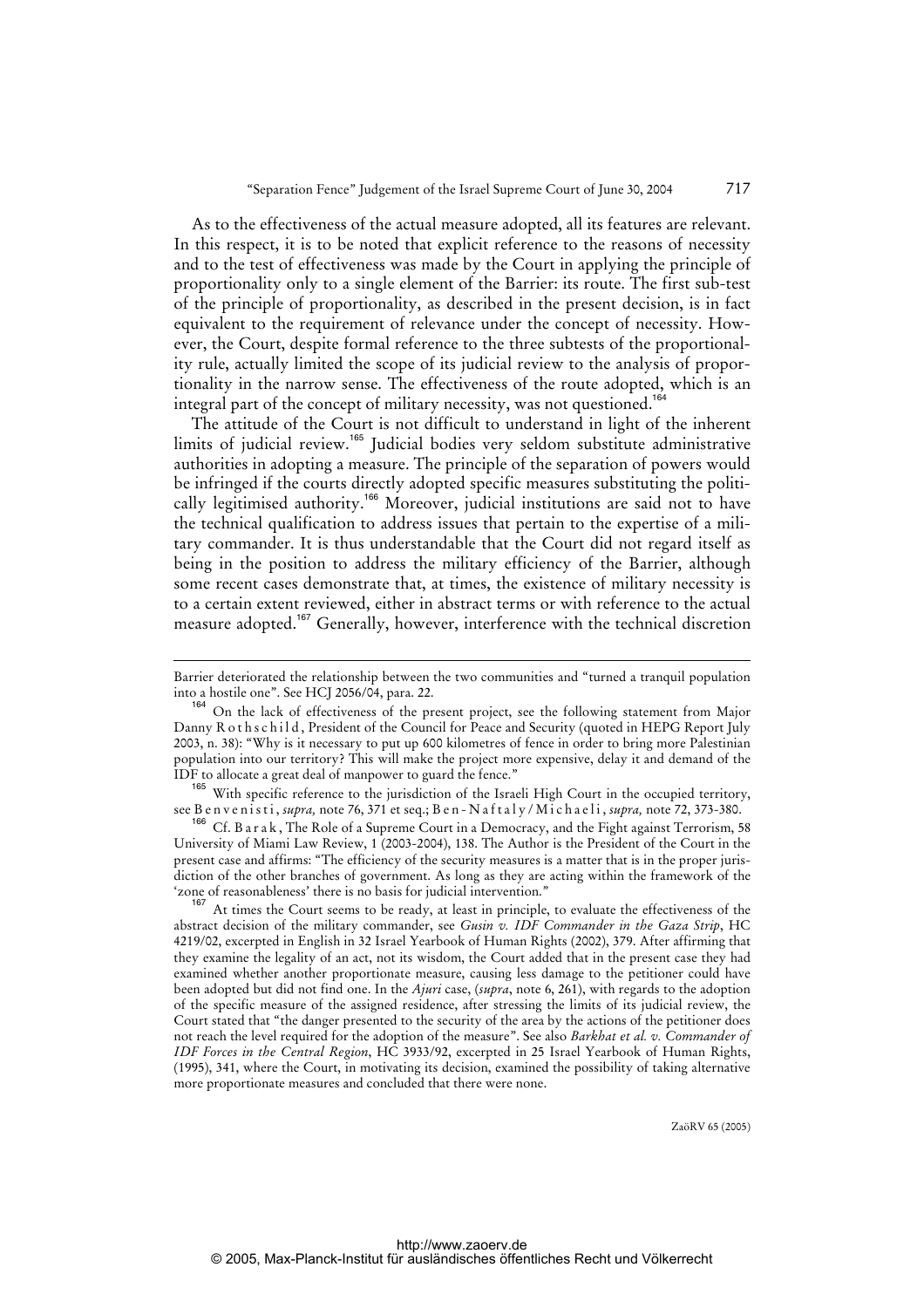of the military is avoided by the judiciary. The approach is based on the assumption that the proper role of judicial institutions consists in evaluating the legality of the decisions of the other branches of government.<sup>168</sup> The most a court can do is offering guidance to the administrative authorities and limiting their discretionary power with reference to the concept of reasonableness.<sup>169</sup> The case law demonstrates that, unless the HCJ finds that the military commander acted unreasonably (and that happens very rarely), the relevance of the measure adopted is not put into question.<sup>170</sup> The concept of reasonableness seems to be equated to the propriety of the purposes: when the Court is satisfied that the commander genuinely acted for security reasons, its decision is presumed to be rationally connected to the achieving of those purposes.<sup>171</sup> Only demonstrating that the military was acting for improper (e.g. political) purposes, the petitioners could prove the infringement of the proportionality rule.

It is however to be noted that in other legal systems, the courts, relying on doctrines of avoidance, have been ready to decline jurisdiction in cases concerning security issues or the conduct of hostilities.<sup>172</sup> In many respects, the jurisdiction of the Israeli High Court is a unique example of judicial review on military actions.<sup>173</sup> On the assumption that every act of the administration is justiciable on grounds of reasonableness, the HCJ seldom declines its jurisdiction on security issues. It has been pointed out, however, that reasonableness sometimes seems to be scrutinised in a symbolic manner: the determination that all is justiciable might be devoid of meaning if the standard of reasonableness is applied reaching the conclusion that almost all is reasonable. $174$ 

Be that as it may, from an international perspective, one could question the actual validity of the arguments that lie at the basis of the limited scope of the Court's judicial review. In cases concerning respect for international law in an occupied territory, for instance, it is not clear what the use of the separation of powers to the petitioners is, considering that they are not citizens of Israel. One could perhaps argue that the principle of the separation of powers cannot limit the full

<sup>168</sup> B a r a k , *supra*, note 166, 136-138.

<sup>169</sup> On the concept of reasonableness in the jurisprudence of the Israeli High Court, see B a r a k, Foreword: A Judge on Judging: The Role of a Supreme Court in a Democracy, 116 Harvard Law Review, 1 (2002), 16-162, at 145-147; Z a m i r , Unreasonableness, Balance of Interests and Proportionality*,* in: Zamir/Zysblat, *supra,* note 76, 327 et seq.

<sup>170</sup> *Za'arub v. IDF Commander in the Gaza Strip*, HC 6996/02; *Bachar et al. v. IDF Commander in the West Bank*, HC 7473/02, both excerpted in English in 32 Israel Yearbook of Human Rights (2002), 383, 385. In *Physicians for Human Rights*, *supra*, note 6, para. 17, B a r a k J. held: "We do not review the wisdom of the decision to take military action. We review the legality of the military operations. As such, we presume that the operations in Rafah are necessary from a military standpoint."

<sup>171</sup> *Elon Moreh* case, *supra*, note 119, 381-382.

<sup>172</sup> B e n v e n i s t i , *supra*, note 6, 307 et seq.

<sup>173</sup> Ibid., *supra,* note 165, 374-375.

<sup>174</sup> B a r a k - E r e z , Hasfitut Shel HaPolitica, quoted in B e n N a f t a l y / M i c h a e l i , *supra,* note 72, 9, n. 33.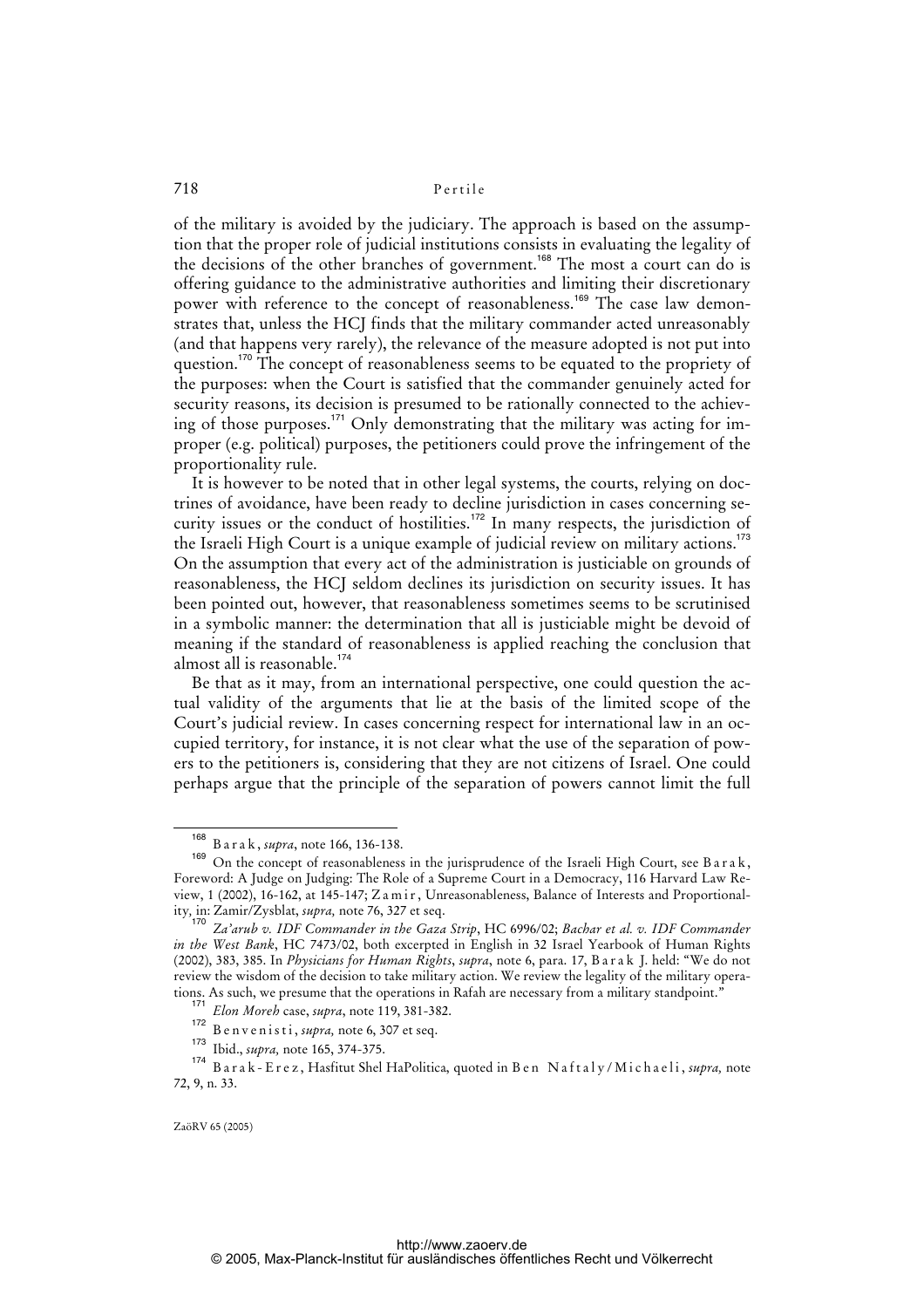application of those international norms aimed at protecting persons who do not have any political tie with the occupying power's government.

Furthermore, as concerns the problems connected with the evaluation of technical-military questions, the present case is very interesting. As it has been seen, the affidavits of the Council for Peace and Security presented the Court with a different evaluation of the security issues underlying the case<sup>176</sup> and, in many respects, a completely different technical solution to the same problems addressed by the military commander was authoritatively put forward. The Court was therefore in a situation where a choice was needed and clearly declared that, between technical solutions of equal authoritativeness, the military commander's one is always to be preferred in that he bears responsibility for the security of the State.<sup>177</sup> A legal presumption seems to be relied upon in this respect.<sup>178</sup> The actual significance of the affidavit of the Council was limited to demonstrating that a different solution is possible, whatever it is. Accordingly, the military commander had to relocate the Barrier in light of the criteria indicated by the Court. In principle, it is also to be noted that the evaluation of proportionality in the narrow sense, which was carried out by the Court, does require technical knowledge to a certain extent. The Court considered that the right proportion between military advantages and humanitarian concerns was not achieved in the location of the route. The reasoning assumes that a certain reduction of the protection provided for by the Barrier is acceptable in order to reduce its humanitarian impact. In this respect, one might think that assessing the acceptability of the lowering in security and drawing a comparison with the increase in human rights protection requires a judgement that to a certain extent involves the evaluation of technical elements.

Realistically, it is clear that the Court cannot assess directly the issues arising from military necessity. From an international law standpoint, it is nonetheless to be stressed that the question of relevance is an integral part of military necessity.

<sup>175</sup> Cf. K r e t z m e r, *supra*, note 1, 69-70.

See subsection III.C. above.

<sup>177</sup> HCJ 2056/04, paras. 47, 66. Cf. *Nazal et al. v. Commander of IDF Forces in the Judea and Samaria Region*, HC 6026/94, excerpted in English in 28 Israel Yearbook of Human Rights (1999), 264 et seq.

<sup>178</sup> Cf. HCJ 2056/04, para. 80: "As with other segments of the separation fence, here too *we begin from the assumption that the military-security considerations of the military commander are reasonable* and that there is no justification for our intervention" (emphasis added). The Court continued in the same paragraph: "We accept *– due to the military character of the consideration –* the high hill east of the village of Daku must be under IDF control" (emphasis added). For the same approach, see *Alkatsaf et al. v. Commander of IDF Forces in the Judea and Samaria Region*, HC 242/90, excerpted in Israel Yearbook of Human Rights, 1999, 263 et seq. The case concerned the sealing off of a house under Regulation 119. B a r a k J. stated that the petitioners had not proved that the measure adopted was not efficient. In any case he added: "*it is doubtful whether such a proof can be brought at all*, because the fact that despite the use of this measure terrorist activity did not cease does not indicate the inefficiency of the measure taken, since it is possible that without it the situation would have been far worse" (emphasis added). On the issue, see Cassese, Powers and Duties of an Occupant in Relation to Land and Natural Resources, in: Playfair (ed.), International Law and the Administration of Occupied Territories, Oxford 1992, 419-442, 438-439.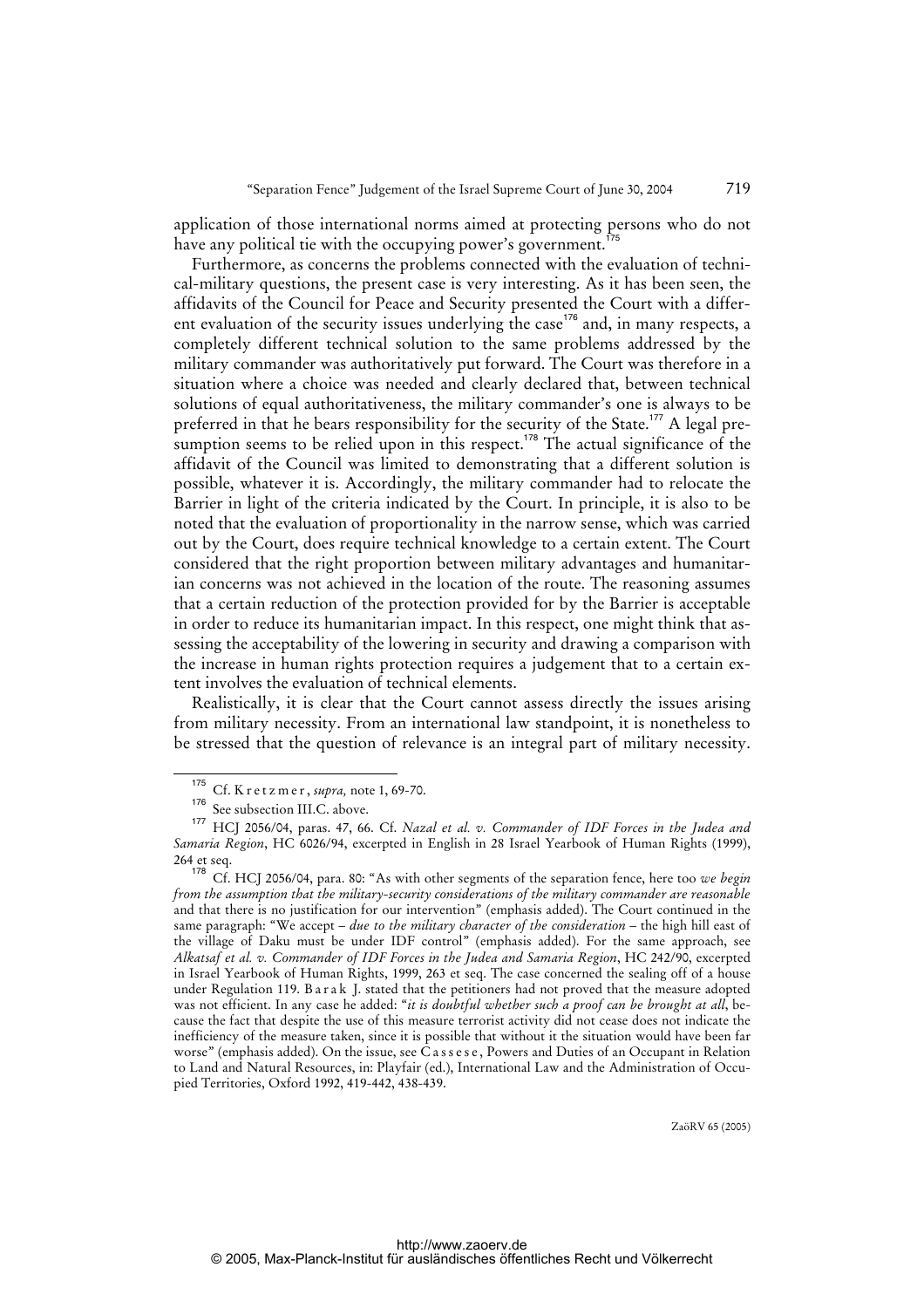While the uneasiness of the Court when required to evaluate the effectiveness of a security measure is justified, one should not forget that international law does require such an assessment. An (internal) judicial body might not be the institution in the best position to technically evaluate a military measure; nevertheless the effectiveness requirement remains the core of the judgement of necessity.<sup>179</sup> Therefore, the distinction drawn by the Court between technical and legal issues, the latter being equated with the assessment of proportionality in the narrow sense, is not justified. The assessment of the effectiveness of the Barrier lies at the heart of the concept of military necessity and, while requiring technical skills, it is nonetheless to be considered a legal question. One might take the view that such an evaluation is precluded to the Court's judicial review, but from an objective standpoint a precondition of respect for international humanitarian law is the existence of a rational connection between the measure adopted and the military purposes that it tries to achieve.

### **D. On Some Neglected Norms of International Humanitarian Law**

As has been seen before, the applicability of the provisions constituting the legal basis of the decision is doubtful and their content might not justify the measure adopted. We will further argue in this section that the Barrier might infringe other non-derogable norms included in the body of law that the Court considered applicable to the case. Apparently those norms, which would question the authority to build the Barrier, were ignored in the present decision.

### **1. On the Duty not to Alter the Demographic Equilibrium of the Occupied Territory: Art. 49 IV GC**

In their affidavits, the respondents referred to the security of the settlers as one of the aims of the Barrier.<sup>180</sup> The Court did not explicitly comment upon this statement and did not question its compliance with international humanitarian law. According to the Court, the building of the Barrier would be authorised under the concept of military necessity in that it would physically block "terrorist infiltration into Israeli population centers".<sup>181</sup> The phrase "Israeli population centers" clearly refers both to towns situated in the territory of the State of Israel and to settlements in the occupied territory. Should one argue that the protection of the settlements is a legitimate aim for the administrative authority to adopt the orders of

<sup>179</sup> D i n s t e i n , *supra,* note 148, 395-397.

<sup>180</sup> See HCJ 2056/04, para. 12. According to the Court, while stating that the Barrier was aimed at protecting the lives of the citizens and residents of Israel from terrorists trying to infiltrate into the territory of Israel, the respondents significantly added: "At issue are the lives of Israeli citizens residing in the area."

<sup>181</sup> Ibid., para. 32.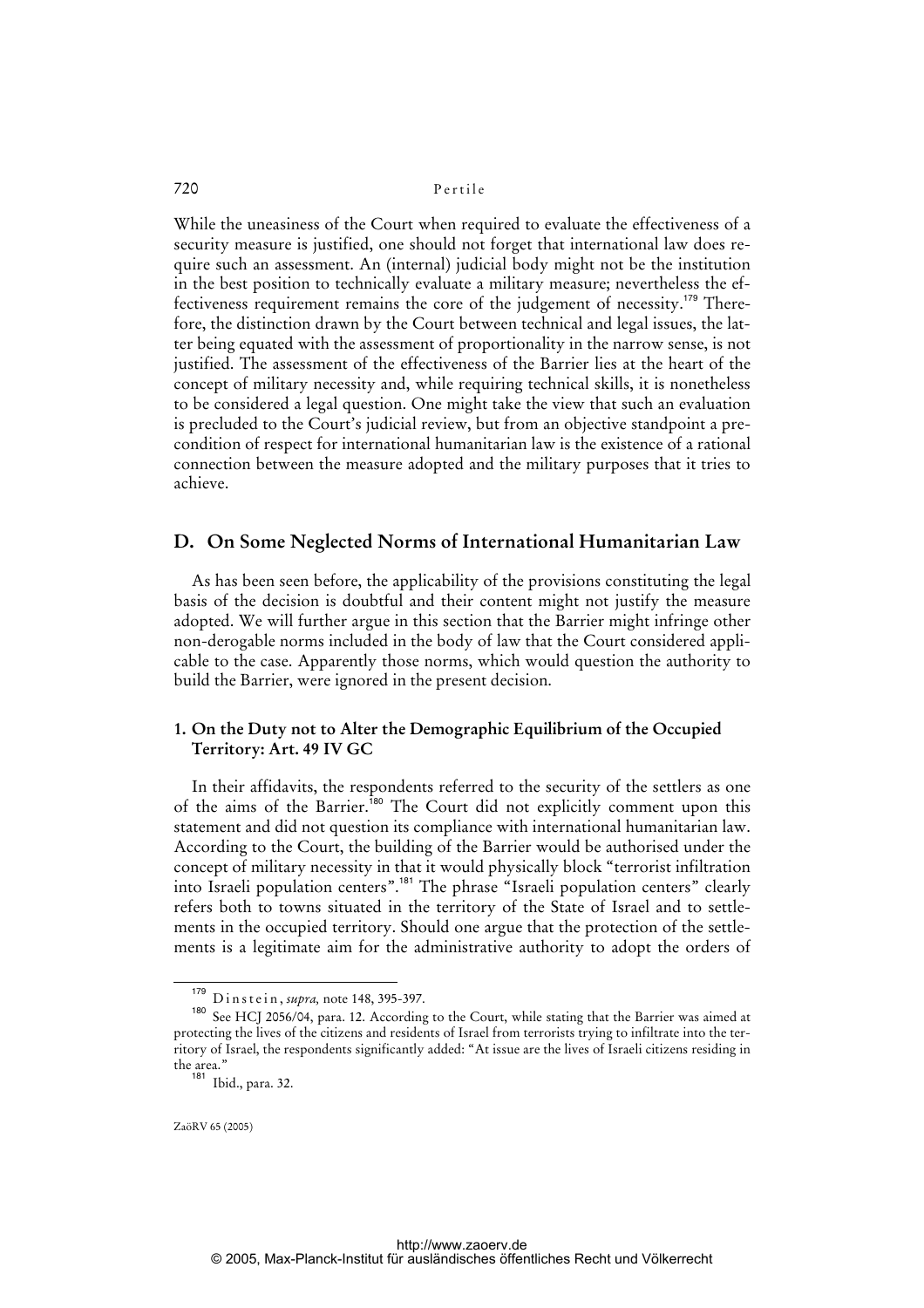seizure? Indeed the petitioners seemed to raise the point when they observed that the Barrier does not serve the needs of the occupying power in the occupied area, or the interests of the occupied territory's population.

In previous decisions the Court admitted the establishment of the settlements in the West Bank as a defensive measure under the concept of military necessity.<sup>182</sup> According to this approach one may argue that a defensive measure adopted in order to protect legally established settlements falls under the justification of military necessity. Nevertheless it has to be pointed out that the relevant decisions, which were highly questionable even in light of the Hague Regulations, belong to the years when the Court did not regard the Fourth Geneva Convention as applicable by way of customary law to the occupied territory. To the contrary, it has been seen that the Fourth Geneva Convention is one of the bodies of norms to which reference is made in the present decision.<sup>183</sup> It is thus quite surprising that art. 49 para. 6 IV GC, which addresses the issue of the establishment of the settlements in the occupied territory, was not even quoted. In line with some legal precedents, one may perhaps think that the Court considered art. 49 as one of the political provisions of the Fourth Geneva Convention, therefore not covered by the consensus of the Government to apply the humanitarian norms.<sup>184</sup>

The relevant provision reads: "The Occupying power shall not deport or transfer parts of its own civilian population into the territory it occupies." It is clearly an absolute prohibition, which admits no derogation whatsoever, not even under the concept of military necessity. Relying mainly but not only on the provision at issue, the establishment of the settlements has been considered illegal by the international community and by the vast majority of the legal scholars.<sup>185</sup> The settlements have been vastly supported, funded and projected by the government of Is-

<sup>182</sup> See *Beth El* Case, *supra,* note 78*,* 337 et seq. For a survey of the relevant decisions, see K r e t z m e r , *supra,* note 1, 78-89.

<sup>&</sup>lt;sup>183</sup> See subsection V.B. above.

<sup>184</sup> Cf. K r e t z m e r, *supra*, note 1, 22-23.

D r e w, Self Determination, Population Transfer and the Middle East Peace Accord, in: Bowen (ed.), *supra,* note 119, 119-167, 144-146; B e n v e n i s t i , *supra,* note 54, 140-141; G a s s e r , *supra*, note 83, 530, n. 33; K r e t z m e r , *supra*, note 72, 91. International practice mainly qualifies the settlements as a violation of international law, see SC resolution 452/1979, SC resolution 465/1980; cf. R o b erts, Prolonged Military Occupation: The Israeli-Occupied Territories 1967-1988, in: Playfair (ed.), *supra*, note 178, 25-85, 65-68. The illegality of the settlements was clearly sanctioned by the ICJ in its recent Advisory Opinion, see ICJ Advisory Opinion, para. 120. It has been pointed out that in the Oslo process the settlements were considered as one of the issues that should have been settled during the final status negotiations. Apparently, Israel infers from the point the existence of a conventional obligation between the parties to regard the status of the settlements as not in principle illegal but subject to the negotiating process. Cf. Israel Written Statement, para. 3.49, para. 3.52. See also W e d g w o o d, The ICJ Advisory Opinion on the Israeli Security Fence and the Limits of Self Defense, 99 American Journal of International Law 1 (2005), 52-61, at 60-61. It is however submitted that this approach is incompatible with art. 47 IV GC, which states that the protected persons shall not be deprived of their rights under the Convention nor in any manner nor by "any agreement concluded between the authorities of the occupied territories and the Occupying Power". Cf. Quigley, The PLO - Israeli Interim Arrangements and the Geneva Civilians Convention, in: Bowen (ed.), *supra*, note 119, 27-28.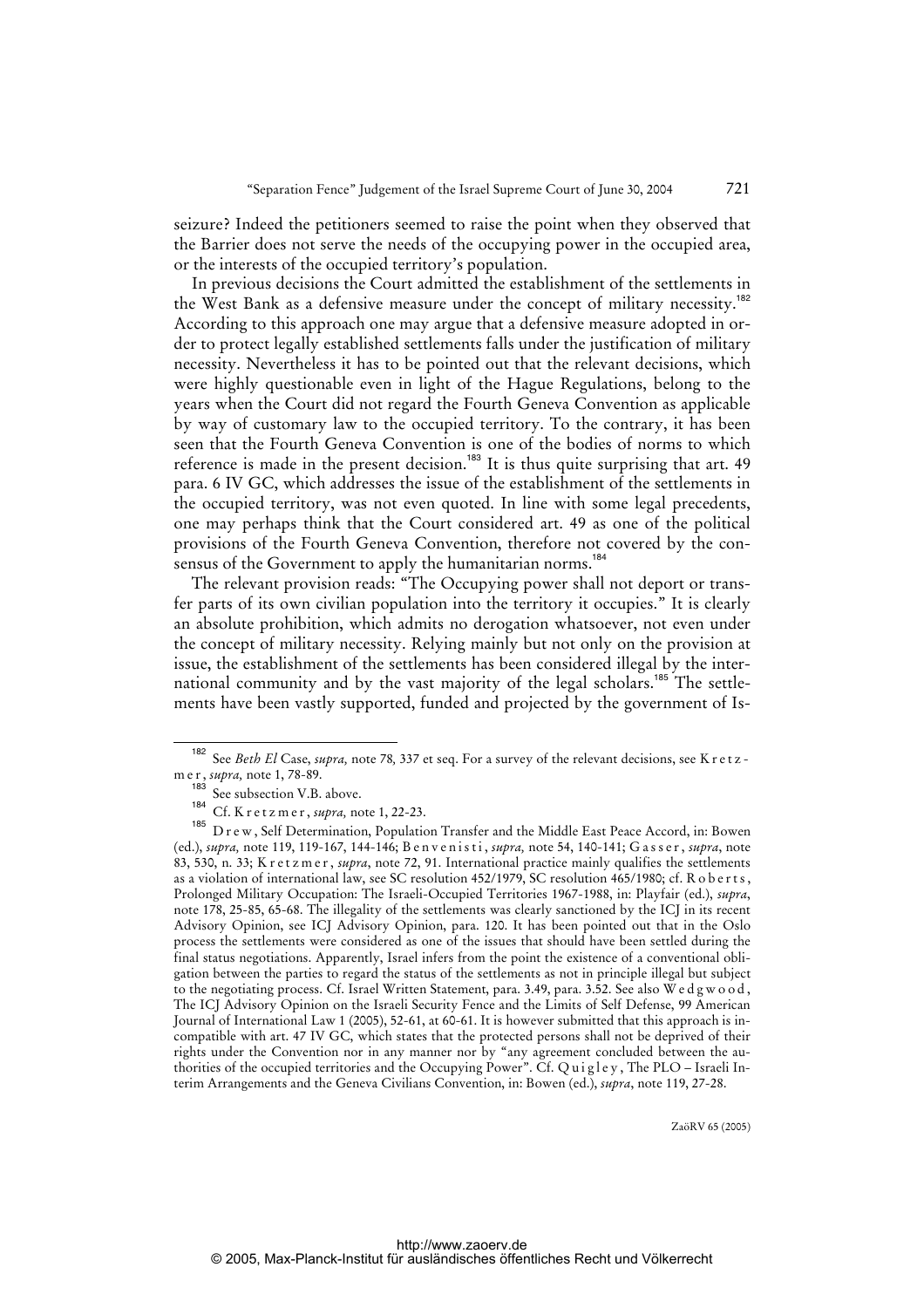rael. In the West Bank, the process started in the Seventies and has never ceased.<sup>186</sup> The core of the activity fulfils the requirements of art. 49 para. 6 in that it consists in the transfer by the occupying power of parts of its civilian population into the occupied territory. According to the prevailing interpretation of the text, not only deportation, but also voluntary transfer of parts of the occupying power's civilian population with the assistance of the government is to be considered prohibited.<sup>187</sup> It might be further noted in this regard that the concept of transfer should be interpreted in light of the objective of the norm, which aims to prohibit demographic changes to the occupied territory. According to this position, even assuming for the sake of argumentation, that the Israeli government did not participate in any manner in the settlement process, the mere toleration of it would constitute an infringement of art. 49 para. 6. As regards the settlements one might safely take the view that Israel is internationally bound by an obligation to cease the illicit conduct, which is a continuous one, and to terminate its effects restoring the situation *quo ante*. 188

The main consequence of what has been stated is that every measure perpetuating the existence of the settlements, especially when it is a permanent or long-term measure, is precluded. In this respect it has been pointed out that the sections of the Barrier built in order to protect the settlements would be *ipso facto* forbidden as a direct consequence of the unlawfulness of the settlements.<sup>189</sup> The concept of military necessity and the derogating clauses referring to security reasons cannot be interpreted as a reference to the security of the settlers. Military necessity is an integral part of the norms of international humanitarian law and cannot derogate to non-derogable prohibitions, nor can it justify the perpetuation of a breach of the legality.

However, as has been anticipated before, although the settlements are illegal, that does not imply that the settlers are not to be protected when their right to life is threatened. Regulation 43 HR binds the occupying power to restore and ensure "*ordre public*". Since the concept of *ordre public* is not compatible with life threats and murders, the view might be taken that this provision implies the obligation to protect all the persons residing on the occupied territory, be their presence legal or not. Furthermore the settlers, leaving the issue of their status under international

<sup>186</sup> The Israeli Government and the World Zionist Organization established the Government Settlement Division in the Sixties. Its activities were officially recognised in 1998. See C o h e n , PM mulls abolition of gov't settlement division, (Haaretz article 20/10/04). The funding of the settlements by the Israeli Interior Ministry has never ceased. See K h r o m c h e n k o , Study: Settlements get more aid money than other town, (Haaretz article, 20/10/2004), available at: <www.haaretz.com> (last accessed 20/10/04). On the incentives to the settlers see B e n v e n i s t i , *supra*, note 54, 136.

<sup>&</sup>lt;sup>187</sup> According to D r e w, *supra*, note 185, 144-145, the Government of Israel assisted and facilitated the population transfer and the concept of "voluntary" transfer is to be interpreted as requiring both the consent of the transferees and of the indigenous population. *Contra Dinstein*, The International Law of Belligerent Occupation and Human Rights, 8 Israel Yearbook of Human Rights (1978), 124.

<sup>188</sup> With reference to the construction of the Barrier, cf. ICJ Advisory Opinion, para. 151.

<sup>189</sup> Bu e r g e n t h a l, Separate Opinion, para. 9.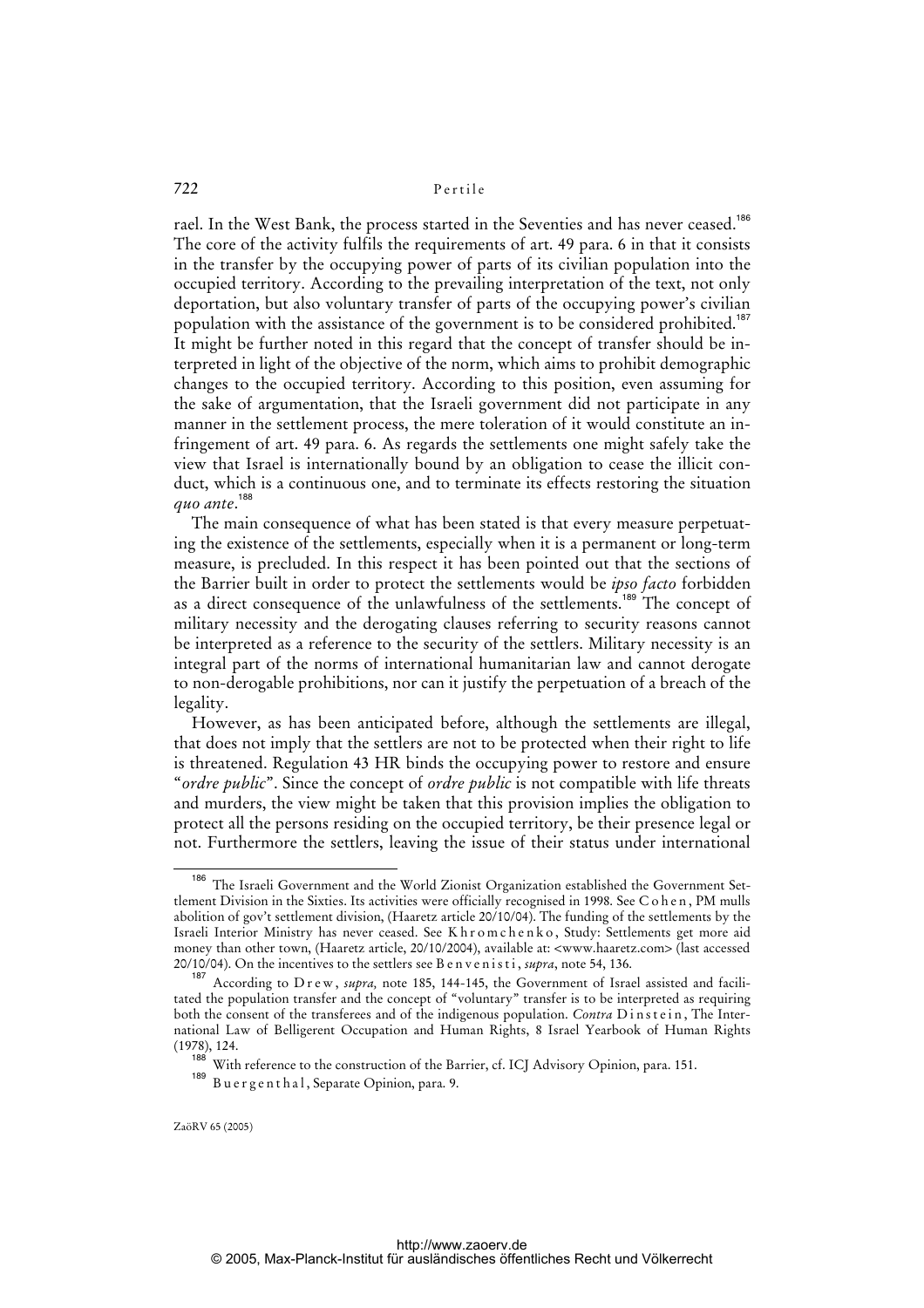humanitarian law aside, are individuals under the jurisdiction of Israel. If not under customary international law, Israel has the duty to protect their right to life under human rights conventional law. That is independent from the recognition of the settlers' right to security under international humanitarian law. They do not qualify as protected persons under the law of occupation and their country's duty of protection is a mere corollary of the obligation to ensure and enforce *ordre pub*lic.<sup>190</sup> Therefore, the occupying power is not entitled to limit derogable rights of the protected persons or to infringe non-derogable provisions of the law of occupation in order to protect the settlers. Settlers' protection must be guaranteed temporarily, without infringing the local population's rights under the law of occupation, with a view to ensure *ordre public* and while operating to cease the illicit conduct and to remove the settlements. One cannot invoke the right to life of the settlers and assess its proportionality with the infringement of the rights of the protected persons. International humanitarian law does not admit the balancing between the two values; it cannot justify the construction of the Barrier and a limitation of the protected persons' rights.<sup>191</sup>

Finally, it is to be recalled that art. 49 not only prohibits the transfer of the occupying power's population, but also limits every form of demographic change in the occupied territory. In this respect, para. 1 precludes the deportation of the inhabitants of the occupied territory. Evacuation of protected persons is strictly regulated by the following paragraphs. Art. 49, considered in its overall content, aims at freezing the demographic equilibrium.<sup>192</sup> In this respect one might argue that the Barrier, and especially its legal regime with the limitation of the access and the staying in the closed zone, might force local inhabitants to leave the area. The hardships imposed on the population might result in an indirect violation of art. 49. As has been seen in subsection V.C.4., when dealing with the consequences of the Barrier, the Court focussed on the situation of landowners and workers, which were directly affected by the seizure of the land. Analysing the prospects of the alteration of the demographic equilibrium in relation to the building of the Barrier, the Court would have had to evaluate the consequences … of the consequences. Likely as the demographic change may be, assessing the effects of the Barrier on the demography of the occupied territory would have required the Court to embark upon a difficult prediction judgement, which would have been probably untenable in light of the political reactions to it.

<sup>&</sup>lt;sup>190</sup> Cf. Pictet, *supra*, note 110, 45 et seq. The application *ratione personae* of the Fourth Geneva Convention is defined by art. 4, which explicitly excludes nationals of the occupying power.

<sup>191</sup> Cf. Oxford Public Interest Lawyers, *supra,* note 74, para. 105.

<sup>192</sup> On art. 49 para. 1, see Dinstein, The Israel Supreme Court and the Law of Belligerent Occupation, 23 Israel Yearbook of Human Rights (1993), 1-26, 12-24.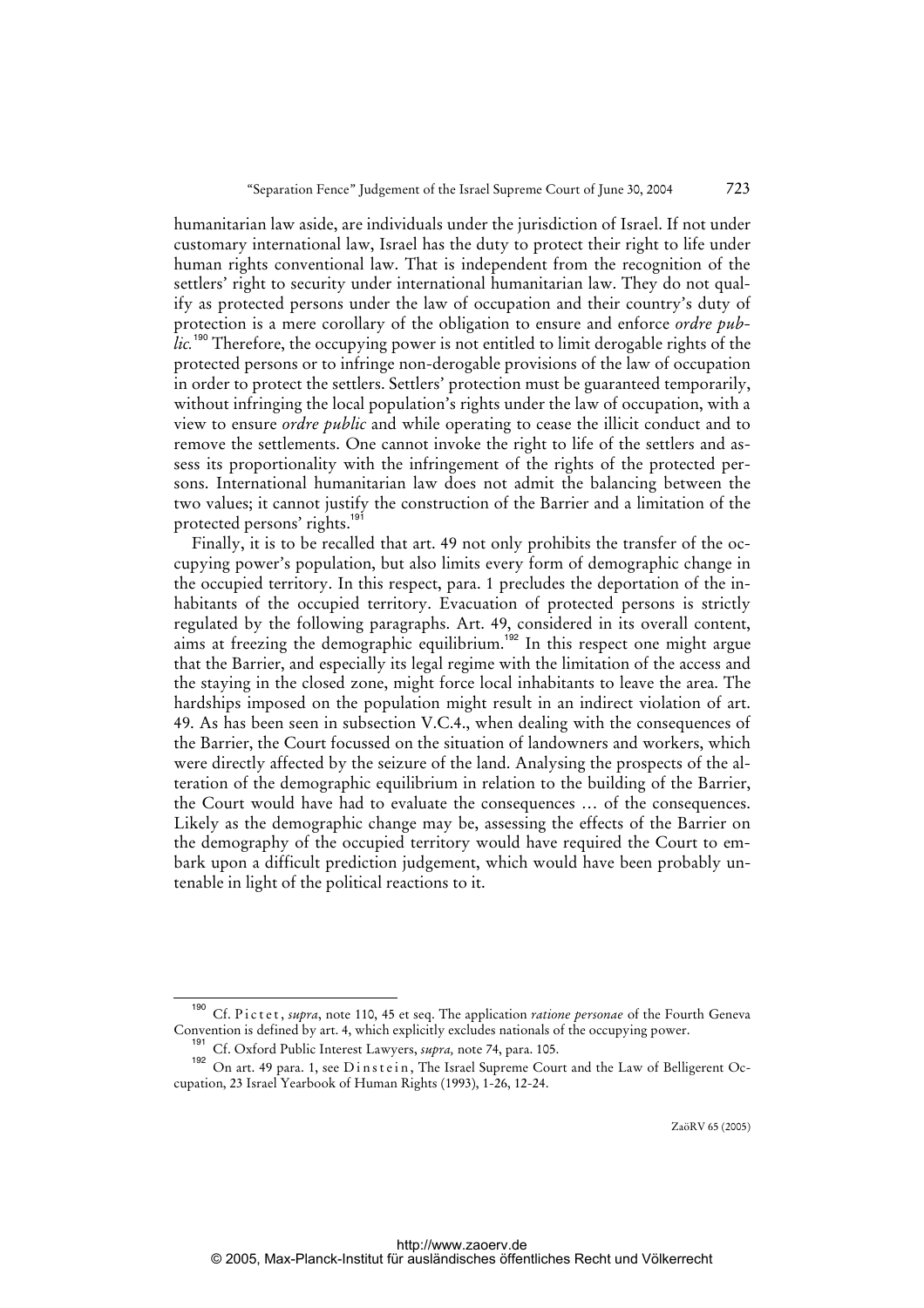### **2. On the Presumption against Changes to the Occupied Territory and the Distribution of the Burden of Proof**

In general terms, several provisions demonstrate that the international law of occupation embodies a strong presumption against the legality of any change to the legal order, to public life and to the physical features of the occupied territory.<sup>193</sup> We have already dealt with art. 47 IV GC and with the prohibition of depriving protected persons of their rights as a result of the occupation of the territory.<sup>194</sup> Regulation 43 HR requires the occupant to ensure and restore *ordre public* "while respecting unless absolutely prevented, the laws in force in the country". According to regulation 48 HR, collection of taxes will have to be done as far as possible "in accordance with the rules of assessment and incidence in force". As has been said, art. 49 of the Fourth Geneva Convention precludes any unjustified alteration of the demographic equilibrium of the occupied territory. Art. 53 limits the faculty of altering the status of public officials or judges.

In this context, regulation 55 HR states that the occupying power shall be regarded only as usufructuary or administrator of public real property and natural resources.<sup>195</sup> The use of public land by the occupying power and the legality of the Barrier as a whole are not directly under review in the present case. The petition attacks the orders of seizure of privately owned land and the Court rightly focussed on their legality. Nevertheless, it is to be noted that the respondents stated that they tried to avoid the seizure of private land and preferred locating the Barrier on public land to minimise the damage.<sup>196</sup> The Court, *inter alia*, inferred from this statement "the sincere desire of the military commander" to find a proportionate balance between security and military consideration.<sup>197</sup> However, the law of occupation does not entitle the occupying power to exercise any form of sovereignty on the territory and seizure of public land is strictly limited. In this respect, permanently changing the destination of the land is probably precluded to the usufructuary. It may perhaps be submitted that the occupying power might change the destination of some portion of public land to restore *ordre public* under art. 43 HR. That could be required by its obligations under the law of occupation. A very limited intervention could be compatible with the duties of the administrator who,

For an overview, see D a vid, *supra*, note 107, 497-531. The general principle underlying the entire framework of the law of occupation is that occupation is temporary, does not change the status of the territory and does not transfer sovereignty.

<sup>&</sup>lt;sup>194</sup> See subsection V.C.2. above.

Regulation 55 HR reads: "The occupying State shall be regarded only as administrator and usufructuary of public buildings, real estate, forests, and agricultural estates belonging to the hostile State, and situated in the occupied country. It must safeguard the capital of these properties, and administer them in accordance with the rules of usufruct."

<sup>&</sup>lt;sup>196</sup> See HCJ 2056/04, para. 13. The statement probably recalls a previous judgement of the HCJ (see *Elon Moreh* case, *supra*, note 119) where the legality of a settlement located on private land was denied on the grounds that the objective pursued was eminently political. Since then the use of not privately owned land has been preferred by the occupying power.

 $HCI 2056/04, 44.$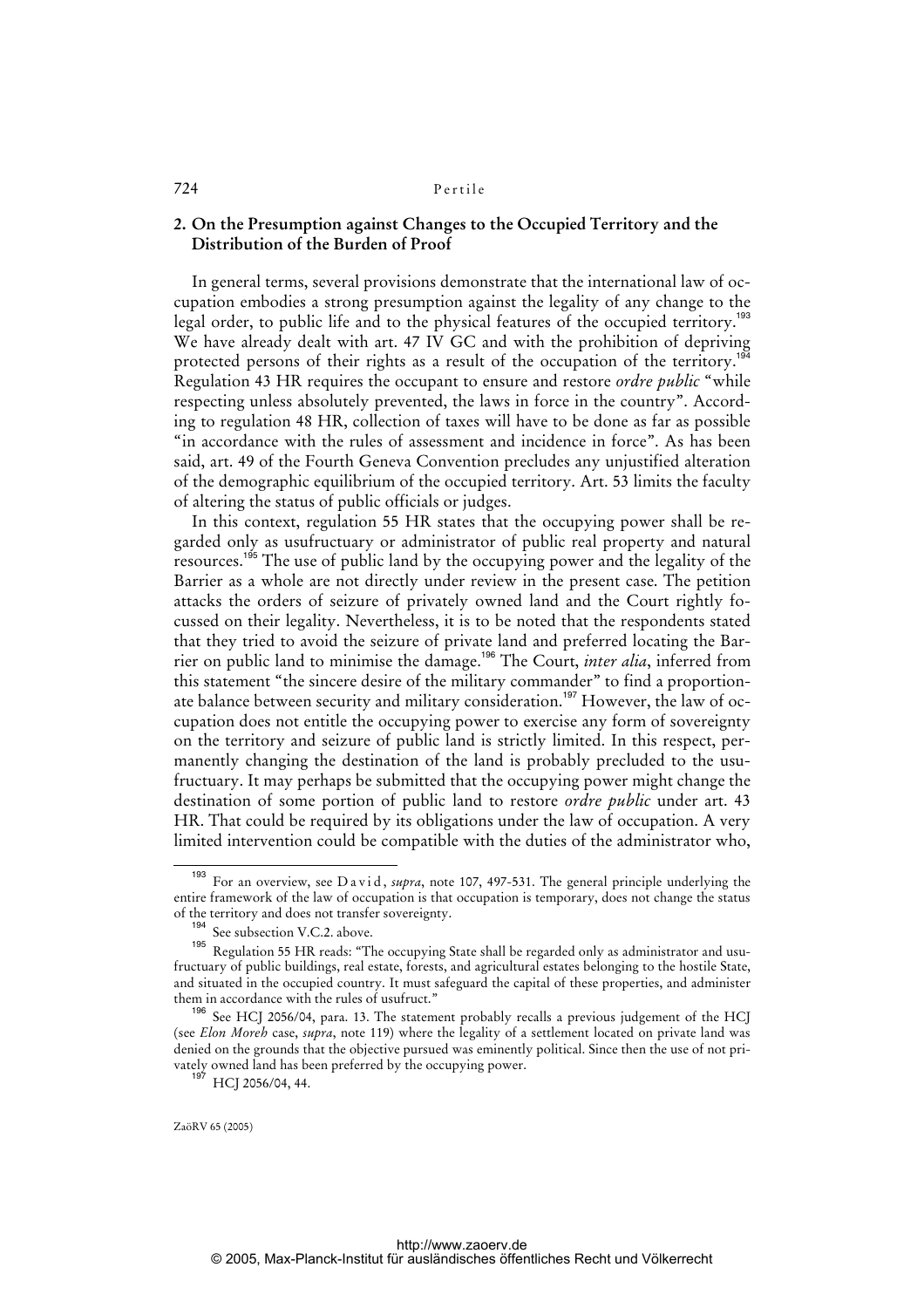acting in the interests of the administered territories, could intervene to change the destination of the land. Yet such an approach requires a non-literal interpretation of the word "usufructuary" and is therefore highly questionable. The text of the article is pellucid in requiring the occupying power to deal with public property only as administrator and usufructuary: the occupying power must be administrator and usufructuary at the same time. While the administrator – in the interest of the administered territories – might change the legal status of the land, that would be precluded to the usufructuary. Unless one considers reference to *usufructus* as merely mirroring a general principle concerning the obligation to minimise the changes to the land, any alienation of public land is prohibited. The textual interpretation of the entire provision reinforces such an approach since the final phrase of para. 1 refers to the need to "administer in accordance with the rules of usufruct". The explicit reference to the "rules" of usufruct demonstrates that the necessity to administer public properties as a usufructuary must be interpreted in a restrictive way.

Although in the present case, art. 55 is not directly connected to the legality of the orders of seizure, one might take the view that the use of public land could not have been considered to evaluate the *bona fide* of the military commander. *Bona fide* cannot be deducted from an unlawful activity, such as the use of public land in violation of the duties of the usufructuary.

To say the least, this provision, together with the others mentioned above, can be considered as the expression of a fundamental principle of the law of occupation: changes of whatever nature to the occupied territory by the occupying power must be minimised.<sup>198</sup> That is in line with the very nature of belligerent occupation as a temporary condition through which the occupying power cannot acquire sovereignty over the occupied territory. Therefore an adverse presumption must be taken into account as concerns the right of the occupying power to act in the occupied territory. The existence of general powers does not find a legal basis in the law of occupation; it is up to the occupying power to demonstrate the entitlement to act in each single case.<sup>199</sup>

It is submitted that applying this principle to the present decision, the Court might have differently considered the distribution of the burden of proof, which is mainly to be carried by the petitioners.<sup>200</sup> As has been seen in subsection V.C.5., especially as concerns military necessity, the approach of the Court is equivalent to introducing a presumption of validity of the evaluation carried out by the military commander. Apparently, the petitioners could have challenged the assessment of security reasons put forward by the authorities only demonstrating that an improper purpose motivated the decision to adopt the measure. The different option provided for by the affidavit of the Council for Peace and Security was never discussed on its merits. While this distribution of the burden of proof partly depends

Cf. G a s s e r, supra, note 83, paras. 530-531.

<sup>199</sup> Cf. Palestine Written Statement, para. 431.

<sup>&</sup>lt;sup>200</sup> Cf. HCJ 2056/04, 17.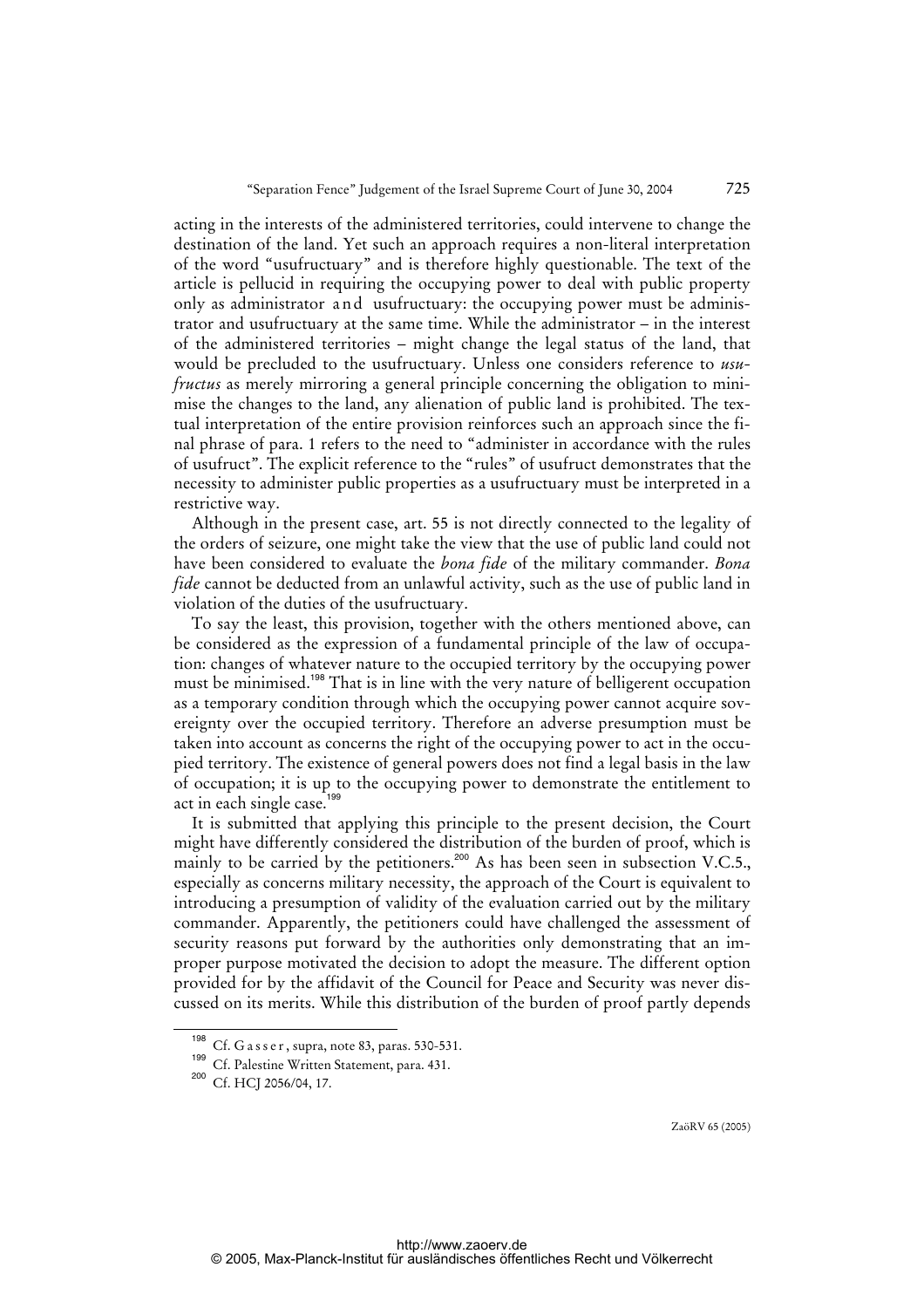on the inherent limits of the scope of internal judicial review, it does not seem to mirror the rationale underlying the international law of occupation.

# **E. Comments on the Applicable Law: On Some Neglected Norms of International Law**

Apparently, the instant decision relies heavily on international humanitarian law. Nevertheless, with reference to the legal framework that constituted the basis of the Advisory opinion of the International Court of Justice, one might notice that not all the relevant norms of international law have been applied to the case at issue.<sup>201</sup> Self-defence, self-determination, and human rights treaty law: the relevant norms were dealt with by the ICJ in its Advisory Opinion and ignored by the HCJ in the present case.

Obviously, it is necessary to take into account the differences concerning the *petita* in the two cases: the request of the General Assembly questioned the legality of the whole Barrier, while the High Court had been petitioned with regard to a limited sector of the route.<sup>202</sup> However, in principle, almost all the legal arguments relating to the legality of the Barrier as a whole could be relevant in order to evaluate the legality of a single order of seizure as well. One might take the view that, the ICJ being an international judicial body, it is not surprising that it applied international law in a more comprehensive manner. On the other hand the reasons why the HCJ failed to examine all the international norms in the abstract pertaining to the case are various. In subsection V.C.4., we already commented upon the Court's decision to refrain from applying international human rights norms of conventional nature to supplement the relevant provisions of international humanitarian law. In the following two paragraphs we will examine the facts of the issue with reference to the right to self-defence and the right to self-determination.

### **1. The Applicability of the Law of Self-Defence**

As has been seen in subsection III.B., the respondents avoided a detailed legal qualification of their conduct. They mainly relied on the inherent right of the State of Israel to defend itself from the infiltration of terrorists. Accordingly, selfdefence as an inherent right in customary law, recognised by art. 51 of the UN

<sup>&</sup>lt;sup>201</sup> For a brief summary of the legal basis of the ICJ Advisory Opinion, see Harvard Program on Humanitarian Policy and Conflict Research, Recent Decisions on the Legality of the Separation Barrier under IHL, available at: <www.ihlresearch.org> (last accessed 24/11/2004).

<sup>202</sup> The request of the Advisory Opinion formulated by the General Assembly reads: "What are the legal consequences arising from the construction of the wall being built by Israel, the occupying Power, in the Occupied Palestinian Territory, including in and around East-Jerusalem, as described in the report of the Secretary General, considering the rules and principles of international law, including the Fourth Geneva Convention of 1949, and relevant Security Council and General Assembly resolutions?"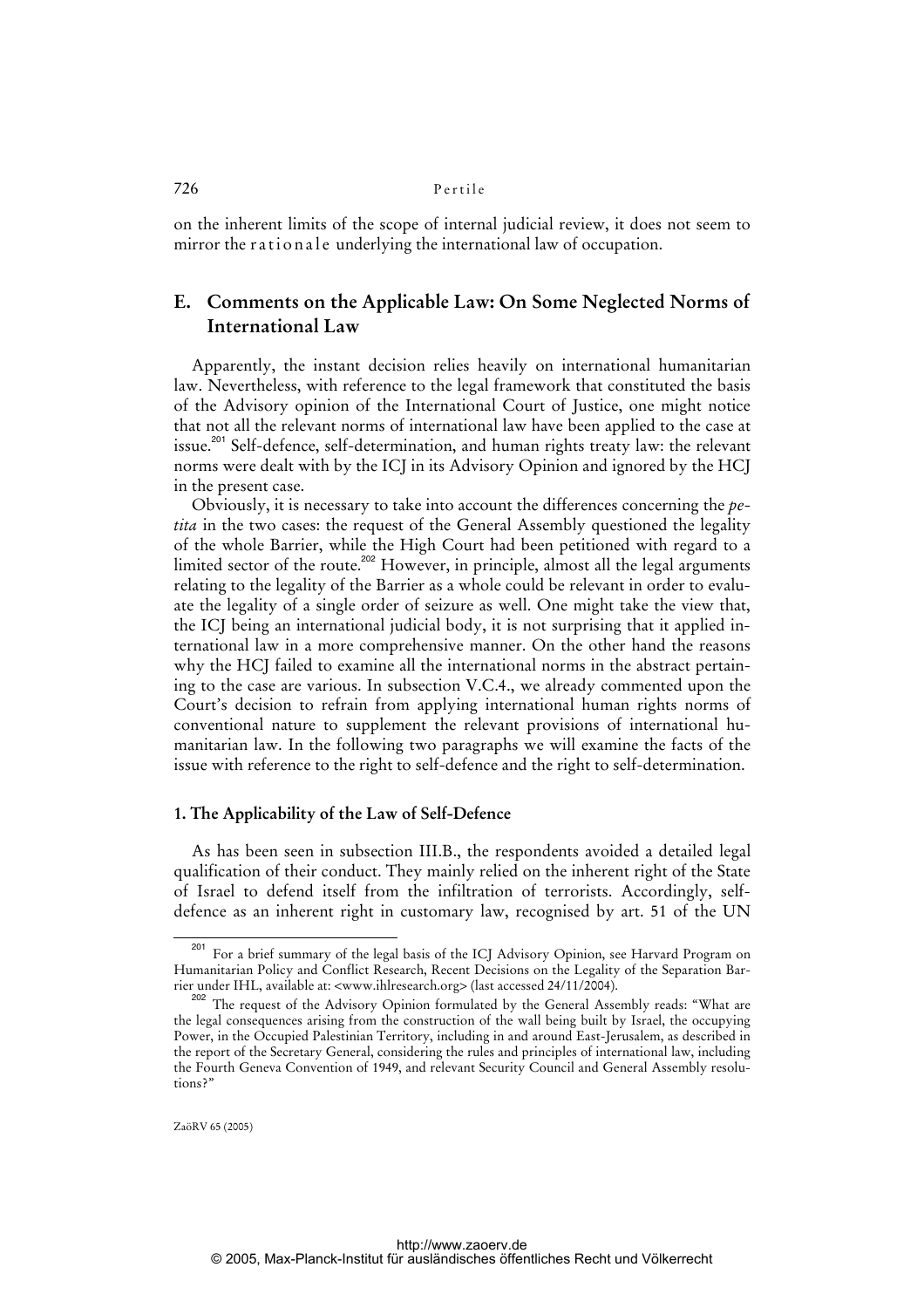Charter, was the main legal argument relied on by Israel at the international level.<sup>203</sup> One may therefore wonder why the Court did not analyse the right to selfdefence as a possible legal justification detached from the international law of occupation. Indeed the Court referred to self-defence in previous decisions, apparently not as a circumstance precluding wrongfulness with reference to violations of the *jus in bello*, but as moral-legal justification of the "battle against a furious wave of terrorism".<sup>204</sup>

It is submitted that in the present case the HCJ did not refer to self-defence simply because, in line with the legal qualifications of the facts that it provided for, it did not need to do so. When the Court referred to the right of Israel to defend its citizens and its territory, it constantly derived that right from international humanitarian law and, precisely, from the concept of military necessity in the form of security reasons. The High Court interpreted the right of the State to defend itself and its citizens as a corollary of military necessity, as an integral part of international humanitarian law.<sup>205</sup> That approach implies that self-defence is contained in the scope of the concept of military necessity and cannot derogate further to the norms of international humanitarian law. Relying on an extremely flexible interpretation of the concept of military necessity, interpreted more as an authorising principle than as a derogation clause, the Court did not need to have recourse to a circumstance precluding wrongfulness under general international law.<sup>206</sup> Nevertheless, as has been seen before, while finding the decision to build the Barrier legal in principle under international humanitarian law, the Court regarded the route of the Barrier as a violation of the principle of proportionality. One may therefore think that self-defence could have provided a legal justification for such a conduct, on the assumption that the requirement of proportionality under the relevant norms of international humanitarian law is not coincident with proportionality as a limit to the right to self-defence.<sup>207</sup>

From a theoretical point of view and for entirely different reasons, we regard as correct the choice of avoiding any reference to self-defence as a circumstance precluding wrongfulness. Three legal arguments may preclude reference to selfdefence in the case at issue.

<sup>203</sup> See Statement of Ambassador Gillerman, *supra*, note 15, 6.

<sup>204</sup> *Almandi v. The Minister of Defense,* HCJ 3451/02, quoted in *Physicians for Human Rights*, *supra*, note 6.

 $^{205}$  The Government of Israel explicitly maintained that action in self-defence is to be considered a military need in the sense of international humanitarian law in *Hamoked v. The Government of Israel et al.*, HCJ 9961/03, Respondents' Response to Application for Temporary Injunction, para. 17, at: <www.hamoked.org> (last accessed 10/07/2004).

<sup>206</sup>Actually, one could take the view that the Court had recourse implicitly to the concept of selfdefence incorporating its content in the body of international humanitarian law. According to this line of reasoning, one might also argue that, avoiding any explicit reference to the concept of self-defence, the Court refrained from analysing the facts of the issue with reference to the legal limits of selfdefence, namely proportionality with the attack, immediacy, and respect of *jus cogens*.

<sup>&</sup>lt;sup>207</sup> On the different scope of proportionality in international humanitarian law and with reference to self-defence, see V e n t u r i n i , *supra,* note 90, 33, 160-165.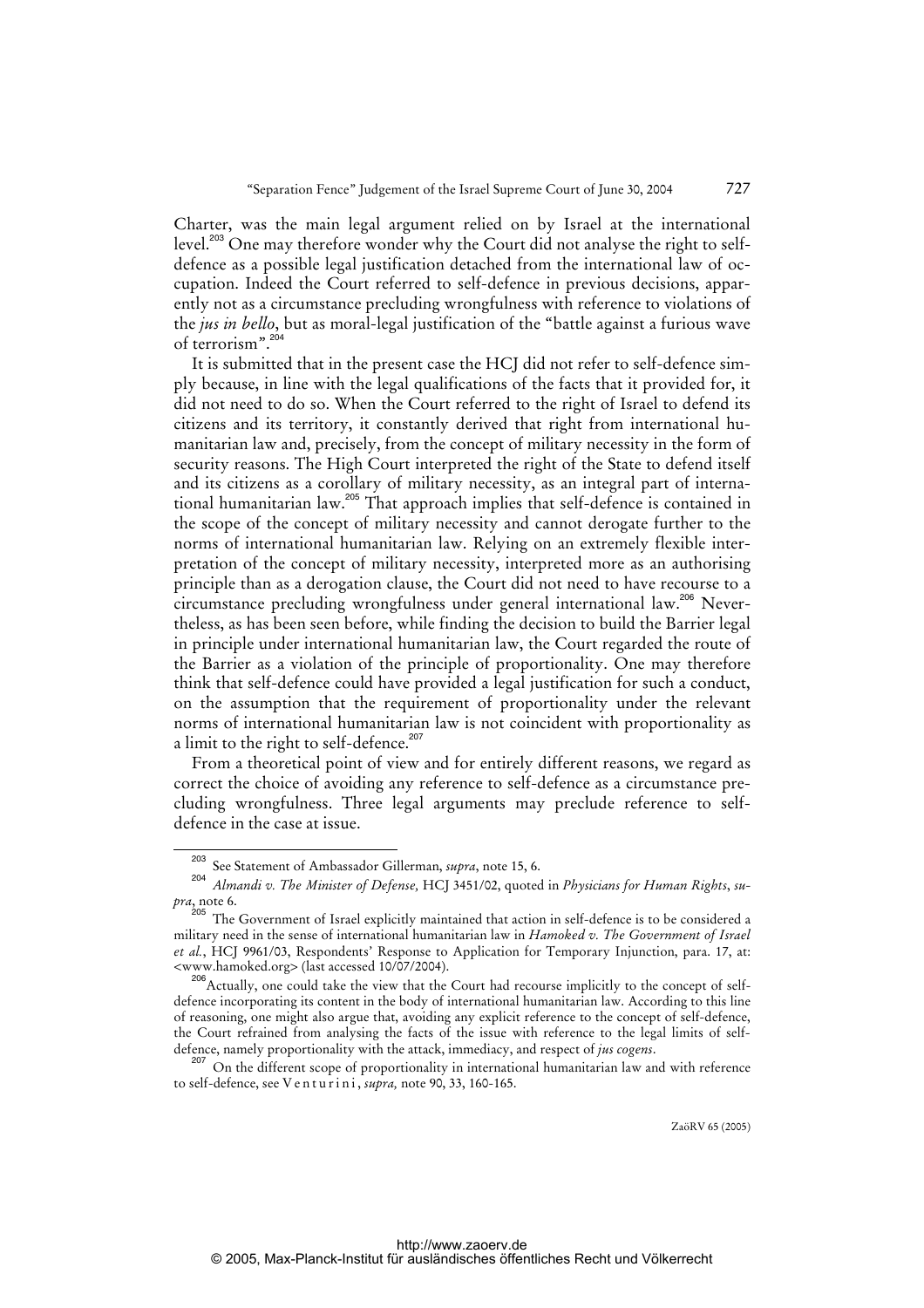Firstly, one has to consider that according to art. 51 of the UN Charter and to the prevailing interpretation so far, self-defence is only applicable to inter-state disputes. Such an approach has been considered formalistic and is said to derive more from the decision of the ICJ in the *Nicaragua* case than from legal constraints to be found in the text of art. 51.<sup>208</sup> Recent Security Council resolutions have established an explicit link between non-state terrorism and self-defence. It is not clear, however, whether such resolutions reflect state practice in general terms or are limited to the circumstances of the case.<sup>209</sup> In this respect, in view of the massive scale and impact of the September 11 attacks, it is highly doubtful that the present acts of terrorism in Israel could be considered as an armed attack in the sense of art. 51 of the UN Charter.<sup>210</sup>

Secondly, self-defence, being a necessary corollary of the prohibition of the use of force in international relations, only concerns forcible measures.<sup>211</sup> Non-forcible measures, as the construction of a defensive-preventive structure, could be regarded as countermeasures but fail to meet the requirements of a forcible reaction.

Thirdly and most importantly, self-defence concerns the *ius ad bellum* and, as such, cannot preclude the wrongfulness of measures violating the *ius in bello*.<sup>212</sup> The principle of equality in international humanitarian law requires that no *ius ad* 

 $^{208}$  Higgins, Separate Opinion, para. 33.

The doctrinal debate on the point is increasingly extensive, see: F r a n c k, Terrorism and the Right of Self-defence, 85 American Journal of International Law 4 (2001), 839-843; C o n d o r e l l i , Les Attentats du 11 Septembre et leurs suites: où va le Droit international?, 105 Revue générale de droit international public 1 (2001), 829-848, at 835-836; A b i Saab, The Proper Role of International Law in Combating Terrorism, 1 Chinese Journal of International Law 1 (2002), 305-313; Cassese, Terrorism is also Disrupting some Crucial Legal Categories, 12 European Journal of International Law 5 (2001), 993-1001; Delbrück, The Fight against Global Terrorism: Self-Defence of Collective Security as International Police Action, 44 German Yearbook of International Law (2001), 9-24; P a u s t , Post-9/11 Overreaction and Fallacies Regarding War and Defense, Guantanamo, the Status of Persons, Treatment, Judicial Review of Detention, and Due Process in Military Commissions, 79 Notre Dame Law Review 4 (2004), 1335-1364; W o l f r u m, The Attack of September 11, 2001, the Wars against the Taliban and Iraq. Is There a Need to Reconsider International Law on the Recourse to Force and the Rules in Armed Conflict?, 7 Max Planck Yearbook of United Nations Law (2003), 1- 74. See also: Buergenthal, Separate opinion, 3.

<sup>210 &</sup>quot;Mega-terror attacks" have never happened in Israel so far. On the issue, see Israel Written Statement, 49-50.

<sup>211</sup> Higgins, Separate Opinion, para. 35. On defensive armed reprisals, see Dinstein, War, Aggression, and Self-Defence, 194-203.

<sup>212</sup> On the separation between *Ius in bello* and *Ius ad bellum*, see para. 5 of the Preamble of the First Additional Protocol of the Geneva Conventions: "Reaffirming further that the provisions of the Geneva Conventions of 12 August 1949 and of this Protocol must be fully applied in all circumstances to all persons who are protected by those instruments, *without any adverse distinction based on the nature or origin of the armed conflict or on the causes espoused by or attributed to the Parties of the conflict*" (emphasis added). Cf. C o n d o r elli/N a q v i, The War against Terrorism and Jus in Bello: Are the Geneva Conventions Out of Date?, in: Bianchi (ed.), *supra*, note 6, 25 et seq. With reference to Self-Defence in the Advisory Opinion of the ICJ, see S c o b b i e , *supra*, note 5, 1129-1130. With reference to recent trends towards revision of International Humanitarian Law to address the "terrorist threat", see R a t n e r, Revising the Geneva Conventions to Regulate Force by and against Terrorists: Four Fallacies, 7 Israel Defence Forces Law Review 1 (2003), 10-12.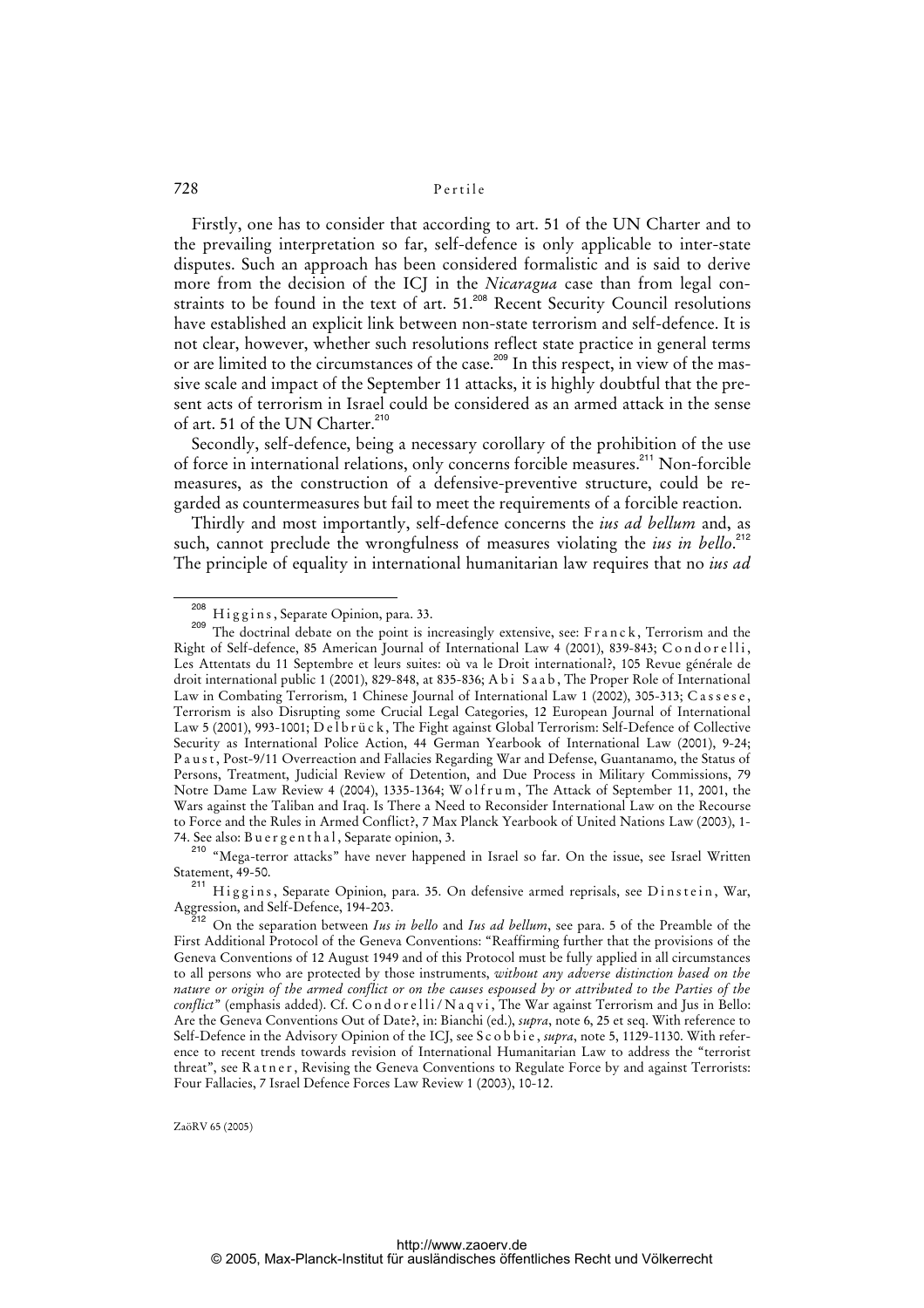*bellum* arguments be relevant in the interpretation and application of the *ius in bello*. The principle lies at the basis of the whole body of international humanitarian law. Admitting that questions concerning the legality of the recourse to armed force could influence the application of the norms regulating hostilities and occupation would bring them to collapse. All the parties to the conflict would inevitably claim the legality of their resort to war in order to have a free hand in the conduct of hostilities.<sup>213</sup>

### **2. The Right to Self-Determination**

It is widely recognised in the international community that the Palestinians constitute a people under foreign domination entitled to exercise self-determination.<sup>214</sup> Several resolutions of the General Assembly and of the Security Council are relevant in this respect.<sup>215</sup> Moreover, it has been pointed out that Israel itself has recognised the existence of the Palestinian people<sup>216</sup>, and possibly their right to selfdetermination.<sup>217</sup>

Self-determination finds its legal basis both in international treaty law and in customary law.<sup>218</sup> It represents one of the main legal arguments in the Advisory

<sup>215</sup> Cf., *inter alia*, GA Res. 2535B (XXIV); GA Res. 2672 C (XXV).<br><sup>216</sup> Cf. Malangguak, Some Basic Aspects of the Agreements Be

Cf. Malanczuck, Some Basic Aspects of the Agreements Between Israel and the PLO from the Perspective of International Law, 7 European Journal of International Law 4 (1996)*,* 485-500.

<sup>217</sup> One could argue that the language of GA resolution 273, admitting Israel to the United Nations, explicitly recalled resolution 181 and therefore made Israel admission conditioned to the recognition of the right of the Arabs to achieve self-determination in an independent state. Cf. Arab League Writtten Statement, para. 8.11. The thesis is debatable in that reference to resolution 181/1947 was made in the preamble. It is to be noted that Israel undertook to respect the territorial integrity of the West Bank and Gaza as a single territorial unit in the Oslo accord, although the issue of independent Palestinian statehood is not raised explicitly (see note 219 below, cf. Falk, Some International Law Implications of the Oslo/Cairo Framework for the PLO/Israeli Peace Talks, in: Bowen, *supra,* note 119, 17-19). However one of the explicit aims of the road map is "the emergence of an independent, democratic and viable Palestinian State living side by side in peace and security with Israel and its other neighbours".

<sup>218</sup> The main conventional legal basis is common art. 1 of the ICCPR and the ICESCR, stating, *inter alia*, that all peoples have the right to freely determine their political status. As for the customary nature of the right to self-determination several resolutions of the General Assembly are relevant. Cf. Resolution 1514 of 14 December 1960 (Declaration on the granting of independence to colonial countries and peoples); Resolution 2625 of 25 October 1970 (Declaration on Principles of International Law concerning Friendly Relations and Cooperation among States in accordance with the Charter of the United Nations).

<sup>&</sup>lt;sup>213</sup> D in s t e in, *supra*, note 107, 4-5.<br><sup>214</sup> A whole body of General Assem

A whole body of General Assembly and Security Council resolutions confirms that the Palestinians are a people entitled to self-determination achieving independence in a separate State. The twostate option was regarded as the solution of the Arab-Israeli conflict since 1947 (see GA Resolution 181 of 29 November 1947, which called for the establishment of two independent states, one Arab, one Jewish). See also, more recently, SC Resolution 1397 of 2 March 2002; GA Resolution 54/152 of 17 November 1999. Cf. C a s s e s e , Self-determination Revisited*,* in: Rama Montaldo (ed.), El derecho internacional en un mundo en transformación – Liber amicorum en homenaje al Profesor Eduardo Jiménez de Aréchaga, Montevideo 1994, 238; D r e w , *supra,* note 185, 146-154.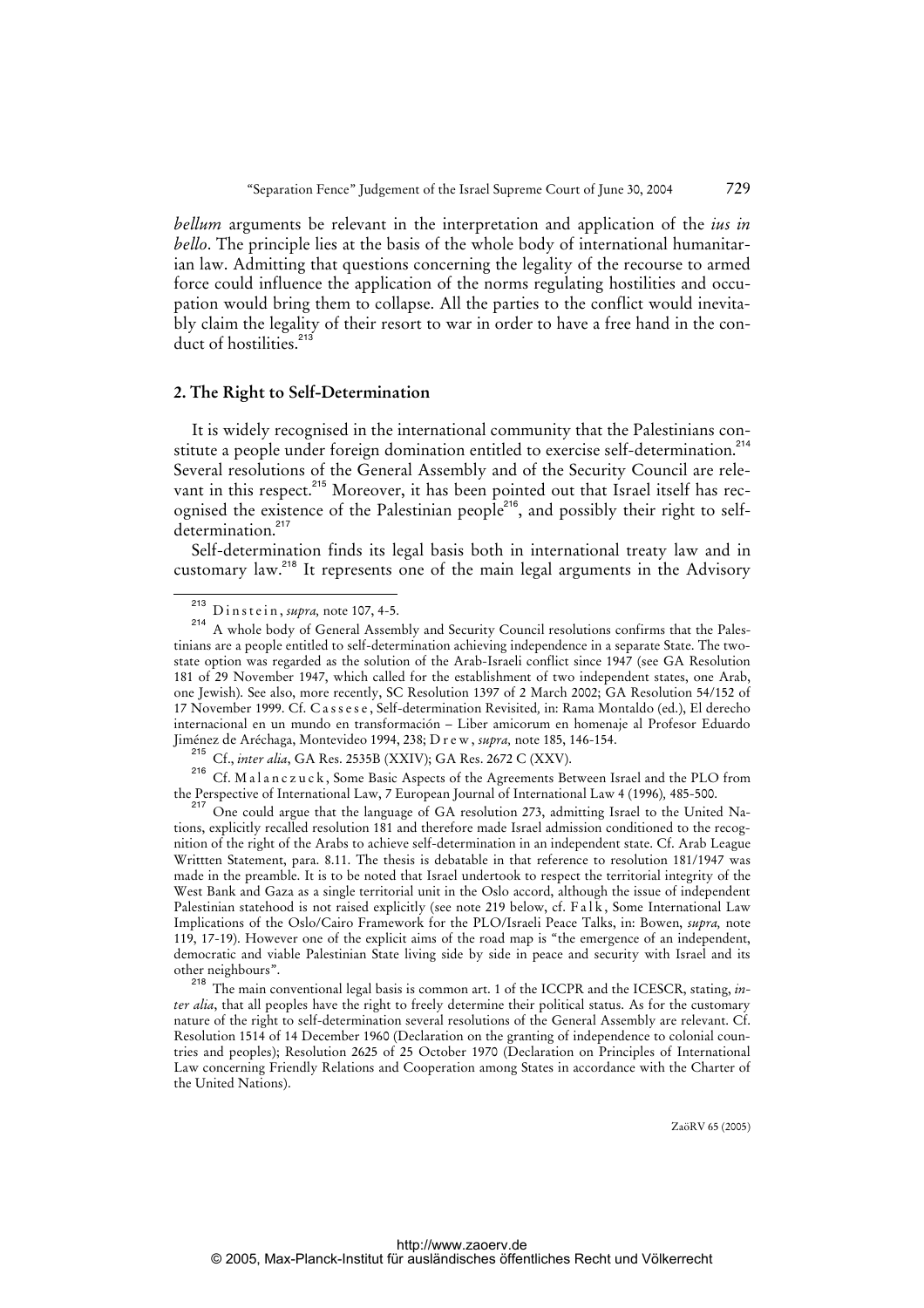Opinion of the International Court of Justice with reference to the illegality of the Barrier. However, as one of the separate opinions highlighted, the constituting elements of a violation of the right to self-determination are difficult to ascertain.<sup>219</sup> When exactly is the right to self-determination violated? The answer is not an easy one, especially considering that the objective of the right is ascertainable but that international law does not discipline the process to achieve self-determination.<sup>220</sup> It is submitted that the Barrier might be considered in conflict with the Palestinian people right to self-determination under two perspectives, both are related to the essential elements of the right at issue. One is the integrity of the territorial unit in which the right is to be exercised and the other is the existence of a people entitled to claim the right.

Under the first perspective one might regard the Barrier as a permanent or longterm structure and take the view that it affects at least the extension of the territorial unit on which the Palestinian people are entitled to exercise their right to selfdetermination. In this respect two different approaches are possible.

According to the first one, one might consider that the Palestinians developed during the occupation the right to self-determination with respect to a precise territorial unit: the territory delimited by the green line and the frontier with Jordan, together with the Gaza Strip.<sup>221</sup> The mere trespassing of the Barrier – as a permanent structure – in the territorial unit described above would constitute a violation of the right to self-determination.

On the other hand, one may submit that while the Palestinian people have a right to self-determination, the territorial unit on which that right should be exercised is not defined yet. Building the Barrier in the occupied Palestinian territory would not *per se* violate the right to self-determination unless the Barrier interfered with the territorial continuity or the size of the territorial unit in such a way as to render the exercise of the right to self-determination impossible.<sup>222</sup> According to

 $\frac{219}{220}$  K o o i j m a n s, Separate opinion, para. 32.

C a s s e s e, *supra*, note 214, 238. As concerns the situation at issue, there is a wide consensus in the international community on the content of the Palestinian right to self-determination as a right to establish independent statehood. Since the UN partition plan of 1949, through the Oslo Accords and to the Road Map, the two-state solution has been the thread of the efforts of the international community to put an end to the Arab-Israeli conflict. See also note 215 above.

<sup>&</sup>lt;sup>221</sup> See art. IV, Israel-Palestine Liberation Organization: Declaration of Principles on Interim Self-Government Arrangements, Washington, September 13, 2003, I.L.M. (1993), 1525 et seq., 1528, which reads: "the two sides view the West Bank and the Gaza Strip as a single territorial unit whose integrity will be preserved during the interim period". In a recent decision concerning orders of assigned residence from the West Bank to the Gaza Strip (*Ajuri* case, *supra*, note 6, para. 22), the HCJ affirmed that: "from a social and political viewpoint, the two areas are conceived by all concerned as one territorial unit".

and 222 The UN Special Rapporteur John D u g a r d seems to follow the same approach: "A people can only exercise the right of self-determination within a territory. The amputation of Palestinian territory by the Wall seriously interferes with the right of self-determination of the Palestinian people as *it substantially reduces the size of the self-determination unit (already small) within which that right is to be exercised*" (emphasis added) quoted in Written Statement of the Arab League, 64. With reference to the "bantustan-ization" of the self-determination unit, see D r e w , *supra,* note 185, 151.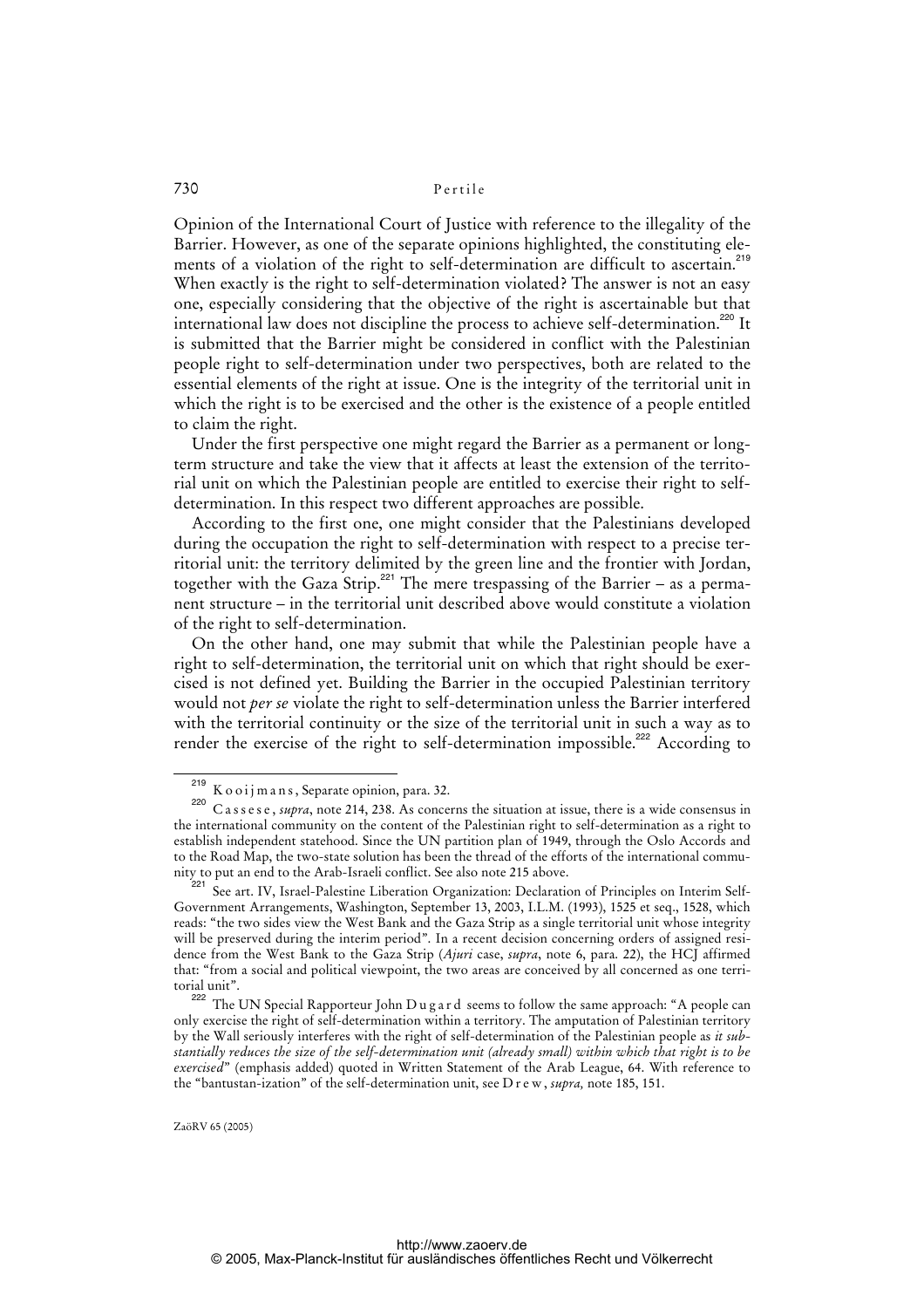this approach, a substantial trespassing, leading to the questioning of the existence of any territorial unit, or at least any territorial unit capable to become a State for the Palestinian people, would constitute a violation of the right to self-determination.

As concerns the second necessary element of the right to self-determination, one might consider that the adverse consequences deriving from the Barrier might force the Palestinians to leave the area thus putting into risk the very existence of a people. From a theoretical point of view, the Barrier might infringe the right to self-determination irrespectively of its permanent effects on the territorial unit and of its permanent nature. The Barrier might be seen as a measure that contributes to the deportation of the persons entitled to exercise the right to self-determination. As has been seen, that is primarily a violation of the provisions of international humanitarian law aiming to avoid demographic changes in the occupied territory.<sup>223</sup>

Being universally recognised in the international community as a customary right, the right to self-determination is technically also part of the Israeli legal system. The lack of internal acts of incorporation of the relevant conventional law does not exempt the High Court from considering the application of the norm at issue. Nevertheless, putting forward a tentative explanation of the absence of any reference to self-determination in the decision at hand does not seem a difficult task. Several reasons might justify the Court's approach.

The first regards the scope of the present decision, which unlike the Advisory Opinion of the ICJ, is not explicitly related to the legality of the Barrier as a whole. The petitioners only attacked the legality of a limited sector of the Barrier and of the relevant orders of requisition. Although every single order of seizure might be interpreted as a contribution to the infringement of the right to self-determination, only the examination of the entire route could effectively highlight the effects of the Barrier on the territorial unit. In this respect it is to be noted that, at least in the part of the decision regarding the authority to construct the Barrier, the Court did not refrain from dealing with legal arguments on the legality of the Barrier as a whole (with regards to the prohibition of annexation).

Nevertheless, in previous decisions, the Court constantly refrained to exercise its judicial review as concerns general policies of the Government in the occupied territories. While refraining from adopting the common law doctrine of justiciability, the Court might not be ready to review an administrative act as long as a precise violation of an individual's right does not come into question.<sup>224</sup> Being selfdetermination a collective right of the Palestinian people and not of individuals, it is highly doubtful that individual Palestinian landowners or village councils have *locus standi* in this respect before the Israeli High Court. Both should stay in Court on behalf of their people and argue that their right to self-determination is being violated by each single order of seizure.

See subsection V.D.1. above.

<sup>224</sup> Cf. K r e t z m e r , *supra*, note 1, 22-24.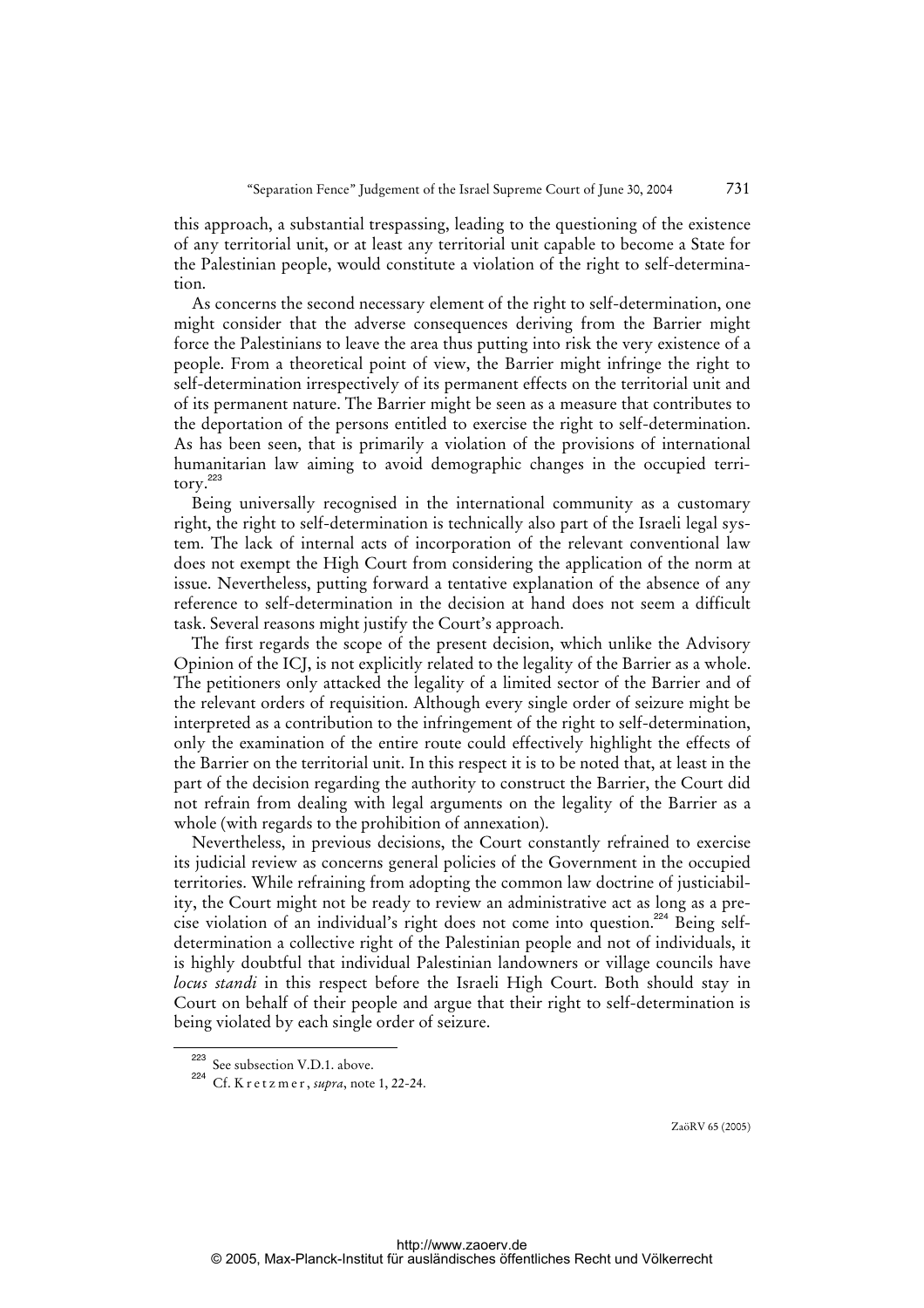To the contrary, once the administrative act infringes their right to property or their human rights, the individuals affected might be entitled to challenge its validity on the grounds that the act is motivated by improper purposes, such as annexation. As has been seen, the Court is ready to accept in general terms that annexation is not a valid justification for the adoption of a requisition order.<sup>225</sup> Yet it would be quite difficult to consider also the violation of self-determination as a purpose of the orders of requisition, instead of a mere consequence of those acts.

Secondly, one must take into account the analysis of the facts. In order to exclude the assertion of the right to self-determination, the Barrier should be conceived as a permanent, or long-term, structure creating facts on the ground. If one admits that the Barrier can be removed (and that the Government is ready to do that, would the reasons that lie at the basis of the construction be no more relevant), the infringement of the right to self-determination would not be possible, at least under the perspective of the infringement of the integrity of the territorial unit. Analysing the military commander's authority with regards to the connected issue of the prohibition of annexation, the Court clearly regarded the Barrier as a non-permanent structure in line with the official position of the Israeli Government. Once annexation is ruled out, it is really difficult to qualify the same facts as an infringement of self-determination.

As concerns the effects of the Barrier on the demographic structure of the area, it has already been pointed out that the relevant provisions of the Fourth Geneva Convention were ignored. It is moreover to be noted that the Court limited its judicial review on the consequences of the Barrier to the effects connected to the position of the landowners and the farmers and avoided to evaluate indirect and longterm consequences. From this starting point, if one considers that even the effects on the right to education and the right to health have been scarcely examined, it is not difficult to understand why the overall consequences on the Palestinian people were not taken into consideration.

The last reason is primarily political. The language of the present and the previous decisions in general makes it abundantly clear that the HCJ regards itself as a part of a society under attack.<sup>226</sup> Under these conditions, only a revolutionary court might have voided a single order of seizure – an element of the construction of an allegedly defensive measure – on the grounds that it infringes upon … the Palestinian people's right to self-determination. In light of what has been said, it is no wonder that the HCJ never referred to self-determination of the Palestinians in its decisions concerning the occupied territory. One might take the view that a certain degree of naïveté is needed in order to analyse, although theoretically, the facts of the present decision with reference to the right to self-determination. Nevertheless, it seems to the present writer that the complexity of the framework of the international norms applicable to the case had to be pointed out.

See subsection V.C.2. above.

<sup>&</sup>lt;sup>226</sup> For an overview of recent decisions of the HCJ concerning security issues, see N a v o t, The Supreme Court of Israel and the War against Terror*,* 9 European Public Law 3 (2003), 323-333.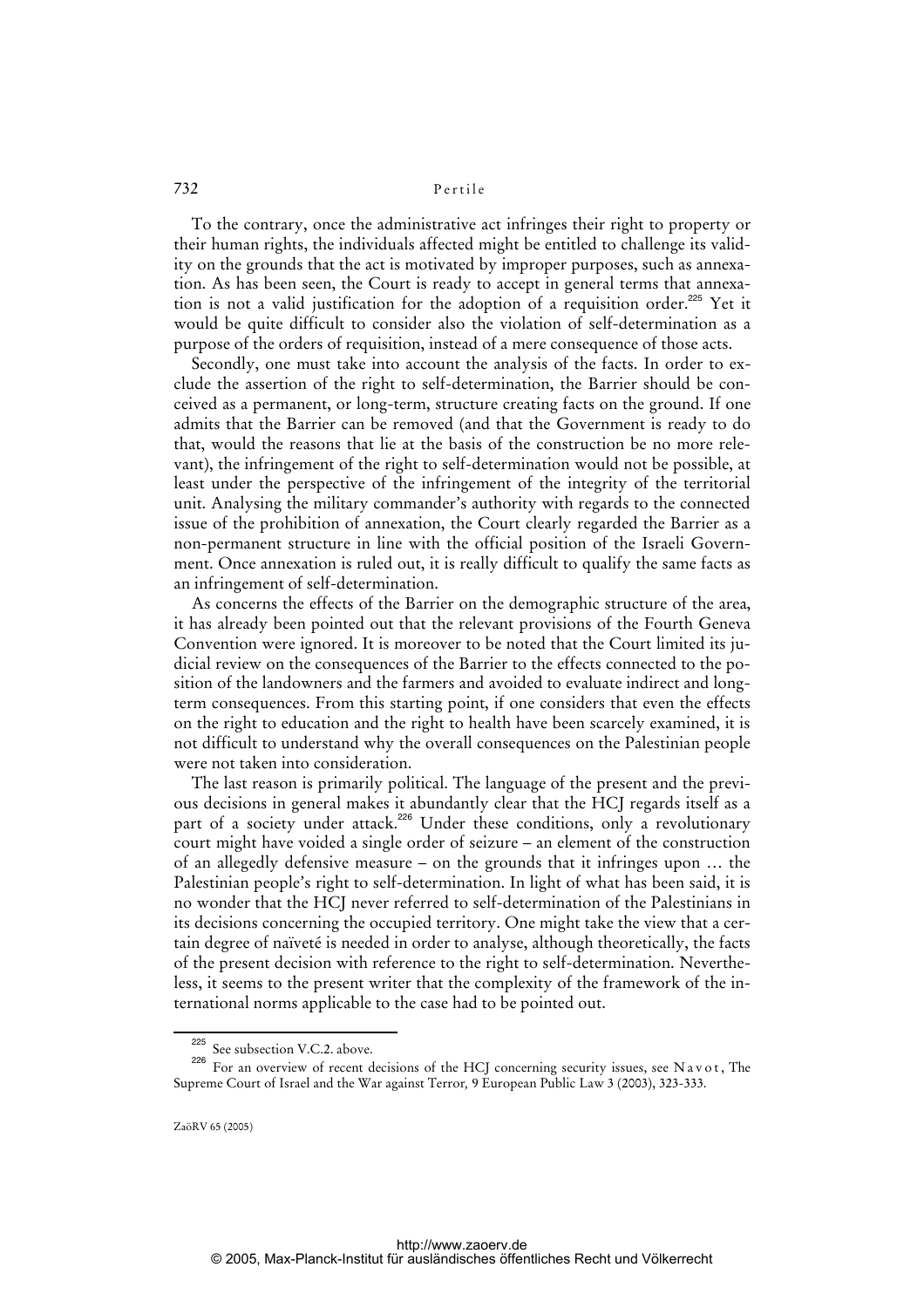### **VI. Concluding Remarks**

As often happens in complex legal questions, there is no single provision assessing unambiguously the legal status of the erection of a Barrier in a territory under belligerent occupation. The legal qualification of the facts is to be found through the application of different provisions and, eventually, by having recourse to different legal sources. In this respect it has been noted that, despite explicitly affirming that international law constitutes the basis of the present decision, the Court ignored a substantial part of the norms applicable to the case and paid mere lip service to some others. While reference to self-determination and to self-defence was somewhat problematic and perhaps legally unfeasible, other provisions of international humanitarian law were set aside apparently without motivation.

The provisions that were considered applicable were grouped (in a "single tapestry") and their essence distilled and reduced to a conflict between values: the conflict between humanity and security. Then the Court freely applied the principle of proportionality and, in line with the limits and the nature of its judicial review, focussed on the assessment of the relationship between military advantages and humanitarian damages. In general terms – especially with reference to the requirements of military necessity – the Court downplayed the importance of rules, refraining from a detailed legal analysis of each clause and preferring the realm of principles, where the balancing approach can be employed without constraints.

Nevertheless, while taking somewhat for granted the existence of the formal authority to build the Barrier, the Court carefully examined the proportionality of the measure adopted and developed a general framework to assess the legality of the whole route. The core of the judgement is the application of the test of proportionality in the narrow sense to a single feature of the Barrier: its route. As has been pointed out, the criteria referred to in the present decision are applicable to all the other sectors of the Barrier and focus on the situation of landowners and farmers, requiring the Government to minimise the damage.

From a political point of view, the approach is comprehensible. One should consider that the Court was fully aware that the Israeli society supports the construction of the Barrier.<sup>227</sup> In a context where terrorism is perceived as a direct threat to the existence of the State itself, a judicial decision sanctioning frankly the illegality of the Barrier might have been unfeasible in light of the reactions to it. Realistically, the Court took a middle position which aims to limit the effects of the measure on the population. In this respect it is to be noted that the Government of Israel re-evaluated the whole route of the Barrier after the present deci-

Cf. the closing paragraph of the decision: "Our task is difficult. We are members of Israeli society. Although we are sometimes in an ivory tower, that tower is in the heart of Jerusalem, which is not infrequently hit by ruthless terror. We are aware of the killing and destruction wrought by the terror against the State and its citizens. *As any other Israelis, we too recognise the need to defend the country and its citizens against the wounds inflicted by terror* (…)" (emphasis added), HCJ 2056/04, 44.